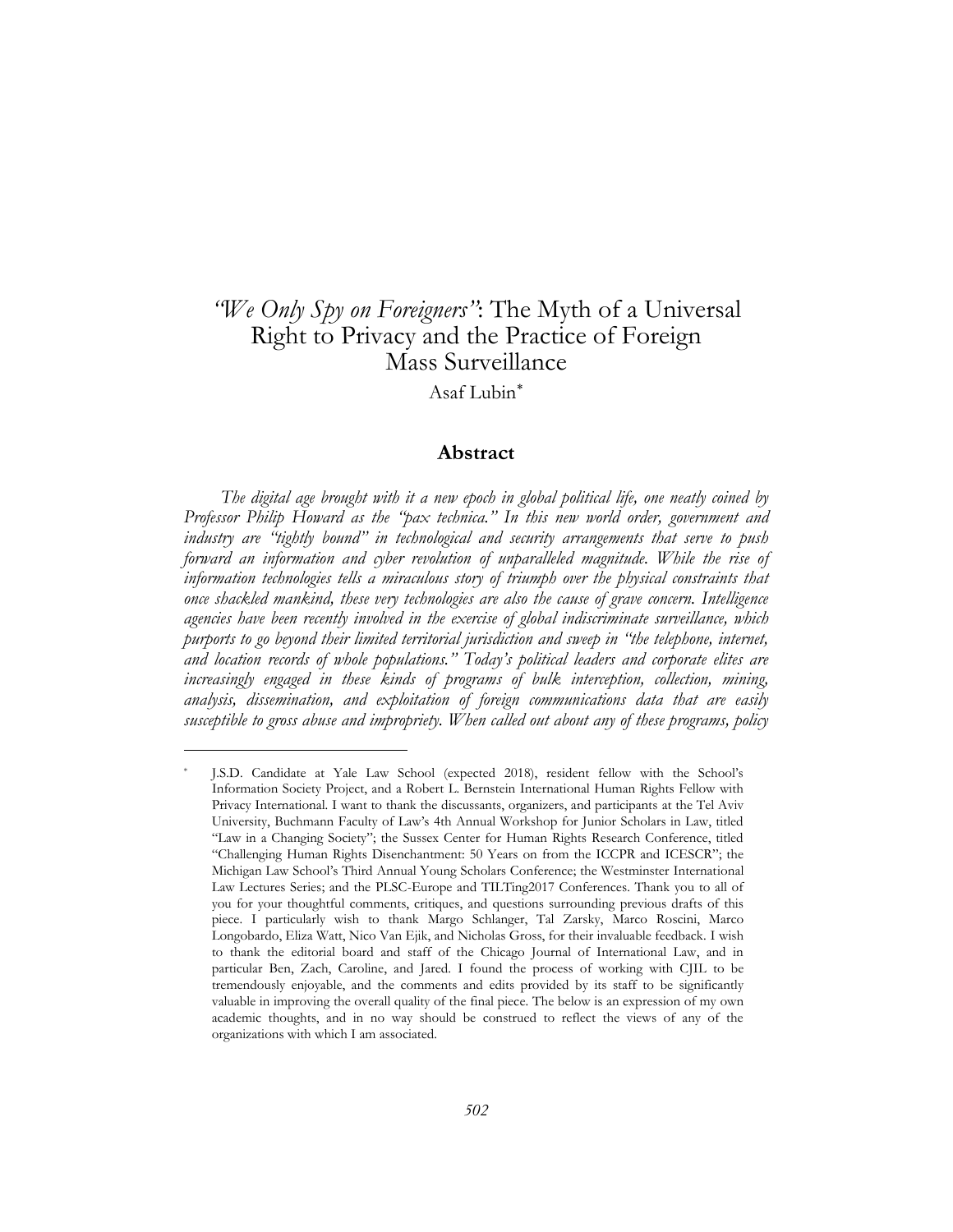#### *We Only Spy on Foreigners Lubin*

*makers often respond to their constituencies with a shrug and a smile: we only apply these programs to foreigners, you have nothing to worry about.* 

*While the human rights community continues to adamantly uphold the myth of a universal right to privacy, in actuality the pax technica has already erected an alternative operational code, one in which "our" right to privacy and "theirs" are routinely differentiated. One higher set of standards and protections is provided for those within the territory of the state, and a lowered set is handed to those abroad. This distinction is a common feature in the wording of electronic communications surveillance regimes and the practice of signals intelligence collection agencies, and it is further legitimized by the steadfast support of the layman general public. Nonetheless, a liberal defense of this distinction is non-existent in the literature, as human rights scholars continue to oppose it arguing that it reflects in-group biases and violates the principle of non-discrimination.*

In this piece I try to make the liberal case for the distinction, justifying, in a limited *sense, certain legal differentiations in treatment between domestic and foreign surveillance. These justifications, as I show in the piece, are grounded in practical limitations in the way foreign surveillance is conducted, both generally and in the digital age more specifically. I will further make a controversial claim: that in fighting this absolutist battle for universality, human rights defenders are losing the far bigger war over ensuring some privacy protections for foreigners in the global mass surveillance context. Accepting that certain distinctions are, in fact, legitimate, creates an opportunity to step outside the bounded thinking of one-size-fits-all human rights standards for all surveillance practices, and begin a much needed conversation on what a uniquely tailored human rights regime might look like in the foreign surveillance context. This piece, thus, makes a first attempt at sketching out such a tailored framework, with the hope of bridging the divide between privacy scholars and national security practitioners.*

# Table of Contents

|                                                                       | 505   |
|-----------------------------------------------------------------------|-------|
| II. The Operational Code and Myth System of Foreign Surveillance  510 |       |
|                                                                       | 512   |
|                                                                       | 515   |
|                                                                       |       |
|                                                                       | 520   |
|                                                                       |       |
|                                                                       |       |
|                                                                       | .530  |
|                                                                       | . 532 |
|                                                                       | 534   |
| IV. A Tailored Human Rights Framework for Global Surveillance536      |       |
|                                                                       |       |
|                                                                       |       |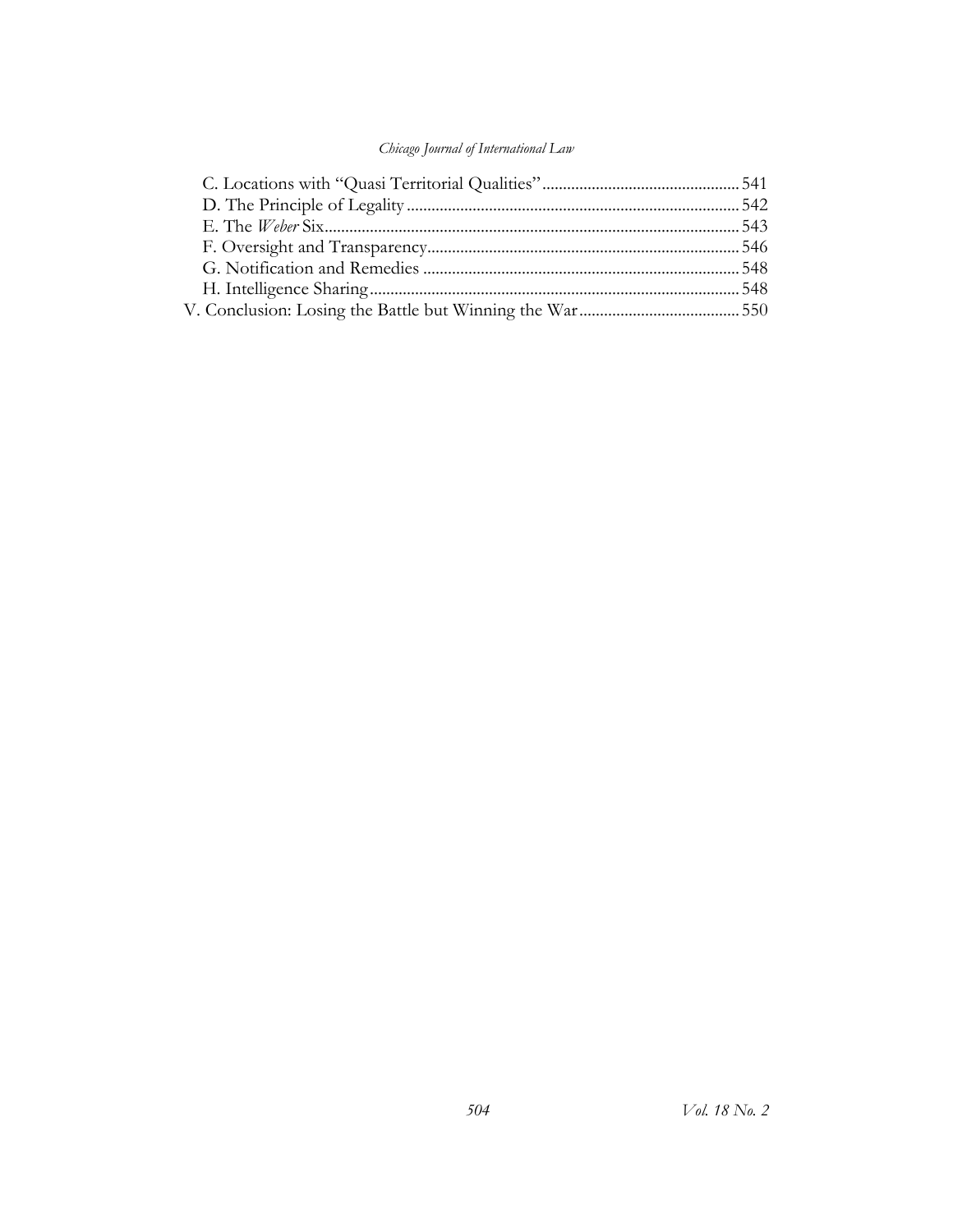#### I. INTRODUCTION

<span id="page-3-0"></span>On March 18, 2015, Amnesty International reported the outcome of a remarkable survey conducted with the help of a British company, YouGov, studying worldwide public reactions to the cascade of revelations by former National Security Agency (NSA) contractor-turned-whistle-blower, Edward Snowden.<sup>1</sup> The report analyzed the attitudes of roughly fifteen thousand people from across thirteen countries towards the lingering leaks surrounding the pervasiveness of modern-day governmental mass surveillance programs. One of the study's most revealing conclusions concerned the extent to which the majority of those interviewed reported tolerance towards surveillance directed at foreign nationals, as opposed to surveillance directed against citizens of their state. As summarized by Professor Chris Chambers:

<span id="page-3-1"></span>In all surveyed countries, more people were in favour of their government monitoring foreign nationals  $(45\%)$  than citizens  $(26\%)$ . In some countries the rate of agreement for monitoring foreign nationals was more than double that of citizens. For instance, in Canada only 23% believed their government should monitor citizens compared with 48% for foreign nationals. In the US, 20% believed their government should monitor citizens compared with 50% for foreign nationals.<sup>2</sup>

Even more intriguing was the number of people who vehemently condemned domestic governmental surveillance while simultaneously fully condoning foreign surveillance. Nearly one in every three respondents in the U.S. shared this position.<sup>3</sup> Amongst the "Five Eyes" Member States,<sup>4</sup> on

<sup>3</sup> *Id.*

<sup>1</sup> *Global Opposition to USA Big Brother Mass Surveillance*, AMNESTY INT'L (Mar. 18, 2015), http://perma.cc/AJL9-R77L.

<sup>2</sup> Chris Chambers, *The Psychology of Mass Government Surveillance: How Do the Public Respond and Is It Changing Our Behaviour?*, THE GUARDIAN (Mar. 18, 2015), http://perma.cc/HVF2-VFTG.

<sup>&</sup>lt;sup>4</sup> The Five Eyes Intelligence Sharing Community grew out of the intimate cooperation between the U.K. and the U.S. during the Second World War, predominantly surrounding the breaking of the German Enigma by British and American crypto-analysts. This cooperation was formalized during the war, in the form of an agreement, signed on June 10, 1943, between British Government Code and Cipher School and the U.S. War Department in regard to certain "special intelligence." It was in fact the British government that approached the U.S. in 1945 to propose "continued peacetime SIGINT cooperation, based on their shared wartime experience." Martin Rudner, *Hunters and Gatherers: The Intelligence Coalition against Islamic Terrorism*, 17 INT'L J. INTELLIGENCE AND COUNTERINTELLIGENCE 193, 196 (2004). It was similarly the British who dispatched missions to Canada and Australia to elicit their participation in an expanded arrangement. *Id.* In doing so the British were hoping to establish a "Commonwealth SIGINT network under British leadership with global surveillance capability." *Id.* Between the first version of the UKUSA Agreement and the third reiteration of it, adopted on May 10, 1955, new appendices were introduced, which improved the status of Canada, Australia, and New Zealand to the position of "UKUSA-Collaborating Commonwealth Countries." Paul Farrell, *History of 5- Eyes—Explainer*, THE GUARDIAN (Dec. 2, 2013), http://perma.cc/4WPZ-LMKB. While the 1955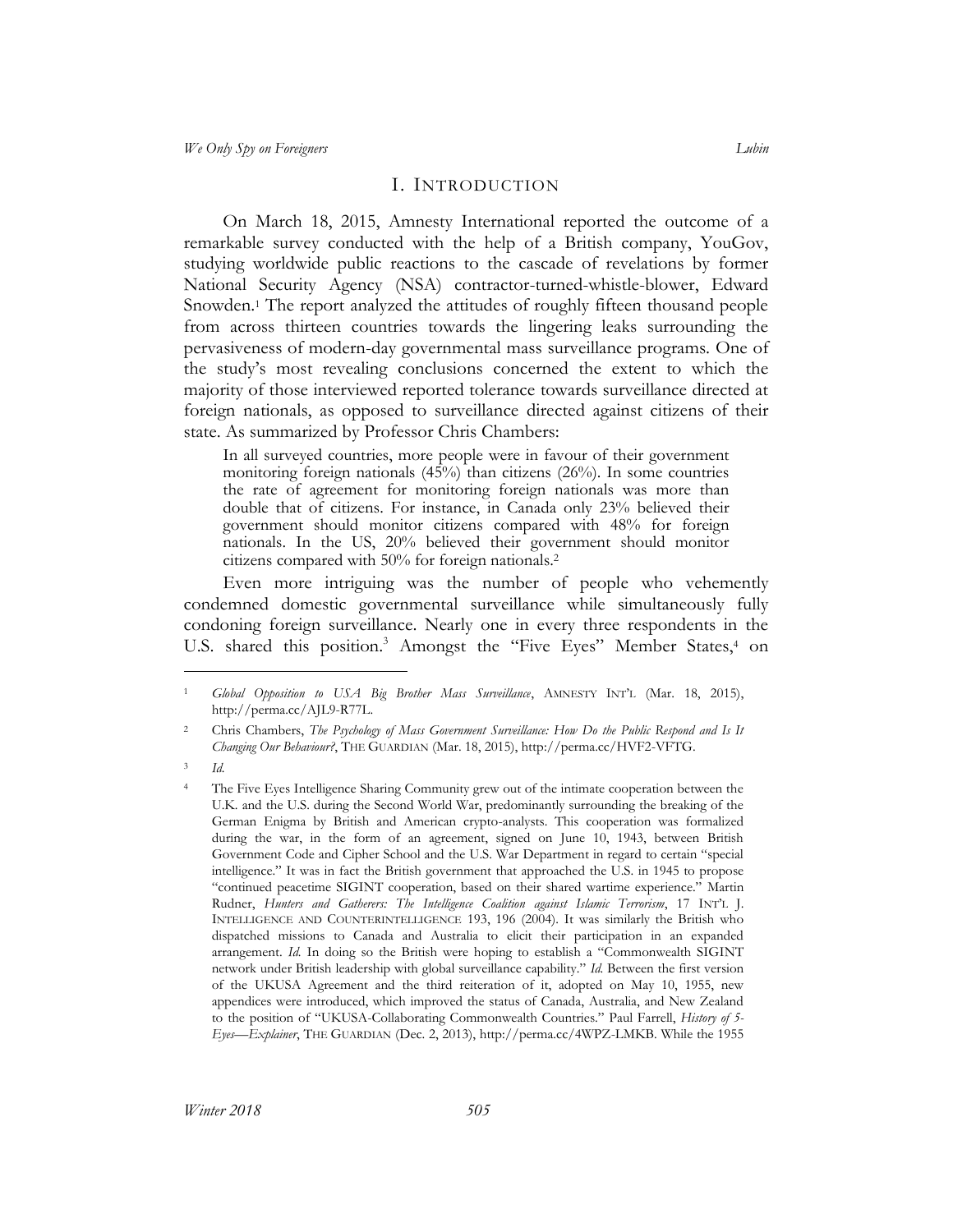average, one in every five respondents believed that the government should in fact continue to spy on *them*, but should avoid spying on *us* (23 percent of respondents in Canada, 22 percent of respondents in New Zealand, 17 percent of respondents in Australia, and 16 percent of respondents in Britain).<sup>5</sup> Three days prior to the publishing of Amnesty's report, the Pew Research Center published its own findings, which were strikingly similar. The March  $16<sup>th</sup>$ , 2015 survey, which focused only on American public opinion, found 60 percent of respondents believed that it was okay for the government "to monitor communications of foreign leaders" and an additional 54 percent believed it was similarly acceptable for the government "to monitor communications of foreign citizens."<sup>6</sup> Nonetheless, at the very same time, 57 percent of those surveyed believed wholeheartedly that it would be completely unacceptable for the government "to monitor communications of U.S. citizens."<sup>7</sup>

In his evocative novel *Nineteen Eighty-Four*, George Orwell describes "doublethink" as a psychological phenomenon induced by the dystopian ruling Party. According to Orwell's masterpiece, doublethink is:

To know and not to know, to be conscious of complete truthfulness while telling carefully constructed lies, to hold simultaneously two opinions which cancelled out, knowing them to be contradictory and believing in both of them, to use logic against logic, to repudiate morality while laying claim to it, to believe that democracy was impossible and that the Party was the guardian of democracy, to forget whatever it was necessary to forget, then to draw it back into memory again at the moment when it was needed, and then promptly to forget it again, and above all, to apply the same process to the process itself—that was the ultimate subtlety: consciously to induce unconsciousness, and then, once again, to become unconscious of the act of hypnosis you had just performed. Even to understand the word "doublethink" involved the use of doublethink.<sup>8</sup>

It begs the question, therefore: is our collective willingness to tolerate our government's surveillance when it's done to others, while rejecting it when it's

<u>.</u>

Agreement set certain restrictions on the sharing of intelligence with these states and assigned them certain tasks, today all five members seem to operate on a more equal footing. *See* Rudner, *supra*, at 197–98. For further reading on the Five Eyes Intelligence Arrangement, see U.K.-U.S. Communications Intelligence Agreement (3d ed. May 10. 1955), ¶¶ 1–5, 10, Appendix E, http://perma.cc/42SJ-Z6KP [hereinafter UKUSA Agreement]; Privacy Int'l v. Sec'y of State for the Foreign and Commonwealth Affairs et al., Case No. IPT/13/92/CH, Witness Statement of Charles Blanford Farr on Behalf of the Respondents, ¶ 25, Investigatory Powers Tribunal (May 16, 2014), http://perma.cc/P9HW-HFEJ.

<sup>5</sup> Chambers, *supra* not[e 2.](#page-3-1) 

<sup>6</sup> Lee Rainie & Mary Madden, *Americans' Privacy Strategies Post-Snowden*, PEW RES. CTR. (Mar. 16, 2015), http://perma.cc/YW5K-2Y85.

<sup>7</sup> *Id.*

<sup>8</sup> GEORGE ORWELL, NINETEEN EIGHTY-FOUR 36 (1949).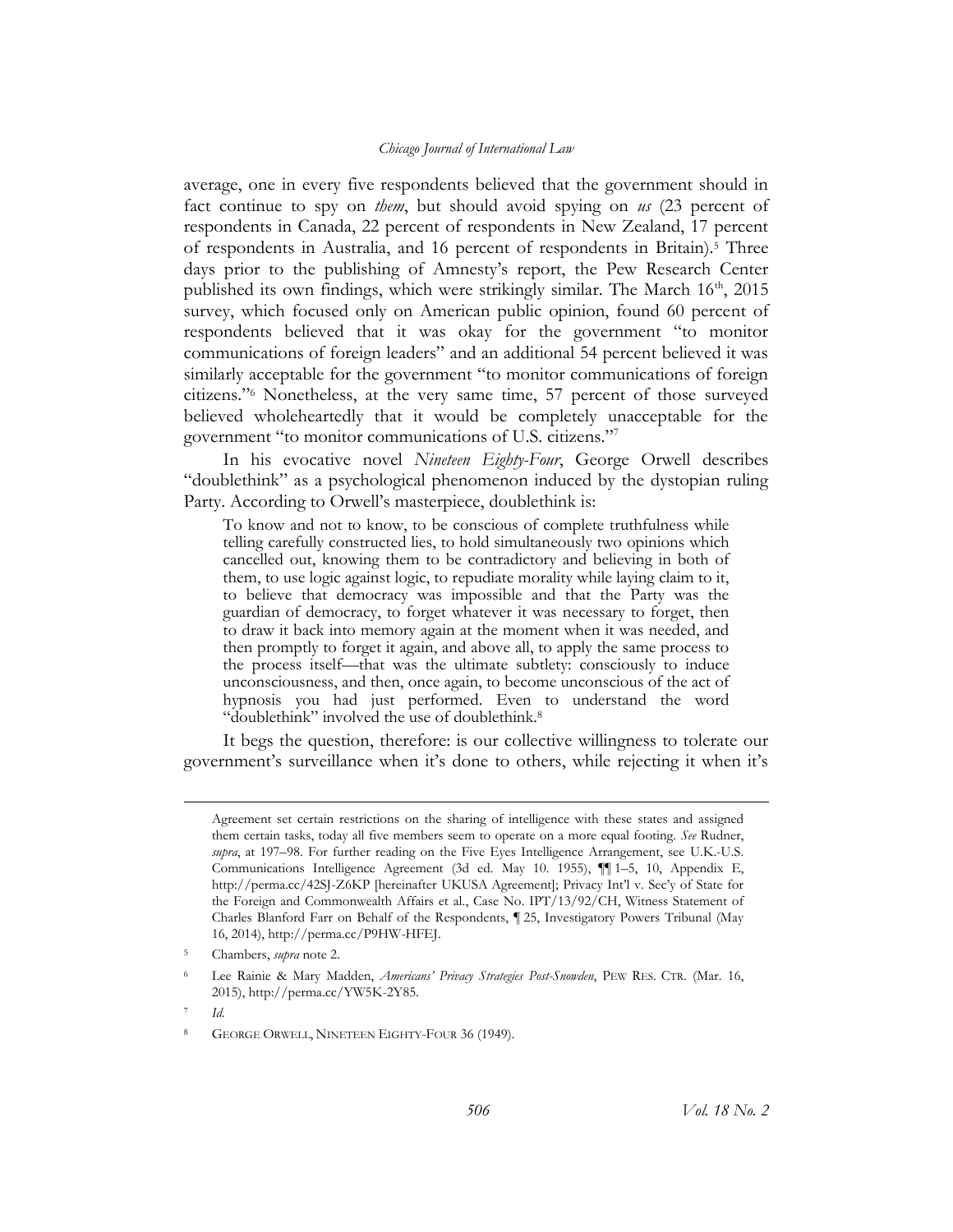done to us, a form of Orwellian "doublethink"? Are these two fundamental beliefs mutually contradictory? Chambers, a professor of cognitive neuroscience, was quick to brand this sort of thinking as a fallacy. For him, those who refused to accept the legitimacy of domestic surveillance while simultaneously advocating for foreign surveillance were all surely suffering from an *intergroup*  bias, or "in-group-favouritism/out-group derogation"<sup>9</sup>: the systematic tendency of humans to evaluate the members of their own membership group more favorably than the members of other membership groups.<sup>10</sup> For Chambers, therefore, the visible chasm between diverging public opinion towards domestic and foreign surveillance could only be explained through some form of a primitive xenophobic prejudice.

In many respects, Chambers' argument echoes the positions of human rights experts and non-governmental organizations (NGOs) that have long been fighting against intelligence legislation that establishes different legal regimes for domestic and foreign surveillance. Whereas the former is subjected to greater oversight and more robust procedural safeguards, the latter, as a matter of consistent state practice, is provided with few, if any, such protections. As I will discuss in Sections II and III, human rights activists denounce this conceptualization, putting forward the persuasive argument that the right to privacy, indeed any human right, is inherently universal, and therefore one's entitlement to privacy protections should persist, regardless of nationality or place of residency. According to this account, insofar as a piece of legislation introduces such distinctions, it must be denounced as a xenophobic violation of the principle of non-discrimination. It is this broad human rights stance that this paper aims to challenge. Are there any real justifications for legally distinguishing between domestic and foreign surveillance? Insofar as there are, what does that mean for the human right to privacy as it relates to the regulation of foreign mass surveillance?

The digital age brought with it a new epoch in global political life, one neatly coined by Professor Philip Howard as the "pax technica*.*"<sup>11</sup> In this new world order, government and industry are "tightly bound" in technological and security arrangements that serve to push forward an information and cyber

<sup>9</sup> *See* Chambers, *supra* not[e 2.](#page-3-1)

<sup>10</sup> Miles Hewstone, Mark Rubin & Hazel Willis, *Intergroup Bias*, 53 ANN. REV. PSYCHOL. 575, 576 (2002).

<sup>11</sup> PHILIP N. HOWARD, PAX TECHNICA: HOW THE INTERNET OF THINGS MAY SET US FREE OR LOCK US UP 145–46 (2015) ("The pax technica is a political, economic, and cultural arrangement of social institutions and networked devices in which government and industry are tightly bound in mutual defense pacts, design collaborations, standards setting, and data mining.").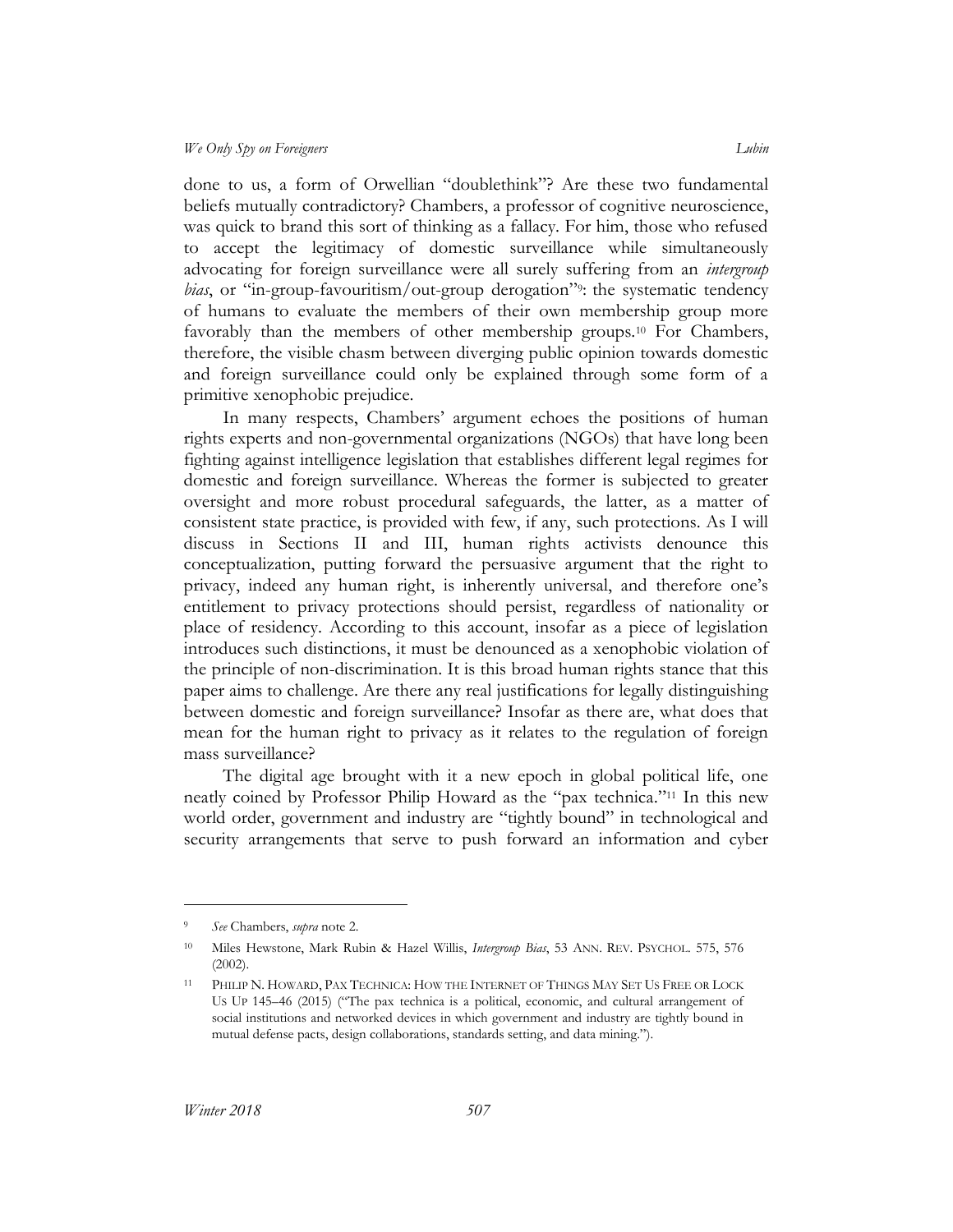revolution of unparalleled magnitude.<sup>12</sup> While the rise of information technologies tells a miraculous story of humanity's triumph over the physical constraints that once shackled it, these very technologies are also the cause of grave concern. Intelligence agencies have been recently involved in the exercise of global indiscriminate surveillance, which purports to go beyond the agencies' limited territorial jurisdiction and sweep in "the telephone, internet, and location records of whole populations."<sup>13</sup> Today's political leaders and corporate elites are increasingly engaged in these kinds of programs of bulk interception, collection, mining, analysis, dissemination, and exploitation of foreign personal communications data, all of which are easily susceptible to gross abuse and impropriety.<sup>14</sup> When called out about any of these programs, policymakers would often respond to their constituencies with a shrug and a smile: *we only apply these programs to foreigners; you have nothing to worry about*. 15

 $\overline{a}$ 

Here is what's true. Today's technology gives governments and corporations robust capabilities for mass surveillance. Mass surveillance is dangerous. It enables discrimination based on almost any criteria: race, religion, class, political beliefs. It is being used to control what we see, what we can do, and, ultimately, what we say. It is being done without offering citizens recourse or any real ability to opt out, and without any meaningful checks and balances. It makes us less safe. It makes us less free. The rules we had established to protect us from these dangers under earlier technological regimes are now woefully insufficient; they are not working. We need to fix that, and we need to do it very soon.

<sup>15</sup> One commonly cited example is President Obama's reaction to the disclosures surrounding the PRISM internet communications collection program. On June 7, 2013, during a press conference in San Jose, California, President Obama was asked to address the reports, which triggered the following statement:

> [W]ith respect to the internet and emails—this does not apply to U.S. citizens and it does not apply to people living in the United States . . . . All I can say is that in evaluating these programs they make a difference in our ability to anticipate and prevent possible terrorist activity . . . they are under strict supervision by all three branches of government and that they do not involve . . . reading the emails of U.S. citizens or U.S. residents absent further action by a federal court.

ABC News, *Obama on Prism, Phone Spying Controversy: "No One Is Listening to Your Phone Calls*,*"* YOUTUBE 3:56–4:07, 7:47–8:25 (June 7, 2013), https://www.youtube.com/watch?v=rENTl5JKzlQ. Facebook CEO Mark Zuckerberg was later quoted reacting to President Obama's statement by saying that "some of the government's statements have been particularly unhelpful . . . like, oh, we only spy on non-Americans . . . the government blew it." Megan Garber, Mark Zuckerberg's Advice to the NSA: Communicate, THE ATLANTIC (Sept. 18, 2013), https://perma.cc/LET7-53G5.

<sup>12</sup> *See id.* at 146–47.

<sup>13</sup> Barton Gellman, *Edward Snowden, after Months of NSA Revelations, Says His Mission's Accomplished*, WASH. POST (Dec. 23, 2013), http://perma.cc/LR4H-EEBJ. *See generally* THE SNOWDEN READER (David P. Fidler ed., 2015).

<sup>14</sup> *See* BRUCE SCHNEIER, DATA AND GOLIATH: THE HIDDEN BATTLES TO COLLECT YOUR DATA AND CONTROL YOUR WORLD 4–5 (2015):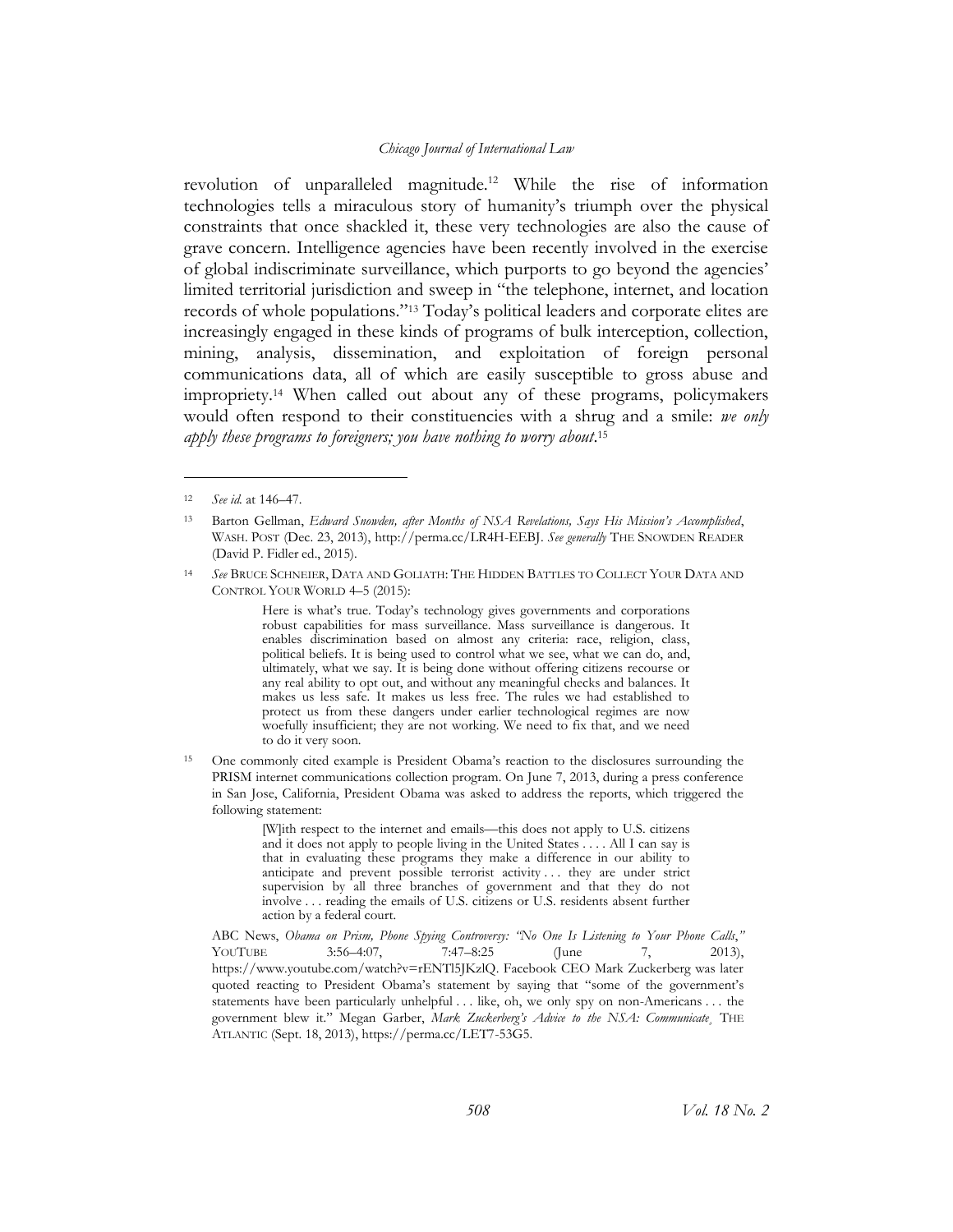#### *We Only Spy on Foreigners Lubin*

While the human rights community continues to adamantly uphold the myth system of a universal right to privacy (discussed in Section II.B), in actuality the pax technica has already erected and solidified an alternative operational code in which "our" right to privacy and "theirs" are routinely differentiated. This distinction is a common feature in the wording of electronic communications surveillance laws, and of the practice of signals intelligence collection agencies (SIGINT), and it is further legitimized, as we have witnessed, by the steadfast support of the lay public.

In this piece I will offer some pushback to the human rights agenda, trying to justify, in a limited sense, certain legal differentiations in treatment between domestic and foreign surveillance. These justifications are not rooted, as I will show, in xenophobic biases but rather in practical limitations in the way foreign surveillance is conducted, both generally and in the digital age more specifically. I will further make a controversial claim, that in fighting this absolutist battle for universality, human rights defenders are losing the far bigger war over ensuring privacy protections for foreigners in the global surveillance context. Accepting that certain distinctions are, in fact, legitimate, would give us an opportunity to step outside the bounded thinking of a one-size-fits-all European Court of Human Rights (ECtHR) surveillance jurisprudence. We could begin a muchneeded conversation on what tailored human rights standards might look like for foreign surveillance activities.

My analysis proceeds in three parts. In Section II of this Article, I examine the myth system and the operational code surrounding foreign surveillance. I compare the arguments raised by the vast majority of the international community and legal scholarship as they relate to privacy protections and the principle of non-discrimination with the vast practice of states in the organization of their foreign surveillance apparatuses. I then present the way this debate is reflected in a groundbreaking case, currently pending, before the ECtHR surrounding the Government Communications Headquarters (GCHQ) and NSA joint global mass surveillance programs.

In Section III of this Article, I shift the focus to various arguments that have been raised in the literature to justify a differentiation in legal treatment between surveillance at home and surveillance abroad. I will first examine claims raised by the political right that seem to suggest that privacy in the digital age has no intrinsic value of its own and should not be obligatorily applied in an extraterritorial setting. I will challenge these positions to reaffirm the international right to privacy. I will then address claims from commentators on the political left, who have erroneously focused their attention solely on historical biases to discredit the differentiation. I will propose, instead, three new arguments in defense of the need to establish different legal regimes for domestic and foreign surveillance: (1) disparity in the political-jurisdictional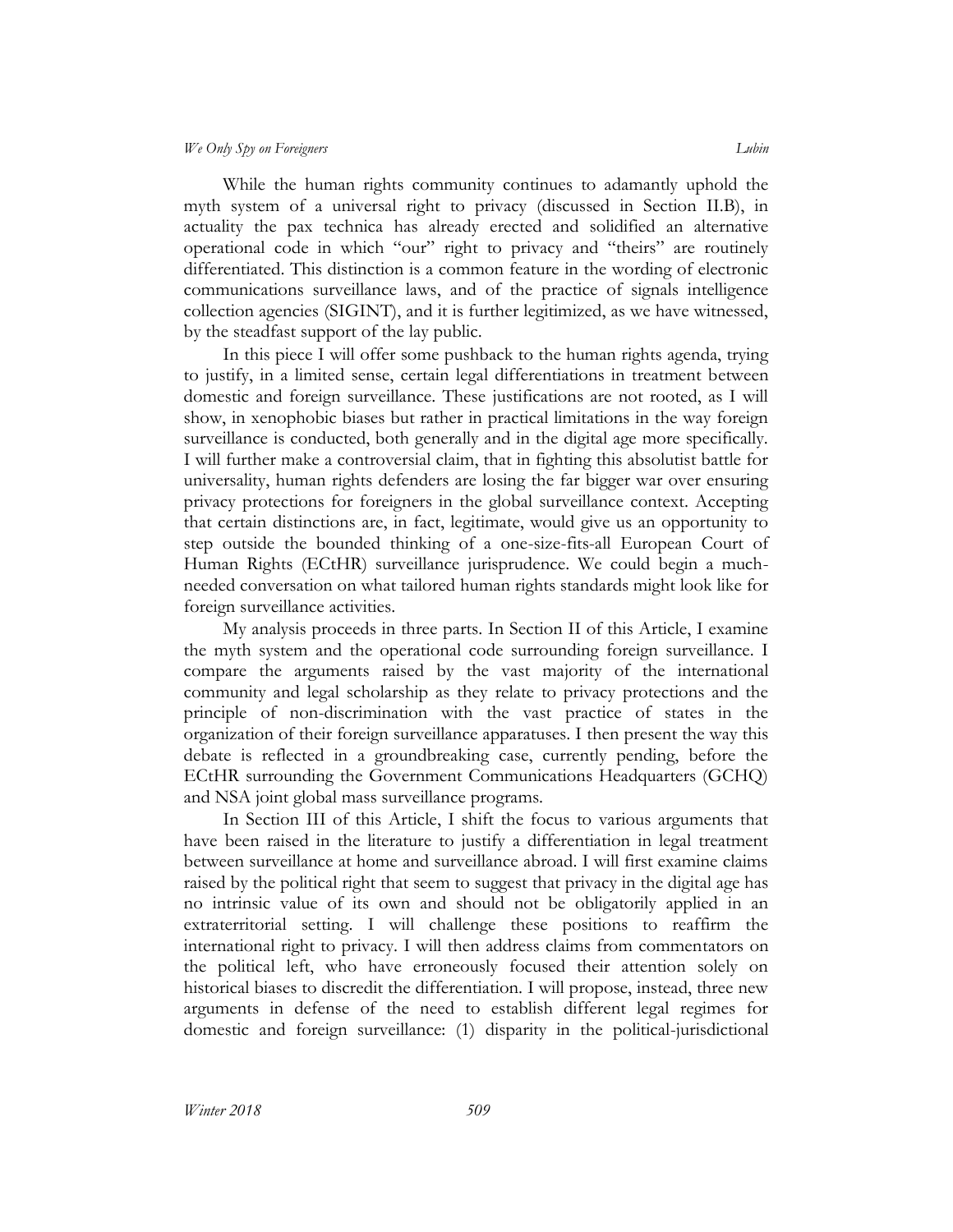reach of state agencies, (2) disparity in the technological reach of state agencies, and (3) disparity in harms from a potential abuse of power.

Having established that setting different human rights regimes for domestic and foreign surveillance is something that states not only do, but something that they *can't not do*, the final Section of this Article will offer a proposal for a new human rights framework for foreign surveillance. I will particularly point out areas where one could anticipate divergence from existing ECtHR jurisprudence on domestic surveillance. This framework is aimed at beginning a conversation, and by no means ending it, which I hope will help bridge the gap between the practice of state surveillance agencies and the deep-seated commitments of human rights experts and organizations.

# <span id="page-8-0"></span>II. THE OPERATIONAL CODE AND MYTH SYSTEM OF FOREIGN SURVEILLANCE

<span id="page-8-1"></span>Cold War CIA analyst James Jesus Angleton masterfully described the labyrinthine world of espionage as a "wilderness of mirrors."<sup>16</sup> Indeed, intelligence gathering is an area of human behavior where regulators must accept, perhaps even welcome, some form of *lex imperfecta* and *lex simulata* as inevitable.<sup>17</sup> It is a field of study where one should routinely ascertain which is the law-in-the-books and which is the law-in-practice.<sup>18</sup> This is especially true in the light of the influence that technology has on the continuous evolution of the

<sup>16</sup> For further reading, see DAVID C. MARTIN, WILDERNESS OF MIRRORS 10 (1980).

<sup>17</sup> Professor W. Michael Reisman identifies the concept of *lex imperfecta* as "laws without teeth," laws devised so that no remedy or sanction may be invoked following their violation. W. MICHAEL REISMAN, FOLDED LIES: BRIBERY, CRUSADES, AND REFORMS 29 (1979). Reisman explains that a common purpose of the *lex imperfecta* as a legal construct is an "elite design for dealing with aggravated myth system and operational code discrepancies." *Id.* The *lex simulata* serves a similar purpose but in a more nuanced way. It is a "statutory instrument apparently operable, but one that neither prescribers, those charged with its administration, nor the putative target audience ever intend to be applied." *Id.* at 31. By doing so, the *lex simulata* helps to "reaffirm on the ideological level that component of the myth, to reassure peripheral constituent groups of the continuing vigor of the myth . . . ." *Id.* at 31–32.

<sup>18</sup> *See* Roscoe Pound, *Law in Books and Law in Action*, 44 AM. L. REV. 12, 12–13 (1910):

When tradition prescribed case-knives for tasks for which pickaxes were better adapted, it seemed better to our forefathers, after a little vain struggle with case-knives, to adhere to principle—but use the pickaxe. They granted that law ought not to change. Changes in law were full of danger. But, on the other hand, it was highly inconvenient to use case-knives. And so the law has always managed to get a pickaxe in its hands, though it steadfastly demanded a caseknife, and to wield it in the virtuous belief that it was using the approved instrument.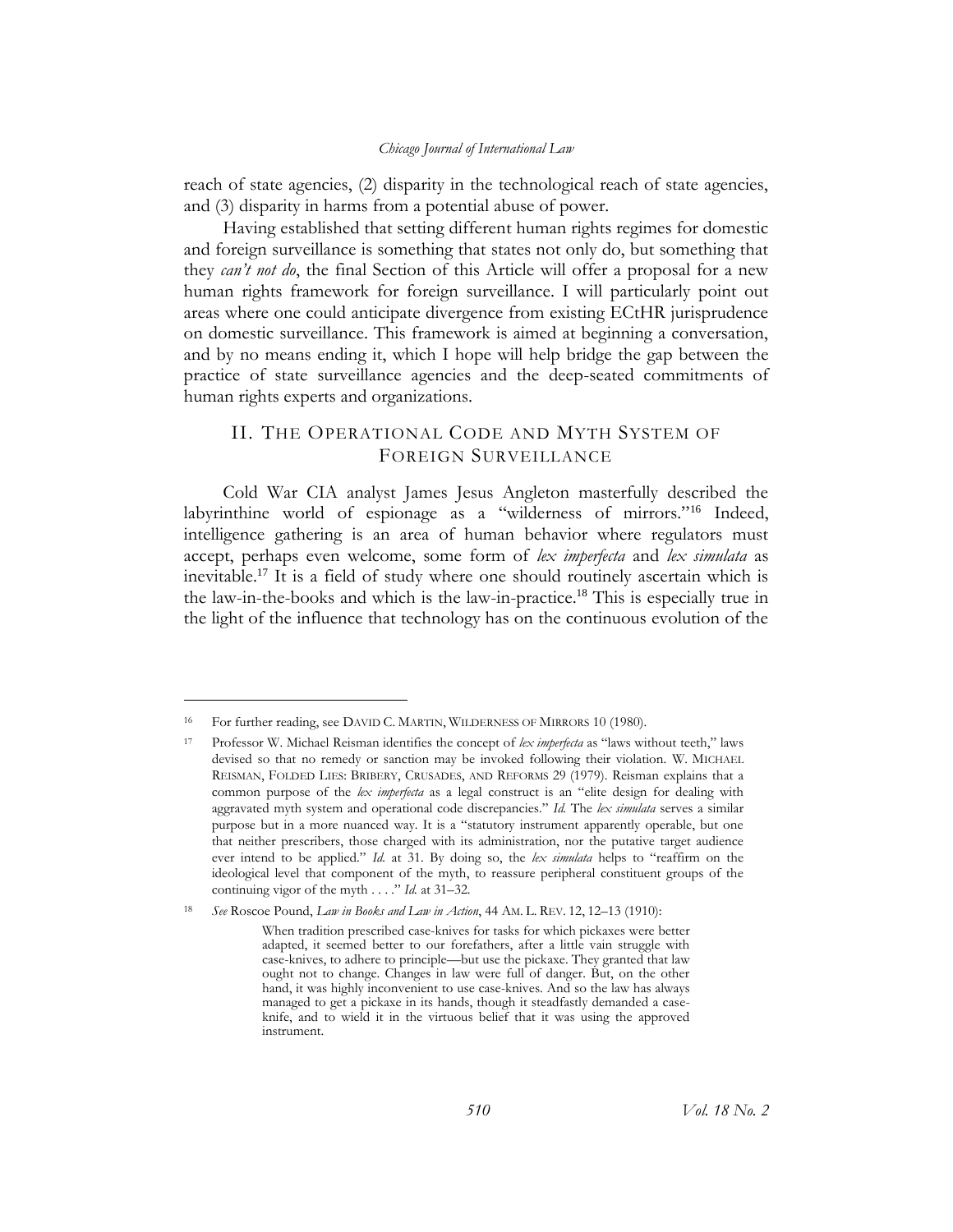field. As new technologies are introduced into the work of surveillance agencies they lead to changes "on the order of our sensory lives."<sup>19</sup>

This conceptualization, common to the literature of the New Haven School of International Law, has been a feature in the writing of Professor W. Michael Reisman. Reisman has noted that "in law things are not always what they seem,"<sup>20</sup> further highlighting the existence of "two 'relevant' normative systems: one which is supposed to apply and which continues to enjoy lip service among elites and one which is actually applied."<sup>21</sup> He has coined them the "myth system" and the "operational code." It is important to note in this regard, as Reisman clarifies, the difference between a "myth system" and pure legal fiction:

<span id="page-9-0"></span>[T]he myth system is *not* widely appreciated as consciously false. It does not express values that are obsolete. On the contrary: it affirms values that continue to be important socially and personally. Although not applied in the "jurisdiction" of the operational code, the myth system may yet influence decision-making.

Precisely because discrepancies between myth system and operational code can erode the credibility of the myth system, maintenance of belief in the myth system is a dynamic process requiring ongoing contributions from many. By contrast, those who practise the operational code try to obscure it from the general public. But there is an almost symbiotic relationship between myth system and operational code, with the latter providing a degree of suppleness and practicality that the myth system could not achieve without changing much of its content and procedure of application.<sup>22</sup>

It is in the context of this "dynamic process" and "symbiotic relationship" that we must understand the universal nature of privacy protections and the practice of mass foreign surveillance by states. In this Section, I wish to lay out the distinction between the myth and the code, not in an attempt to undervalue the myth, but rather in the hope of bringing the code closer to it (as it has seemed to have strayed away too far).

<sup>19</sup> MARSHALL MCLUHAN & QUENTIN FIORE, WAR AND PEACE IN THE GLOBAL VILLAGE 4 (1968) (continuing, the quote explains: "It is the shift in this order, altering the images that we make of ourselves and our world, that guarantees that every major technical innovation will so disturb our inner lives that wars necessarily result as misbegotten efforts to recover the old images.").

<sup>20</sup> REISMAN, FOLDED LIES, *supra* not[e 17,](#page-8-1) at 7.

<sup>21</sup> W. Michael Reisman, *Myth System and Operational Code*, 3 YALE STUD. WORLD PUB. ORD. 229, 230 (1977) (footnote omitted).

<sup>22</sup> W. Michael Reisman, *On the Causes of Uncertainty and Volatility in International Law*, *in* THE SHIFTING ALLOCATION OF AUTHORITY IN INTERNATIONAL LAW: CONSIDERING SOVEREIGNTY, SUPREMACY AND SUBSIDIARITY 44–45 (Tomer Broude & Yuval Shany eds., 2008) (emphasis in original).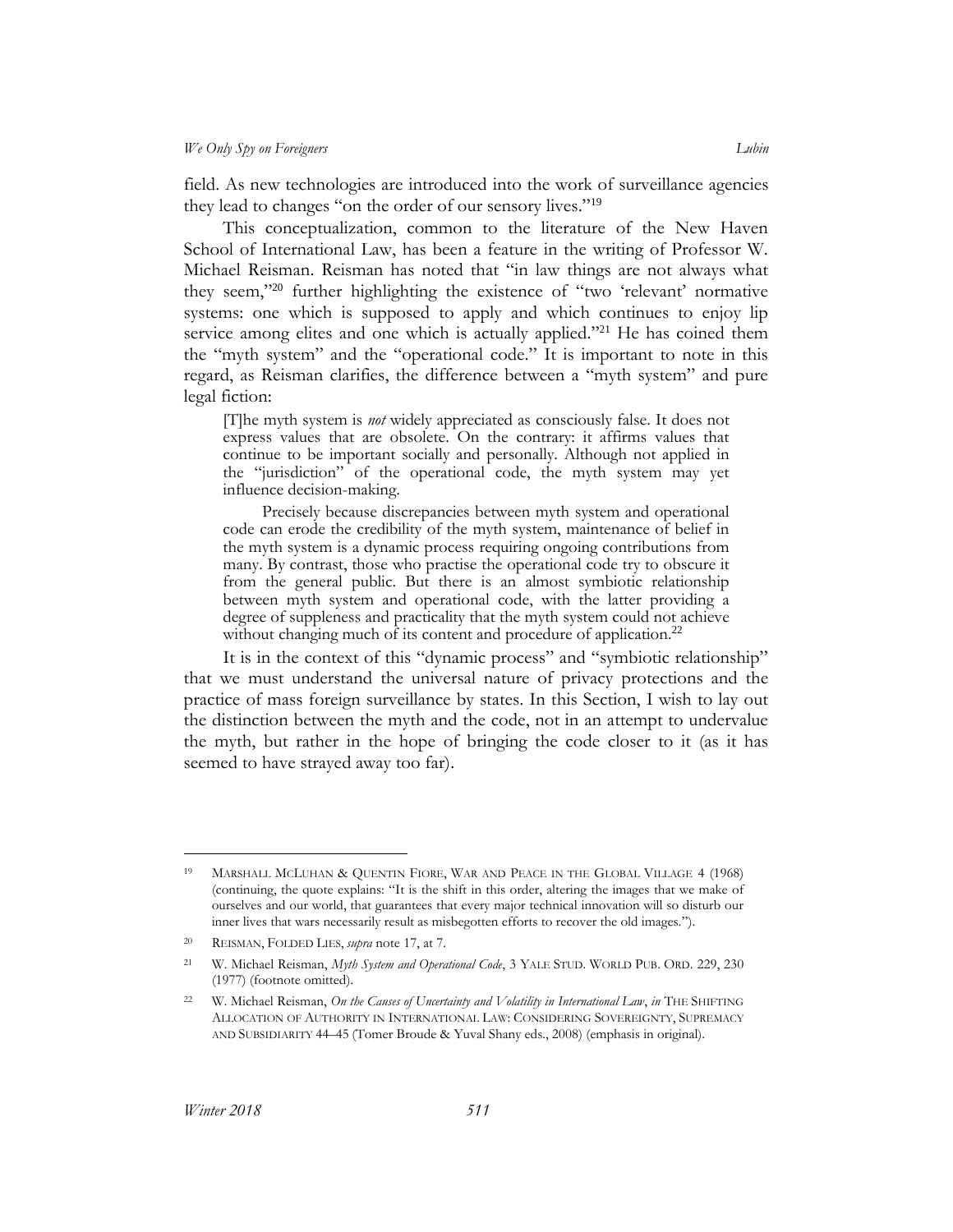# <span id="page-10-0"></span>A. The Operational Code

 $\overline{a}$ 

<span id="page-10-2"></span><span id="page-10-1"></span>On March 19, 2015, French Prime Minister Manuel Valls introduced a controversial "Intelligence Act" as a reaction to the Charlie Hebdo shooting, and the bill was made into law on July 24, 2015.<sup>23</sup> On November 30, 2015, the French Government adopted a second law, the "International Intelligence Act," as an addendum to the original legislation, focusing solely on foreign surveillance.<sup>24</sup> In addition to reaffirming existing regulations and practices, which were already substantively permissive, the new legislation extended even more powers to the French intelligence and security community. In particular, it institutionalized two different legal regimes, with different standards of privacy protections for domestic and foreign surveillance.

For example, whereas the content of domestic communications could now be stored for up to thirty days, and their metadata for up to four years, $^{25}$  the content of foreign communications could now be stored for up to twelve months, and their metadata for up to six years.<sup>26</sup> Similarly, foreign encrypted information could be stored for up to eight years, instead of the six mandated

<sup>23</sup> Loi 2015-912 du 24 juillet 2015 relative au renseignement [Law 2015-912 of July 24, 2015 relating to Intelligence], JOURNAL OFFICIEL DE LA RÉPUBLIQUE FRANÇAISE [J.O.] [OFFICIAL GAZETTE OF FRANCE], July 26, 2015, p. 12735 [hereinafter Intelligence Act].

<sup>24</sup> Loi 2015-1556 du 30 novembre 2015 relative aux mesures de surveillance des communications électroniques internationales [Law 2015-1556 of Nov. 20, 2015 relating to Surveillance Measures of International Electronic Communications], JOURNAL OFFICIEL DE LA RÉPUBLIQUE FRANÇAISE [J.O.] [OFFICIAL GAZETTE OF FRANCE], Dec. 1, 2015, p. 22185 [hereinafter International Intelligence Act]. The International Intelligence Act was originally a section of the intelligence bill, however, on July 23, 2015, the Constitutional Court of France struck that section out of the law. The Court found that the conditions established in that section were ill-defined (namely because the original bill referenced the collection of "information which originated from outside of French territory," a term which the Court found to be ambiguous in the age of internet communications). *See* Conseil constitutionnel [CC] [Constitutional Court] decision No. 2015-713 DC, July 23, 2015, J.O. 12751. The new International Intelligence Act was thus a reaffirmation of the original section with only minor alterations. In this regard, the new law now applies to the monitoring of communications that are "sent or received abroad," which entails that their "communications subscription number, or identifiers" are not traceable to the national territory of France. Art. L. 854-1. As is clarified in Art. L. 854-8, in case it is later discovered that information collected under the "international intelligence law" provisions involves wholly domestic communications, those must immediately be subjected to the safeguards listed in the Intelligence Act. S*ee* Intelligence Act, *supra* not[e 23,](#page-10-1) at Arts. L. 852-1, 822-2, 822-4.

<sup>25</sup> *See* Intelligence Act, *supra* note [23,](#page-10-1) at Art. L. 822-2. Note that the law distinguishes between information intercepted from regular communication operations and information intercepted through special operations involving the installment of recording devices and cameras in private vehicles or premises. Such information may be collected for a period of up to 120 days. *Id.* 

<sup>26</sup> *See* International Intelligence Act, *supra* not[e 24,](#page-10-2) at Art. L. 854-5. For information on the retention periods in French laws in English, see Félix Tréguer, *Internet Surveillance in France's Intelligence Act*, HAL ARCHIVES OUVERTES (Oct. 2016), https://perma.cc/E4CQ-99NZ.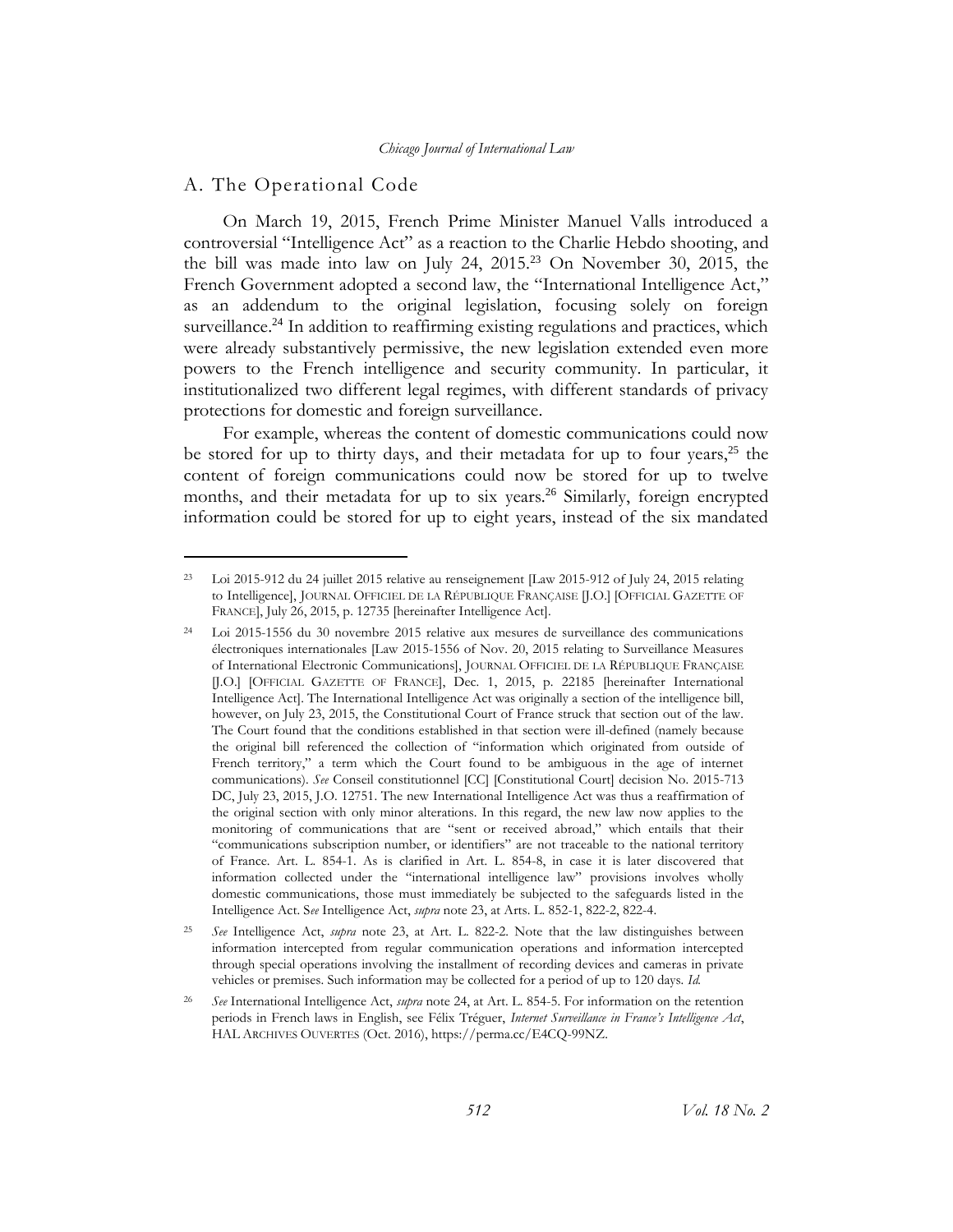<span id="page-11-0"></span> $\overline{a}$ 

under the domestic regulation.<sup>27</sup> Even more startling is that, in accordance with the new Intelligence Act, spying on parliamentarians, judges, lawyers, and journalists within France would now be dependent on a prior consultation in a mandatory plenary session<sup>28</sup> with an independent oversight body known as "CNCTR."<sup>29</sup> The International Intelligence Act, on the other hand, did not establish a similar consultation process, thus allowing for the surveillance of foreign officeholders outside of France without requiring any independent *ex ante* review of the request.<sup>30</sup>

<span id="page-11-1"></span>France is not alone, as the Washington-based Center for Democracy and Technology had concluded in a 2013 report: "Most countries, even those that have recognized privacy as a universal right, seem to apply much lower protections (if any) to surveillance directed at foreigners."<sup>31</sup> From the U.S. to

<sup>27</sup> *Id.* For encrypted materials periods start after decyption.

<sup>28</sup> *See* Intelligence Act, *supra* note [23,](#page-10-1) at Art. L. 821-7.

<sup>&</sup>lt;sup>29</sup> The National Commission for the Control of Intelligence Techniques (Commission Nationale de Contrôle des Techniques de Renseignement, CNCTR) (previously known as the The National Commission for the Control of Security Interceptions, La Commission Nationale de Contrôle des Interceptions de Sécurité, CNCIS), is the primary oversight body over France's intelligence agencies. *See* CODE DE LA SÉCURITÉ INTÉRIEURE (CODE OF INTERNAL SECURITY) Art. L243-8– L243-12 (Fr.) (introducing CNCIS). The CNCTR is comprised of nine members: (a) two deputies and two senators designated respectively for the duration of their term by the National Assembly and Senate respectively, ensuring a "pluralistic representation of parliament"; (b) two members of the State Council appointed by the Vice President of the State Council; (c) two judges outside of the hierarchy of the Cour de Cassation, appointed jointly by the President and by the Attorney General of the Cour de Cassation, and (d) a person qualified for his knowledge in electronic communications, appointed on the proposal of President of the Regulatory Authority for Electronic Communications and Postal (La Autorité de Régulation des Communications Électroniques et des Postes). CODE DE LA SÉCURITÉ INTÉRIEURE, *supra*, at Art. L831-1. The chairperson of the CNCTR is appointed by the President of France for a period of six years. *Id.*  In the context of domestic surveillance, the CNCTR may issue opinions prior to the authorization of communications interception made by the Prime Minister. *Id.* at Art. L821-1; for foreign surveillance operations, including with regards to intelligence gathering techniques not the subject of a specific request or authorization, the Commission should be granted access to all relevant information necessary for the accomplishment of its mission. Excluded are intelligence communicated by foreign agencies or by international organizations, or which "could inform the Commission, directly or indirectly, of the identity" of specific intelligence sources. *Id.* at Art. L833-2. The Commission may additionally review complaints submitted by persons with "direct and personal interest." *Id.* at Art. L243-9. For more information on the effectiveness of the CNCTR, see Jacques Follorou, *Un An après Sa Création, la Commission chargée du Contrôle du Renseignement Affirme Son Indépendance*, LE MONDE (Dec. 13, 2016), http://www.lemonde.fr/societe/article/2016/12/13/premier-bilan-de-la-commission-chargeedu-controle-du-renseignement\_5047987\_3224.html.

<sup>30</sup> For more on the French foreign surveillance legislation, as well as the laws in the U.K. and Germany, see Asaf Lubin, *A New Era of Mass Surveillance is Emerging across Europe*, JUST SECURITY (Jan. 9, 2017), http://perma.cc/N7HK-CTH2.

<sup>31</sup> Ira Rubinstein et al., *Systematic Government Access to Personal Data: A Comparative Analysis*, CTR. FOR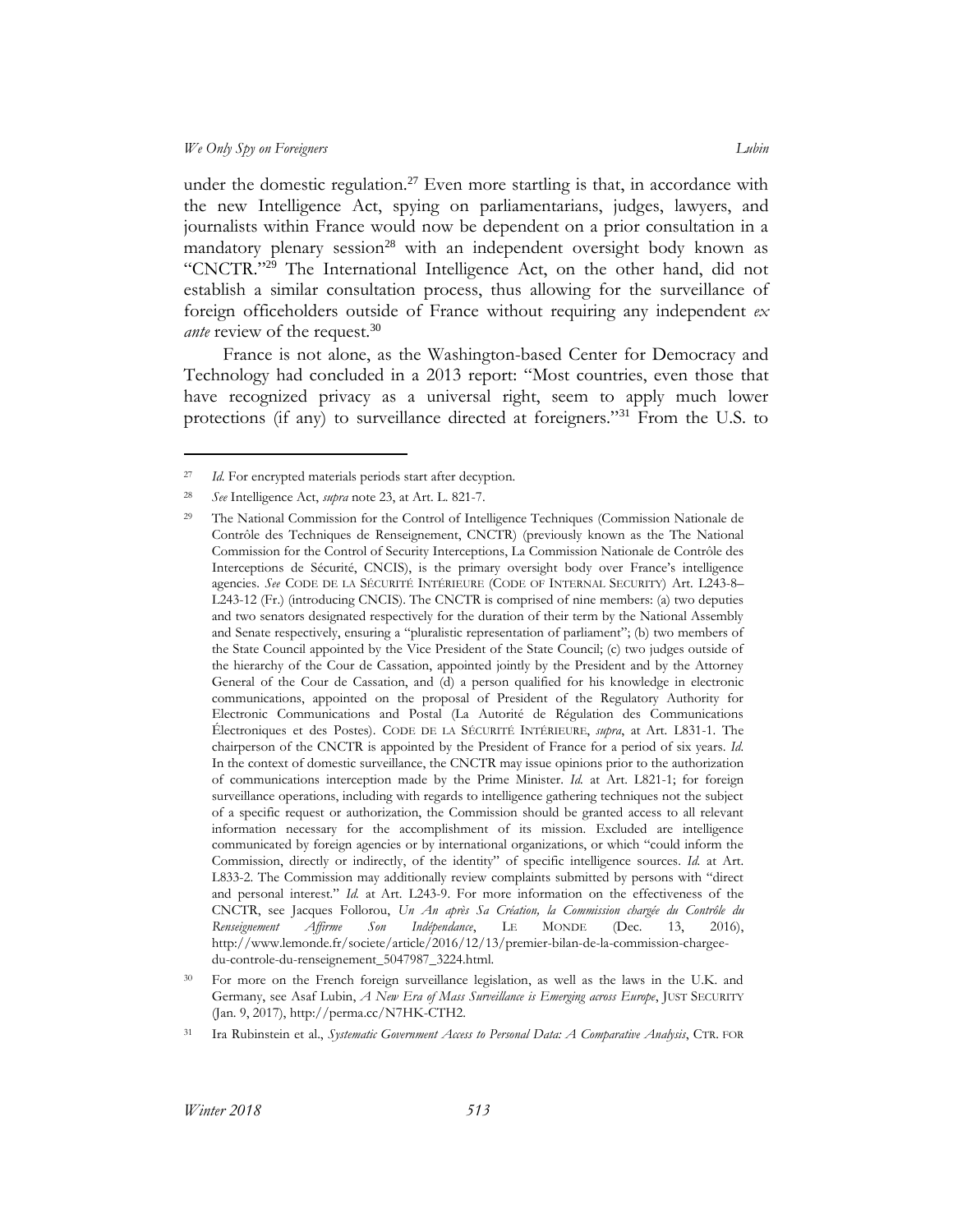<span id="page-12-0"></span>Russia, from Germany to the United Kingdom, from Canada to Australia, internal legislation seems to denote two separate legal regimes, one for those within the borders of the country, and another for foreigners.<sup>32</sup> In fact, certain countries, like Israel and Egypt, for example, have even gone a step further by only regulating, through primary legislation, the domestic surveillance activities of their intelligence agencies. Foreign surveillance is thus authorized through confidential executive orders and secret internal guidelines, naturally allowing for even greater flexibility and leniency.<sup>33</sup>

<u>.</u>

- <sup>32</sup> *See* Rubinstein et al., *supra* note [31,](#page-11-0) at 3 ("Statutory frameworks for surveillance tend to be geographically focused and draw distinctions between communications that are wholly domestic and communications with one or both communicants on foreign soil. Moreover, statutory frameworks, as far as we can tell, often draw a distinction between the collection activities that an intelligence service performs on its own soil and the activities that it conducts extraterritorially."). This report surveyed legislation in thirteen countries including Australia, Brazil, Canada, China, France, Germany, India, Israel, Italy, Japan, South Korea, the U.K., and the U.S. For a particular focus on legislation in the Five Eyes member states, see Rep. of the Off. of the U.N. High Comm'r for Hum. Rts., The Right to Privacy in the Digital Age, U.N. Doc. A/HRC/27/37, n.30 (June 30, 2014) [hereinafter OHCHR Report]; Marko Milanovic, *Human Rights Treaties and Foreign Surveillance: Privacy in the Digital Age*, 56 HARV. INT'L L.J. 81, 88–89 (2015).
- <sup>33</sup> For more information on Egyptian surveillance regulation, see *State of Privacy: Egypt*, PRIVACY INT'L (Mar. 14, 2017), http://perma.cc/5Q39-VUVV. For more information on Israeli regulation, see Ze'ev Segal, *A Legal Framework for the Mossad*, HAARETZ (Mar. 1, 2010), http://perma.cc/LK77-7LH4.

DEMOCRACY AND TECH. 19–20 (Nov. 13, 2013), http://perma.cc/QW2S-ED5B. Of course this statement should be qualified in two regards. First, and contrary to traditional wisdom, not all countries engage in interstate espionage. Consider the Central European microstate of Liechtenstein, which does not even hold an intelligence agency and which security is maintained through the work of a small national police force (Landespolizei) comprised of 80 officers and roughly 40 civilian staff. *The Principality*, LIECHTENTEIN, https://perma.cc/H6DH-JBMV (last visited Nov. 18, 2017). Likewise, the island country of Grenada does not run its own intelligence apparatus, let alone a regular military force, which perhaps explains why the country's national bird is the Grenada dove. In both these scenarios there is no lax foreign surveillance regulation, simply because there is no foreign surveillance to begin with. Moreover, there are countries that do not distinguish between their foreign and domestic surveillance because their domestic surveillance regulation is already permissive enough, setting, if any, minimal restrictions, safeguards, and oversight. In such a scenario there is simply no need to set different, more lenient, procedures for foreign surveillance. As the report noted, in this regard, "China and India stand out due to almost total lack of protection and oversight in both law enforcement and national security." *Id.* at 17. Other examples might include Pakistan and Namibia. *See, for example*, *State of Privacy: Pakistan*, PRIVACY INT'L (June 28, 2017), http://perma.cc/K9XZ-24E6; Privacy Int'l, Namibia: Submission to the Universal Periodic Review of the 24th Sess. (June 2015), http://perma.cc/N4Q8-HCAF. In a similar manner, not all countries opt to regulate their intelligence activities through primary legislation. In those cases, both domestic and foreign surveillance are equally subjected to undisclosed executive orders and internal guidelines, which by their nature allow significant leeway to intelligence agencies operating under a cloak of secrecy.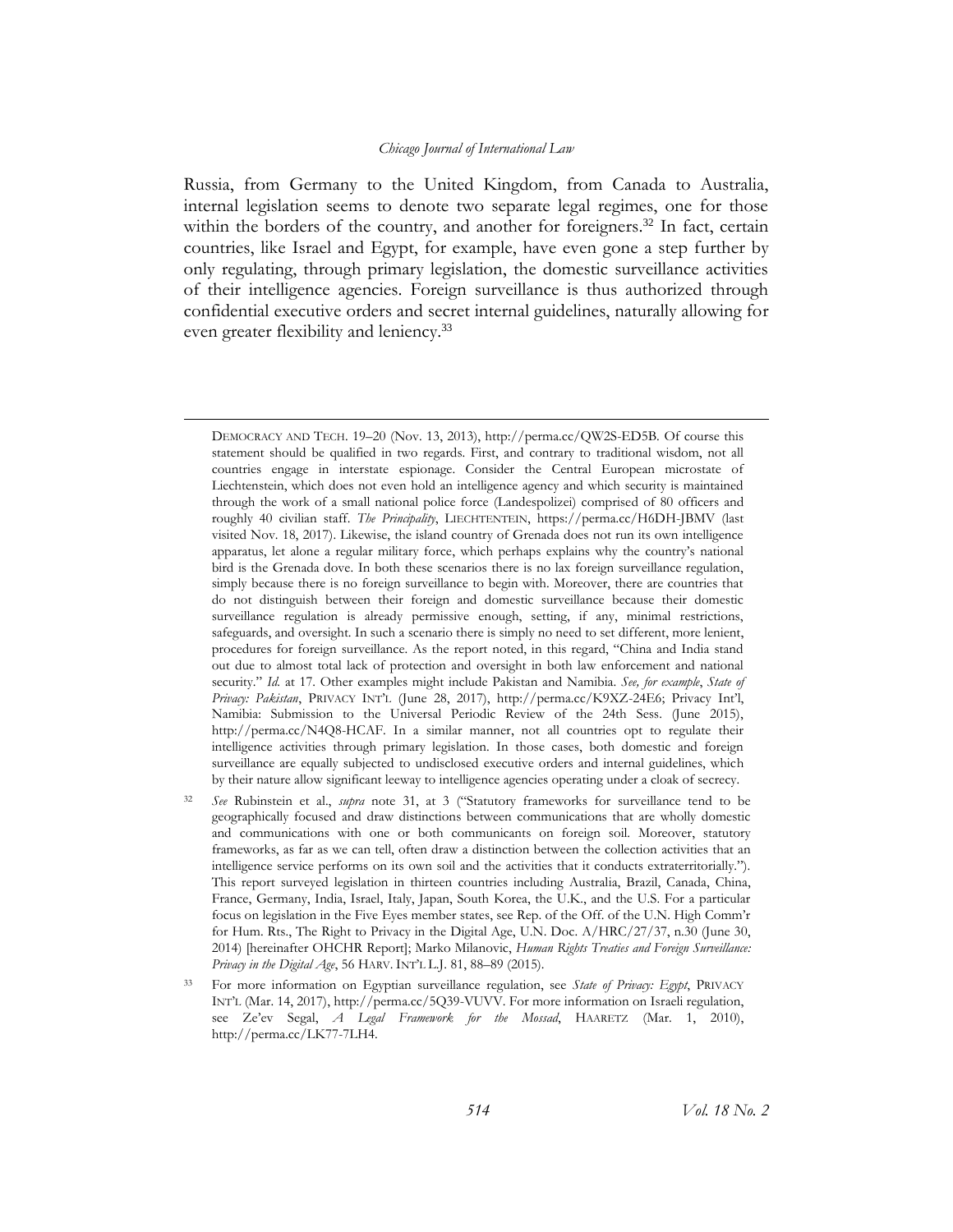#### <span id="page-13-0"></span>B. The Myth System

Despite this prevalent state practice, U.N. experts, human rights treaty bodies, and privacy NGOs have been adamant about protecting the myth of a singular and universal right to privacy. By doing so, they seem to "abet the deception, avoiding the truth like someone pulling blankets over his head to avoid the cold reality of dawn."<sup>34</sup> Let us review a few examples of this peculiar behavior from recent years. In 2014, the U.N. Office of the High Commissioner for Human Rights issued a report following a General Assembly Resolution on the *Right to Privacy in the Digital Age*. In that report, Commissioner Pillay addressed the foreign-domestic surveillance debate and noted the following:

[There exist] ongoing discussions on whether "foreigners" and "citizens" should have equal access to privacy protections within national security surveillance oversight regimes. Several legal regimes distinguish between the obligations owed to nationals or those within a State's territories, and nonnationals and those outside, or otherwise provide foreign or external communications with lower levels of protection. If there is uncertainty around whether data are foreign or domestic, intelligence agencies will often treat the data as foreign (since digital communications regularly pass "offshore" at some point) and thus allow them to be collected and retained. The result is significantly weaker—or even non-existent—privacy protection for foreigners and non-citizens, as compared with those of citizens.

International human rights law is explicit with regard to the principle of non-discrimination. Article 26 of the International Covenant on Civil and Political Rights [(ICCPR)] provides that "all persons are equal before the law and are entitled without any discrimination to the equal protection of the law" and, further, that "in this respect, the law shall prohibit any discrimination and guarantee to all persons equal and effective protection against discrimination on any ground such as race, colour, sex, language, religion, political or other opinion, national or social origin, property, birth or other status." These provisions are to be read together with articles 17, which provides that "no one shall be subjected to arbitrary interference with his privacy" and that "everyone has the right to the protection of the law against such interference or attacks," as well as with article 2, paragraph 1.<sup>35</sup>

That very year, the Special Rapporteur on Counter Terrorism, Ben Emmerson, issued his own analysis of the human rights implications of mass digital surveillance. In that report, Emmerson reiterated the significance of Article 26 of the ICCPR and concluded: "States are legally obliged to afford the same privacy protection for nationals and non-nationals and for those within

<sup>34</sup> Reisman, *Myth System*, *supra* not[e 21,](#page-9-0) at 237.

<sup>35</sup> OHCHR Report, *supra* not[e 32,](#page-12-0) at ¶¶ 35–36 (footnote omitted).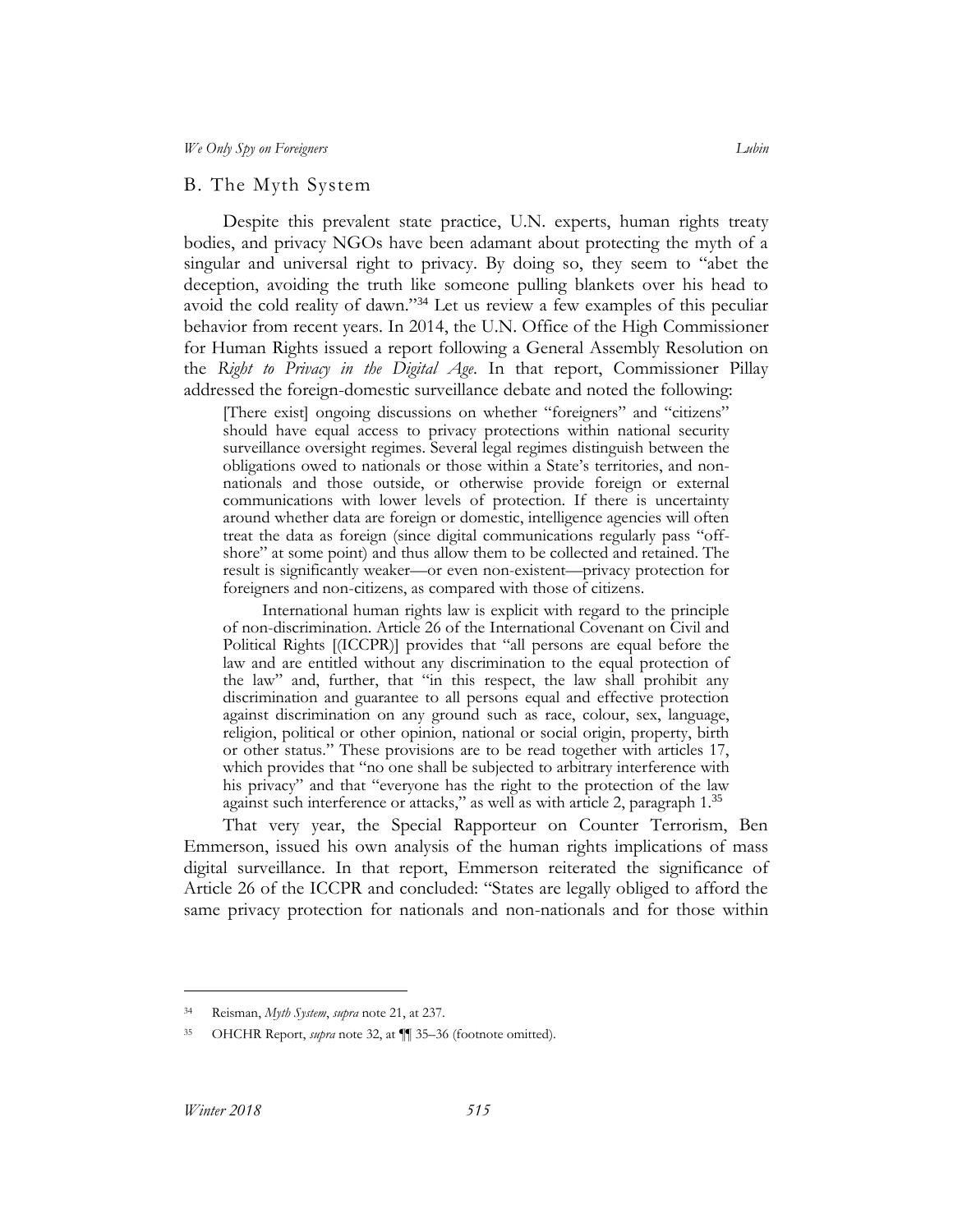<span id="page-14-1"></span>and outside their jurisdiction. Asymmetrical privacy protection regimes are a clear violation of the requirements of the Covenant."<sup>36</sup>

The Human Rights Committee has similarly echoed this position, hammering, in both its List of Issues to reviewed states and Concluding Observations, the claim that safeguards against arbitrary interference with the right to privacy must be guaranteed to "all individuals, regardless of nationality and physical location when intercepted."<sup>37</sup>

In his inaugural report to the General Assembly, issued in August 2016, the Special Rapporteur on the Right to Privacy, Joseph Cannataci, had also joined the choir. Criticizing the German Draft Law on the Federal Intelligence Service (the Bundesnachrichtendienst, or BND), the Special Rapporteur stated:

<span id="page-14-0"></span>[W]hat is the true value of laws that discriminate between nationals and non-nationals? Especially since, in terms of article 17 of the International Covenant on Civil and Political Rights, everybody enjoys a right to privacy irrespective of nationality or citizenship, so one must ask how useful and appropriate, never mind legal, such types of provisions may be . . . . [The German] interpretation is as unacceptable as any claim in the laws of other countries that fundamental human rights protection is only restricted to its own citizens or residents.<sup>38</sup>

 $\overline{a}$ 

[There are] serious and continuing concerns around extraterritorial mass surveillance programmes, and proliferation of laws that authorize asymmetrical protection regimes for nationals and non-nationals. Such laws exist in Germany, France, and the United States. The Special Rapporteur recalls that differential treatment of nationals and non-nationals, and of those within or outside a State's jurisdiction, is incompatible with the principle of nondiscrimination, which is a key constituent of any proportionality assessment.

Special Rapporteur on the Promotion and Protection of Human Rights and Fundamental Freedoms while Countering Terrorism, *Rep. of the Special Rapporteur on the Promotion and Protection of Human Rights and Fundamental Freedoms while Countering Terrorism*, ¶ 33, U.N. Doc. A/HRC/34/61 (Feb. 21, 2017) (internal citations omitted).

<sup>36</sup> Special Rapporteur on the Promotion and Protection of Human Rights and Fundamental Freedoms while Countering Terrorism, *Rep. of the Special Rapporteur on the Promotion and Protection of Human Rights and Fundamental Freedoms while Countering Terrorism*, ¶ 62, U.N. Doc. A/69/397 (Sept. 23, 2014). The Special Rapporteur reiterated this position in her 2017 report to the Human Rights Council, noting that:

<sup>37</sup> U.N. Hum. Rts. Comm., List of Issues in Relation to the Initial Rep. of S. Afr., ¶ 26, U.N. Doc. CCPR/C/ZAF/Q/1 (Aug. 19, 2015); U.N. Hum. Rts. Comm., Concluding Observations on the Seventh Periodic Rep. of the United Kingdom of Great Britain and Northern Ireland, ¶ 24, U.N. Doc. CCPR/C/GBR/CO/7 (Aug. 17, 2015) [hereinafter Concluding Observations on U.K.] ("[M]easures should be taken to ensure that any interference with the right to privacy complies with the principles of legality, proportionality and necessity, regardless of the nationality or location of the individuals whose communications are under direct surveillance."); U.N. Hum. Rts. Comm., Concluding Observations on the Fourth Periodic Rep. of the United States of America, ¶ 22, U.N. Doc. CCPR/C/USA/CO/4 (Apr. 23, 2014) [hereinafter Concluding Observations on U.S.].

<sup>38</sup> Joseph Cannataci (Special Rapporteur on the Right to Privacy), *Rep. of the Special Rapporteur on the*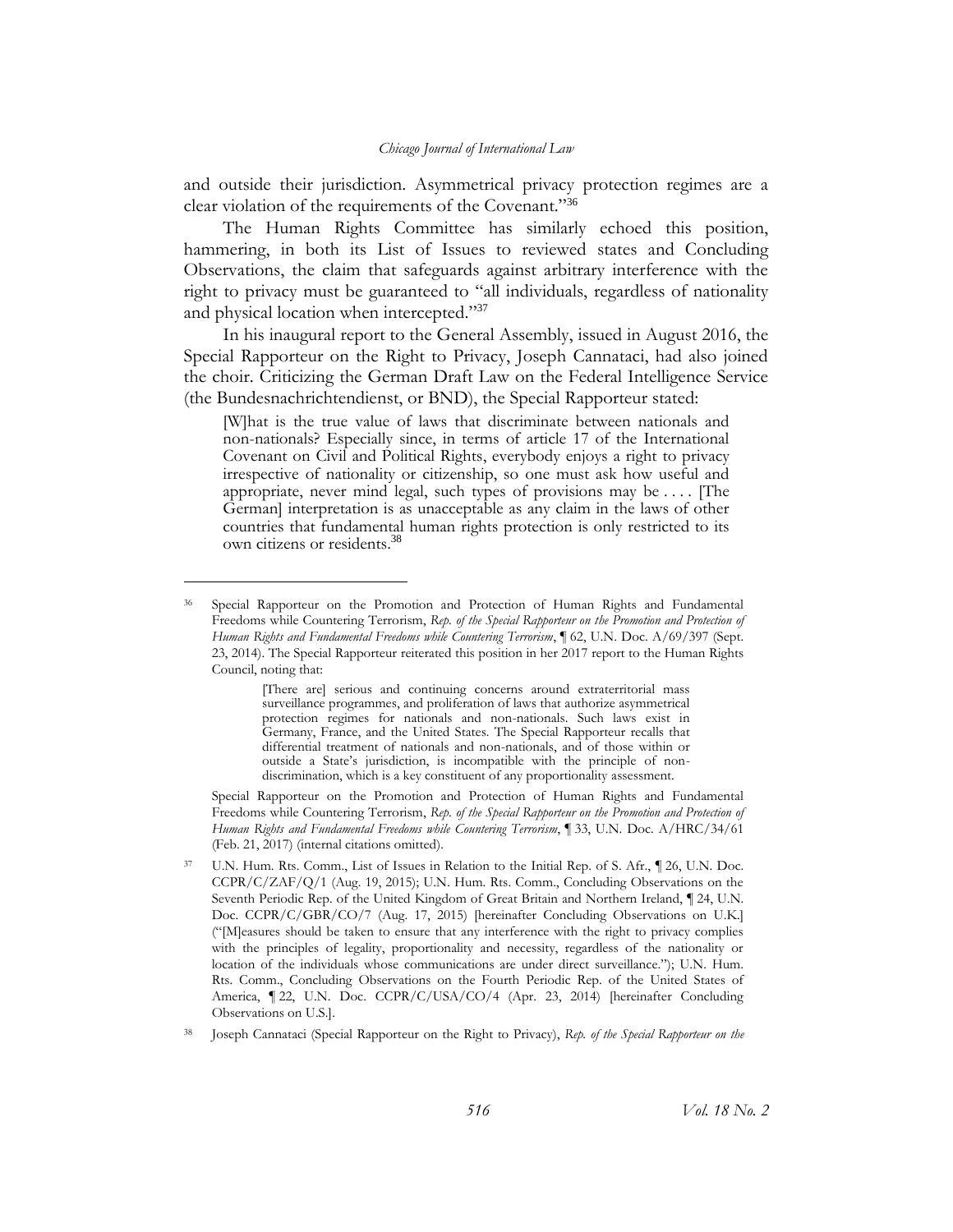Human rights scholars have also taken up this approach. The most decisive of them was Douwe Korff, who submitted an expert opinion for the Committee of Inquiry of the Bundestag into the Five Eyes Global Surveillance Systems.<sup>39</sup> In his opinion he writes:

<span id="page-15-1"></span>In simple terms: the prohibition of discrimination in international human rights law is absolutely fundamental to that already fundamental area of law. Any state laws or practices that appear *prima facie* to be in violation of that principle must be subject to the most rigorous assessment as to the necessity of the apparent distinctions . . . [T]he mere fact that a person who is to be spied upon is a "foreigner," or that the communications that are to be intercepted occur outside the spying state's territory, can in my opinion not be sufficient reason to make such a distinction.

<span id="page-15-2"></span>In other words, historical laws that contain such distinctions (often at their very heart) must be fundamentally rewritten. This must be done in and by Germany as much as in and by the states accused of having established a global surveillance system.<sup>40</sup>

In a groundbreaking case currently pending before the European Court of Human Rights, ten human rights NGOs are attempting to trumpet this privacy universality agenda.<sup>41</sup> The NGOs are challenging GCHQ's mass surveillance

*Right to Privacy*, ¶ 36, U.N. Doc. A/71/368 (Aug. 30, 2016). The Special Rapporteur concluded by noting that:

<span id="page-15-0"></span>The new draft German law [which continues to make distinctions between German and non-German citizens] loses out on a precious opportunity to clarify that the right to privacy and related safeguards applies to individuals irrespective of nationality, citizenship or location, or indeed whether the surveillance is carried out inside or outside Germany.

*Id.*

-

<sup>40</sup> *Id.* at 26. See also arguments raised by Milanovic:

[I]f human rights treaties do apply to a particular interception (or other surveillance activity), and the intercepting state draws distinctions on the basis of nationality (as many do), this potentially implicates not only the privacy guarantees in the treaties, but also their provisions on equality and nondiscrimination. A nationality-based distinction would be justified only if it pursues a legitimate aim (such as the protection of national security) and the measures taken serve that aim and are proportionate. If the rationale for protecting privacy interests is the value of the autonomy and independence of individuals—of enabling them to lead their lives without state intrusion—then distinctions based on nationality alone would seem hard to justify . . . .

In sum, one cannot escape the conclusion that under the moral logic of human rights law, citizens and non-citizens are equally deserving of protections of their rights generally, and privacy specifically.

Milanovic, *Human Rights Treaties*, *supra* note [32,](#page-12-0) at 99–101. *See also* David Cole, *We Are All Foreigners: NSA Spying and the Rights of Others*, JUST SECURITY (Oct. 29, 2013), http://perma.cc/89P2-TEVX.

<sup>41</sup> *See* 10 Human Rights Orgs. v. United Kingdom, Applicants' Reply to Observations of the

<sup>&</sup>lt;sup>39</sup> Douwe Korff, Expert Opinion Prepared for the Committee of Inquiry of the Bundestag into the "5EYES" Global Surveillance Systems Revealed by Edward Snowden, Committee Hearing (June 3, 2014), http://perma.cc/ZWC4-XU77.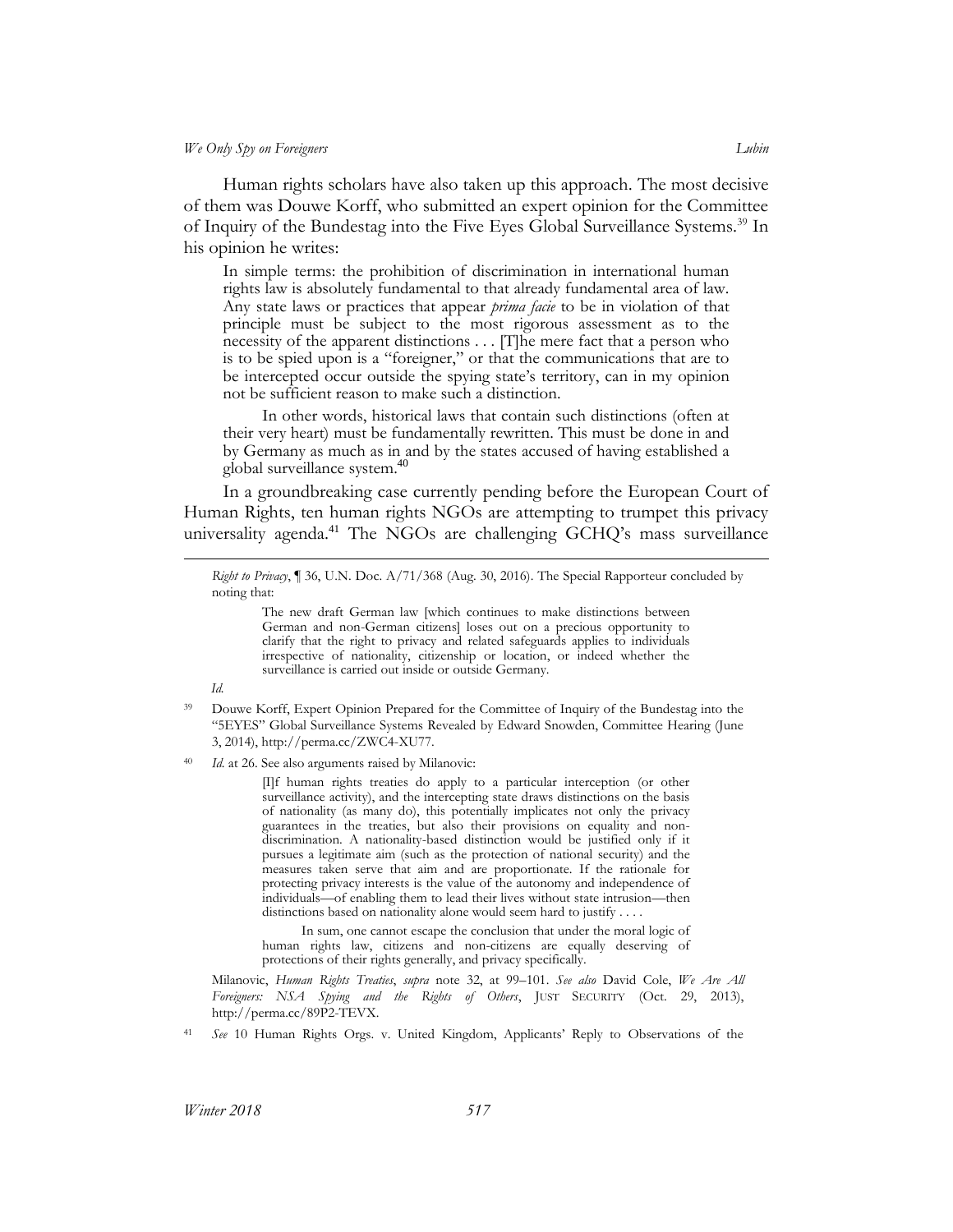programs and intelligence sharing arrangements, in part because of prima facie discrimination.<sup>42</sup> The Regulation of Investigatory Powers Act (RIPA), which has since been overhauled by the British Parliament in 2016, distinguished between external and internal communications, and set different degrees of protections for each.<sup>43</sup> The NGOs are claiming that this distinction violates Article 14 of the European Convention on Human Rights (ECHR) (the equivalent of Article 26 of the ICCPR).<sup>44</sup>

This would be the first time that the ECtHR, let alone any international court, could expressly decide the question of whether distinctions between nationals and foreigners can ever be justified in foreign surveillance legislation.<sup>45</sup> In the following Section, I will be examining the arguments that have been raised both in the past, and in the context of this case, for and against such distinctions. The Section will try to show how the scholarly discourse has so far avoided the real issues that stand at the heart of the distinction.

# <span id="page-16-1"></span>III. DISTINGUISHING FOREIGN FROM DOMESTIC SURVEILLANCE

<span id="page-16-0"></span>The topic of distinctions between nationals and foreigners in governmental policies and legislative acts is by no means a new one. As early as the Babylonian Talmud, we know that there existed conversations on the moral justifications for providing preferential treatment to one's own based on geopolitical lines.<sup>46</sup> This debate surfaces in conversations over nationalism and cosmopolitanism in the political philosophy of international distributive justice, and similarly over

<u>.</u>

Government of the U.K., App. No. 24960/15, Eur. Ct. H.R., (Sept. 26, 2016), http://perma.cc/QF8M-A9YB [hereinafter Applicants' Reply].

<sup>42</sup> *Id.* at ¶ 22.

<sup>&</sup>lt;sup>43</sup> This distinction between internal and external communications carried through into the 2016 Investigatory Powers Acts. For further analysis, see Lubin, *supra* note [30.](#page-11-1)

<sup>44</sup> Applicants' Reply, *supra* note [41,](#page-15-0) at ¶¶ 262–71.

<sup>45</sup> Interestingly enough, this is not the first time that the European Court of Human Rights addressed legislation which purported to regulate foreign surveillance. *See* Weber v. Germany, 2006-XI Eur. Ct. H.R. 309 (June 29, 2006) [hereinafter *Weber*]. Indeed, in the *Weber* case, the legislation in dispute concerned the G 10 Act, which involved strategic monitoring of satellite links, *id.* at 334, which by nature involved the interception of non-German communications. Nonetheless, neither of the parties brought any arguments pertaining to Article 14 of the ECHR, and the Court never picked up the issue.

<sup>46</sup> *See* BABYLONIAN TALMUD, *Baba Mezia* 71a (Soncino ed., H. Freedman trans. 1962) ("If thou lend money to any of my people that are poor by thee: this teaches, if the choice lies between a [Jew and a non-Jew], [a Jew] has preference; the poor or the rich—the poor takes precedence; thy poor [your relatives] and the general poor of thy town—thy, poor come first; the poor of thy city and the poor of another town—the poor of thine own town have prior rights.") (internal punctuation and footnotes omitted).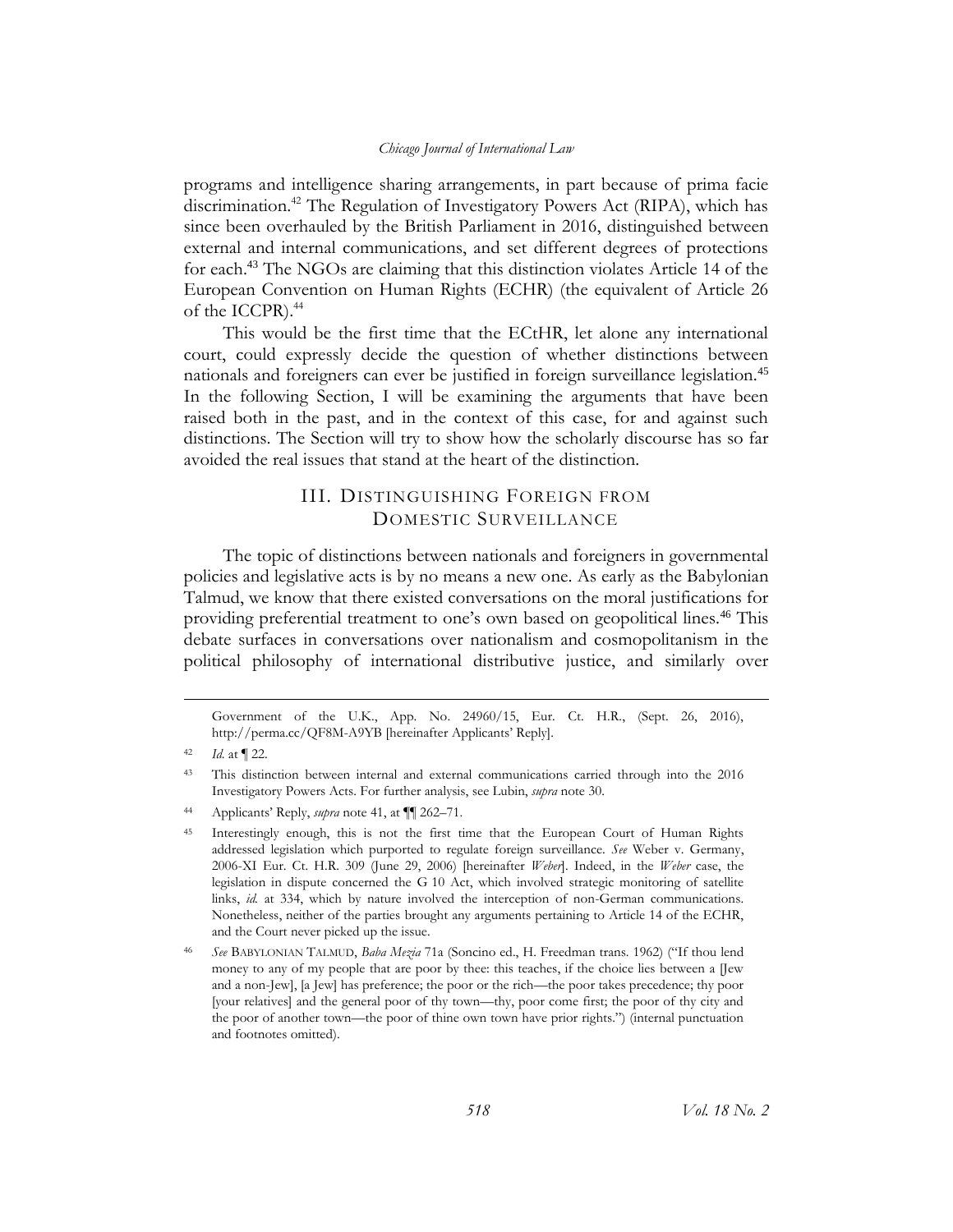<span id="page-17-0"></span>contractarian, rights-based, and goals-based models of cosmopolitanism.<sup>47</sup> The conversation also extends to the question of entitlements based on political membership in constitutional designs, for example as they relate to transnational migration flows.<sup>48</sup> This piece generally follows the above discourse, adopting a mild cosmopolitan approach that is willing to accept "nationalist concerns about viability" without undermining cosmopolitan moral standards.<sup>49</sup> In Reismanian terms, it means a willingness to acknowledge the core practical reasoning that undergirds the operational code without challenging the foundational values behind the myth system. In fact, if the myth system is to continue to offer individual agencies any "general guidelines for orientation and valuation" of their environment, it must recognize that these "operators" are not "outsiders."<sup>50</sup> As Reisman notes:

But operators are not necessarily outsiders. Phrases such as "you've got to be practical," "take a more realistic view," "in the real world" or "the nitty gritty" are usually signals of operators who identify with the myth but perform group functions according to a discrepant operational code. Obvious domestic examples in official behavior might include the activities of intelligence agencies and certain police functions . . . . To characterize activities by such agencies as "unlawful" would not be illogical yet somehow it would be imprecise and incongruous, for the activities are carried out by the minions of the law and may be routinely supported by judges charged with the supervision of criminal justice processes. They do indeed deviate from the myth system, and those who perform them defer to this fact by performing them in covert or "discreet" fashion. Of significance here is the fact that those who perform them view them as lawful under the operational code.<sup>51</sup>

This Section thus makes the case for a distinct human rights legal regime for foreign surveillance that is separate from the regime that applies to domestic surveillance. Given the controversial nature of my claim, and the potential of it being perceived as anti-liberal or nationalistic, I will begin by rejecting conservative arguments in favor of unfettered mass surveillance. I will then proceed to reject the liberal account against the distinction. Finally, the Section will offer an innovative analysis of the true justifications that are central to the differentiation between domestic and foreign surveillance.

<sup>47</sup> For a comprehensive literary review of the literature, see generally Simon Caney*, International Distributive Justice*, 49 POL. STUD. 974 (2001).

<sup>48</sup> *See generally, for example*, SEYLA BENHABIB, THE RIGHTS OF OTHERS: ALIEN, RESIDENTS, AND CITIZENS (2000).

<sup>49</sup> Caney, *supra* not[e 47,](#page-17-0) at 988.

<sup>50</sup> Reisman, *Myth System*, *supra* not[e 21,](#page-9-0) at 239.

<sup>51</sup> *Id*. at 239–40 (footnotes omitted).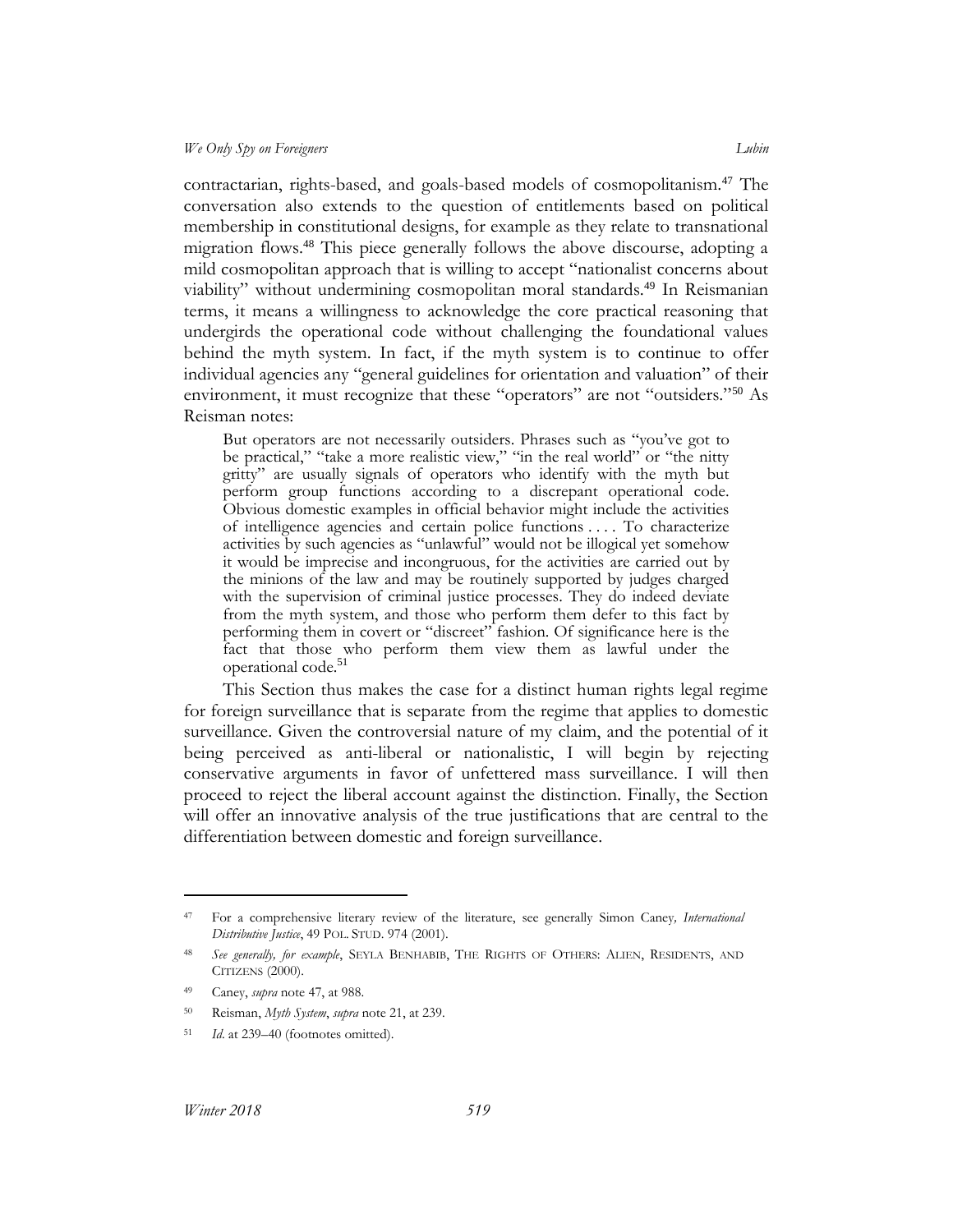## <span id="page-18-0"></span>A. Rejecting the Conservative Account

 $\overline{a}$ 

<span id="page-18-1"></span>As a starting point I vehemently oppose the *teatro de la comedia* that engulfs the anarchic arguments still being raised by a number of countries<sup>52</sup> and scholars<sup>53</sup> in support of a territorially constrained conception of human rights. It has been firmly established now that states must respect and ensure human rights to all individuals subject to their jurisdiction, regardless of whether those individuals are situated within that state's territory.<sup>54</sup> As Professor Milanovic has

<sup>52</sup> *See, for example*, U.N. Hum. Rts. Comm., 53d Sess., 1405th mtg., ¶ 20, U.N. Doc. CCPR/C/SR.1405 (Mar. 31, 1995) (statement of Conrad Harper, Legal Advisor, U.S. Dep't of State) (emphasis added):

The Covenant was not regarded as having extraterritorial application. In general, where the scope of application of a treaty was not specified, it was *presumed to apply only within a party's territory*. Article 2 of the Covenant expressly stated that each State party undertook to respect and ensure the rights recognized "to all individuals within its territory and subject to its jurisdiction." That dual requirement restricted the scope of the Covenant to persons under United States jurisdiction and within United States territory. During the negotiating history, the words "within its territory" had been debated and were added by vote, with the clear understanding that such wording would limit the obligations to within a Party's territory.

*Cf.* Harold Hongju Koh, Legal Advisor, U.S. Dep't of State, Memorandum Opinion on the Geographic Scope of the International Covenant on Civil and Political Rights (Oct. 19, 2010), http://perma.cc/CYD7-CMHE (suggesting that the traditional U.S. position on the territorial scope of the ICCPR is becoming increasingly untenable and proposing his own model for the extraterritorial application of the treaty); Replies of the Government of Israel to the List of Issues to Be Taken up in Connection with the Consideration of the Third Periodic Report of Israel, 3, U.N. Doc. CCPR/C/ISR/Q/3/Add.1 (July 12, 2010) ("[T]he Convention, which is a territorially bound Convention, does not apply, nor was it intended to apply, to areas outside its national territory."); Replies of the Government of the Netherlands to the Concerns Expressed by the Human Rights Committee in Its Concluding Observations, ¶7, U.N. Doc. CCPR/CO/72/NET/Add.1 (Apr. 9, 2003) ("Article 2 of the Covenant clearly states that each State party undertakes to respect and to ensure to all individuals 'within its territory and subject to its jurisdiction' the rights recognized in the Covenant . . . . It goes without saying that the citizens of Sebrenica, vis-à-vis the Netherlands do not come within the scope of that provision."); Application of the International Convention on the Elimination of All Forms of Racial Discrimination (Geor. v. Russ.), Verbatim Record, at 40 (Sept. 8, 2008, 3:00 p.m.) ("The general rule continues to be that treaties, including human rights treaties, in line with Article 29 of the Vienna Convention only bind States with regard to their own territory.").

<sup>53</sup> *See, for example*, Eric A. Posner, Statement before the Privacy and Civil Liberties Oversight Board 2, 2 n.2 (Mar. 14, 2014), http://perma.cc/7C39-JSHS; Michael J. Dennis, *Non-Application of Civil and Political Rights Treaties Extraterritorially during Times of International Armed Conflict*, 40 ISR. L. REV. 453, 461–81 (2007); Michael J. Dennis, *Application of Human Rights Treaties Extraterritorially in Times of Armed Conflicts and Military Occupation*, 99 AM. J. INT'L L. 119, 122–27 (2005); Dietrich Schindler, *Human Rights and Humanitarian Law: Interrelationship of the Laws*, 31 AM. U. L. REv. 935, 938–39 (1982).

<sup>54</sup> *See, for example*, U.N. Hum. Rts. Comm., General Comment No. 31: The Nature of the General Legal Obligation Imposed on States Parties to the Covenant, ¶ 10, U.N. Doc. CCPR/C/21/Rev.1/Add.13 (May 26, 2004):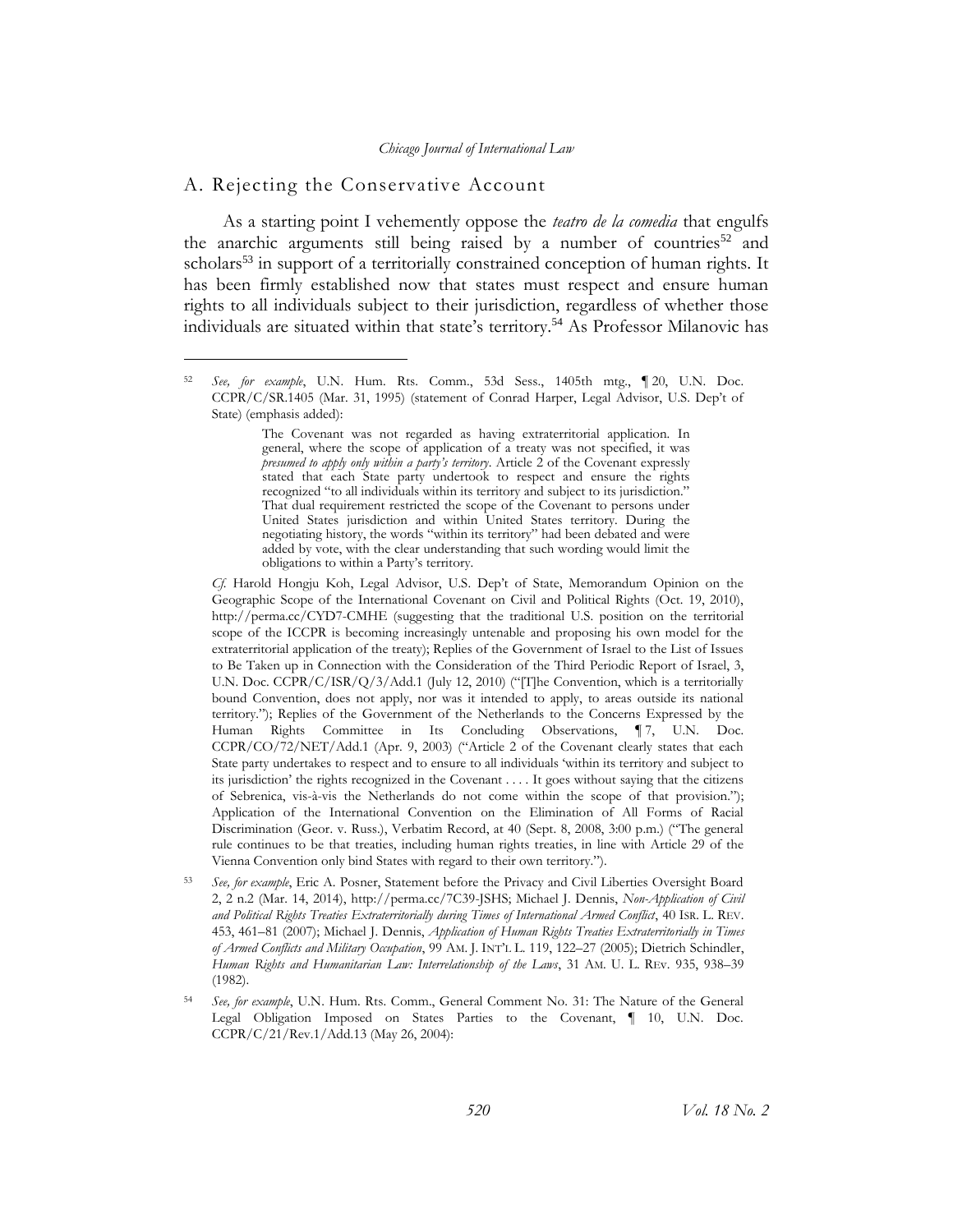-

framed it, this is indeed part and parcel of the "moral logic of human rights law,"<sup>55</sup> which prompts states' human rights obligations wherever they purport to exercise a certain degree of control. In this respect it is important to distinguish between mass surveillance and other forms of extraterritorial human rights interferences (such as, for example, extraordinary rendition, military detention, or drone strikes).

Foreign surveillance programs involve a series of actions, which form part of the intelligence cycle, that are being taken by public authorities of the state within its own territory and subject to its effective control.<sup>56</sup> Consider, for

*See also, for example*, Legal Consequences of the Construction of a Wall in the Occupied Palestinian Territory, Advisory Opinion, 2004 I.C.J Rep. 136, ¶¶ 107–13 (July 9):

The Court would observe that, while the jurisdiction of States is primarily territorial, it may sometimes be exercised outside the national territory. Considering the object and purpose of the International Covenant on Civil and Political Rights, it would seem natural that, even when such is the case, States parties to the Covenant should be bound to comply with its provisions. . . . The *travaux préparatoires* of the Covenant confirm . . . the drafters of the Covenant did not intend to allow States to escape from their obligations when they exercise jurisdiction outside their national territory.

For further analysis, see generally MARKO MILANOVIC, EXTRATERRITORIAL APPLICATION OF HUMAN RIGHTS TREATIES: LAW, PRINCIPLES, AND POLICY (2011).

- <sup>55</sup> Milanovic, *supra* not[e 32,](#page-12-0) at 100.
- <sup>56</sup> Lowenthal defines the intelligence cycle, which he refers to as the "intelligence process," as the "steps or stages in intelligence, from policy makers perceiving a need for information to the community's delivery of an analytical intelligence product to them." MARK M. LOWENTHAL, INTELLIGENCE: FROM SECRETS TO POLICY 70 (6th ed., 2015). Lowenthal maps out seven steps common to these cycles: (1) identification of requirements; (2) interception and collection of intelligence information; (3) initial extraction, processing and exploitation of said information (the process of decoding, decrypting, translating, and reorganizing the information in a way that makes it accessible to the analysts); (4) filtering, storage, collation, analysis and production of intelligence products; (5) dissemination of products; (6) consumption of products by policy makers; and (7) feedback, which leads to identification of new requirements and the wheel goes round. *Id.* Any signal intelligence gathering operation that involves one of the above activities being conducted within the territory of the state, would qualify to meet the "effective control" standard. Moreover, in the information era, controlling one's data, in any of the above capacities, would be akin to controlling one's person, and should be treated the same for triggering the applicability of human rights treaties' jurisdictional clauses. This analysis holds true irrespective of the question of the physical location where the interception took place or the means by which the data was intercepted. *See* Vivian Ng & Daragh Murray, *Extraterritorial Human Rights Obligations in the Context of State Surveillance Activities?*, UNIV. OF ESSEX HUM. RTS. CTR. BLOG (Aug. 2, 2016),

States Parties are required by Article 2, paragraph 1, to respect and to ensure the Covenant rights to all persons who may be within their territory and to all persons subject to their jurisdiction. This means that a State party must respect and ensure the rights laid down in the Covenant to anyone within the power or effective control of that State Party, even if not situated within the territory of the State Party. . . . This principle also applies to those within the power or effective control of the forces of a State Party acting outside its territory, regardless of the circumstances in which such power or effective control was obtained.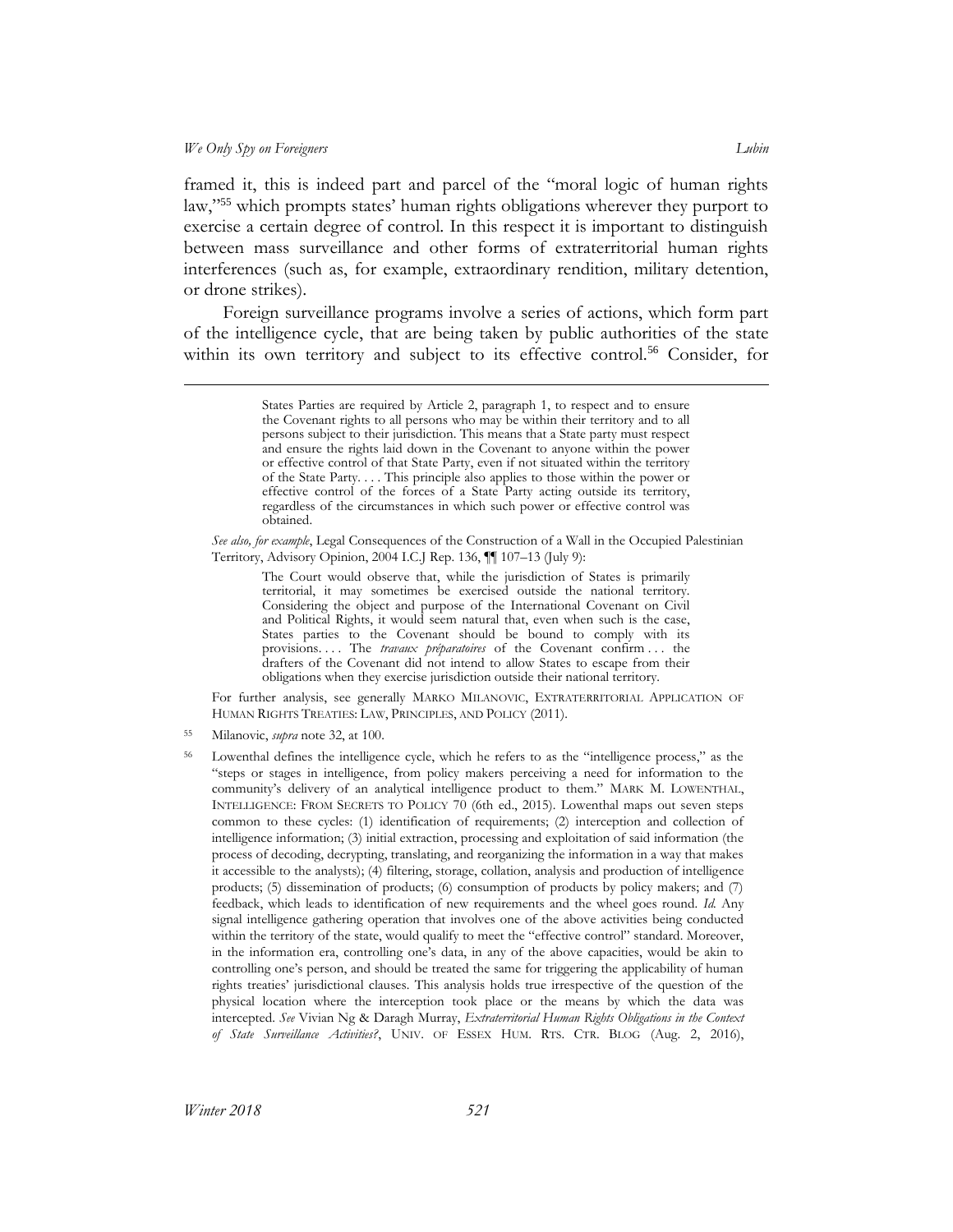example, the PRISM program, which involves the collection of Internet communications from at least nine major U.S. internet companies.<sup>57</sup> The collection, retention, analysis, and, later, the dissemination of information, as part of this program, are all conducted by U.S. governmental officials, in U.S. governmental facilities, subject to the U.S. government's effective control.<sup>58</sup> This is perhaps the reason why.<sup>59</sup> It is noteworthy that despite the general U.S. rejection of the extraterritorial application of human rights treaties, the U.S. has never explicitly argued that its foreign surveillance programs did not trigger its human rights obligations. Quite the opposite, Presidential Policy Directive 28 seems to denote a tacit recognition of some limited privacy obligations associated with NSA's foreign surveillance operations.<sup>60</sup>

The approach that the international human rights treaty corpus may be triggered by extraterritorial foreign surveillance operation has been reaffirmed, albeit not in so many words, by the United Nations General Assembly,<sup>61</sup> the U.N. Human Rights Committee,<sup>62</sup> the Venice Commission,<sup>63</sup> and the Court of

http://perma.cc/9PBW-4UWM:

It has been established that the interception of the content of communications and/or of communications data is an exercise of authority and control over an individual's right to privacy, capable of giving rise to extraterritorial jurisdiction. Indeed, if extraterritorial jurisdiction is not established, there is a risk that intelligence agencies may exploit this gap to circumvent Convention protections through the use of intelligence sharing arrangements. Effectively, if extraterritorial jurisdictional obligations do not apply, and as a result international human rights safeguards are not in place, it circumvents existing limits on domestic surveillance and renders affected individuals without an avenue of redress.

- <sup>57</sup> PRIVACY AND CIVIL LIBERTIES OVERSIGHT BOARD, REPORT ON THE SURVEILLANCE PROGRAM OPERATED PURSUANT TO SECTION 702 OF THE FOREIGN INTELLIGENCE SURVEILLANCE ACT 7 (July 2, 2014), http://perma.cc/AT7T-75UK.
- <sup>58</sup> *See id.*

-

- <sup>59</sup> The Privacy and Civil Liberties Oversight Board, for example, has left the matter unresolved. *See id.* at 98–100.
- <sup>60</sup> President Barack Obama, *Presidential Policy Directive/PPD-28—Signals Intelligence Activities* (Jan. 17, 2014), http://perma.cc/2SZA-FZAH:

[O]ur signals intelligence activities must take into account that all persons should be treated with dignity and respect, regardless of their nationality or wherever they might reside, and that all persons have legitimate privacy interests in the handling of their personal information .... U.S. signals intelligence activities must, therefore, include appropriate safeguards for the personal information of all individuals, regardless of the nationality of the individual to whom the information pertains or where that individual resides.

- <sup>61</sup> G.A. Res. 68/167, The Right to Privacy in the Digital Age, at 2 (Dec. 18, 2013) ("Deeply concerned at the negative impact that surveillance and/or interception of communications, including extraterritorial surveillance and/or interception of communications, as well as the collection of personal data, in particular when carried out on a mass scale, may have on the exercise and enjoyment of human rights.").
- <sup>62</sup> *See, for example*, U.N. Hum. Rts. Comm., Concluding Observations on the Seventh Periodic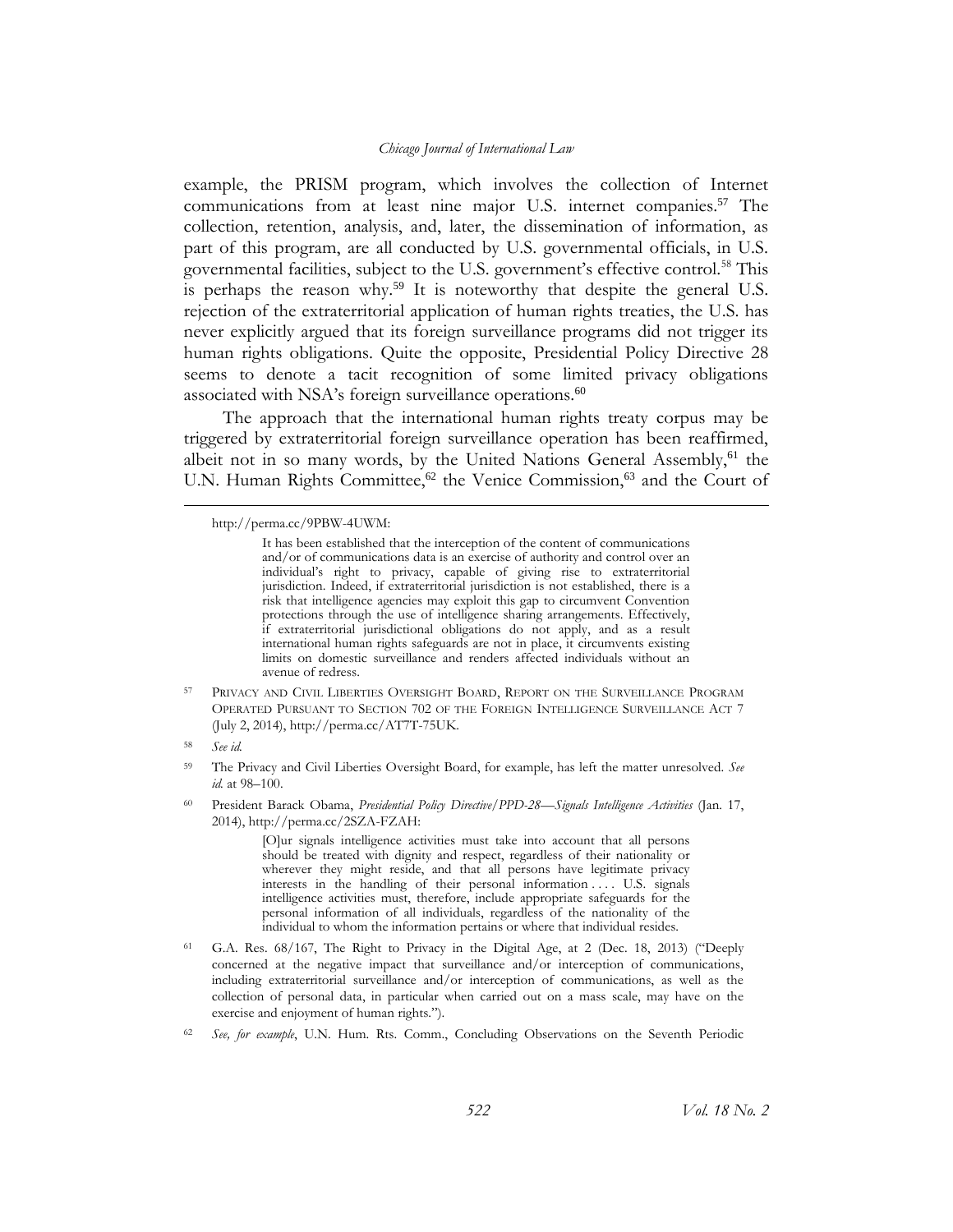#### *We Only Spy on Foreigners Lubin*

<u>.</u>

Justice of the European Union.<sup>64</sup> More interestingly, and perhaps unsurprisingly, in the *10 Human Rights Organizations* case (which directly concerns the legality under international human rights law of global mass surveillance programs, including in the context of Tempora, PRISM, and Upstream), the U.K. Government did not even challenge the extraterritorial applicability of the ECHR.<sup>65</sup> Instead, both the Applicants and the Respondent ignored the issue altogether (tacitly accepting that the obligation to respect and ensure the right to

The collection of signals intelligence may legitimately take place on the territory of another state with its consent, but might still fall under the jurisdiction of the collecting state from the view point of human rights obligations under the ECHR. At any rate, the processing, analysis and communication of this material clearly falls under the jurisdiction of the collecting State and is governed by both national law and the applicable human rights standards. There may be competition or even incompatibility between obligations imposed on telecommunications companies by the collecting state and data protection obligations in the territorial state; minimum international standards on privacy protection appear all the more necessary.

- <sup>64</sup> Case C-362/14, Schrems v. Data Prot. Comm'r, ECJ Judgment (Grand Chamber), ¶ 94 (Oct. 6, 2015), https://perma.cc/S96P-LRXT [hereinafter *Schrems*] ("[L]egislation permitting the public authorities to have access on a generalised basis to the content of electronic communications must be regarded as compromising the essence of the fundamental right to respect for private life, as guaranteed by Article 7 of the Charter."). The *Schrems* case concerned the transfer of data from European data centers to American data centers, specifically from Facebook Ireland to its facilities in the U.S., in light of the alleged involvement of American companies, such as Facebook, in the PRISM mass surveillance program.
- <sup>65</sup> *See generally* Applicants' Reply, *supra* not[e 41.](#page-15-0)

Report of Poland, ¶ 39, U.N. Doc. CCPR/C/POL/CO/7 (Nov. 23, 2016) ("The Committee is concerned about the surveillance and interception powers of the Polish intelligence and law enforcement authorities . . . The Committee is particularly concerned about: . . . the targeting of foreign nationals and application of different legal criteria to them."); U.N. Hum. Rts. Comm., Concluding Observations on the Sixth Periodic Report of New Zealand, ¶ 16, U.N. Doc. CCPR/C/NZL/CO/6 (Apr. 28, 2016) ("The State Party should take all appropriate measures to ensure that . . . [s]ufficient judicial safeguards are implemented, regardless of the nationality or location of affected persons, in terms of interception of communications and metadata collection, processing and sharing"); U.N. Hum. Rts. Comm., Concluding Observations on the Fifth Periodic Report of France, ¶ 12, U.N. Doc. CCPR/C/FRA/CO/5 (Aug. 17, 2015) ("The State Party should take all necessary steps to guarantee that its surveillance activities within and outside its territory are in conformity with its obligations under the Covenant, in particular, article 17."); Concluding Observations on U.K., *supra* note [37,](#page-14-0) at ¶ 24; Concluding Observations on U.S., *supra* note [37,](#page-14-0) at ¶ 22(a) ("[M]easures should be taken to ensure that any interference with the right to privacy complies with the principles of legality, proportionality, and necessity, regardless of the nationality or location of the individuals whose communications are under direct surveillance.").

<sup>63</sup> European Commission for Democracy through Law (Venice Commission), Update of the 2007 Report on the Democratic Oversight of the Security Services and Report on the Democratic Oversight of Signals Intelligence Agencies, ¶ 6, CDL-AD(2015)006, Study No. 719/2013 (Apr. 7, 2015):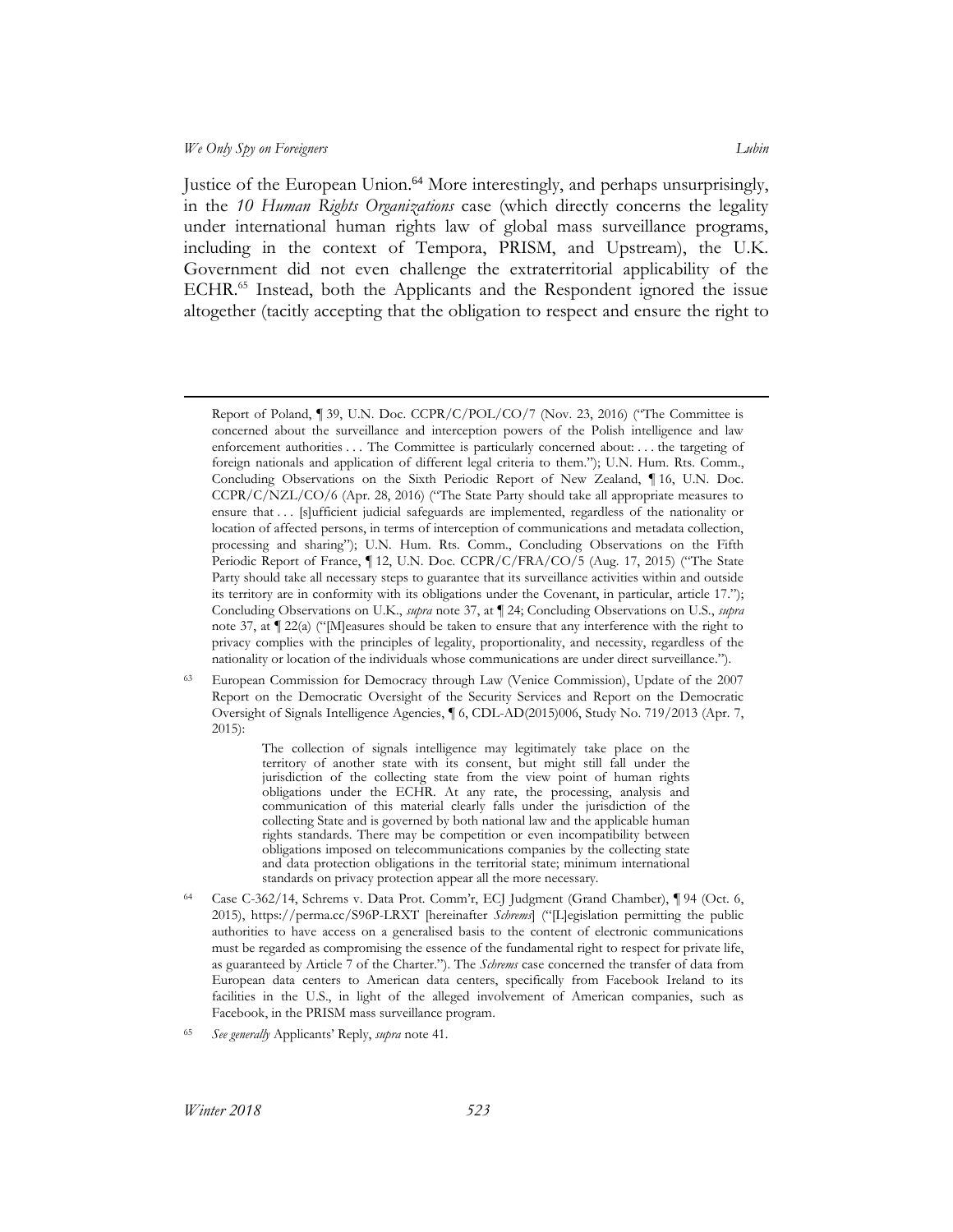privacy, under ECHR Article 8, was triggered by the nature and scope of the disputed programs).<sup>66</sup>

Similarly, this paper does not take the view, championed more recently by Professor Eric Posner, that the right to privacy has no intrinsic value of its own and that, therefore, espionage alone cannot be said to harm a person's human dignity. He argues:

Suppose that the NSA collects the emails of foreigners and conducts searches of them for keywords. Occasionally a false positive turns up, and an analyst reads someone's email to his lover, therapist, or doctor, ascertains that the email contains no information that identifies terrorists or other security threats, and deletes it. The writer of the email never finds out, and the analyst of course has no idea who this person is. Has a human right been violated? It is hard to identify an affront to human dignity, or even a harm, any more than if a police officer overhears a snatch of personal conversation on the bus.<sup>67</sup>

Setting aside the empirical question of whether covert mass surveillance breeds fear and self-censorship, corrodes democratic institutions and reverses their basic tenets (such as the presumption of innocence),<sup>68</sup> stifles creativity and dissent, and hampers friendly relations amongst nations (in other words directly inflicting a whole canopy of potential harms), $69$  Posner's critique should be

<span id="page-22-0"></span> $\overline{a}$ 

[The European Parliament] [s]ees the surveillance programmes as yet another step towards the establishment of a fully-fledged preventive state, changing the established paradigm of criminal law in democratic societies whereby any interference with suspects' fundamental rights has to be authorised by a judge or prosecutor on the basis of a reasonable suspicion and must be regulated by law, promoting instead a mix of law enforcement and intelligence activities with blurred and weakened legal safeguards, often not in line with democratic checks and balances and fundamental rights, especially the presumption of innocence.

<sup>66</sup> It could be that the decision to ignore the extraterritoriality question was a strategic move by all parties. For the human rights NGOs, the interest is clear, as ignoring the issue avoids the potential hurdle of preliminary admissibility questions. For the U.K. Government, it could be that the lawyers of the state are so confident at their ability to win following the *Kennedy* decision, which also looked at RIPA, *see* Kennedy v. United Kingdom, App. No. 26839/05, Eur. Ct. H.R., Judgment (May 18, 2010), that they would rather have a victory on the merits than a dismissal of the case on admissibility arguments.

<sup>67</sup> *See* Posner, *supra* note [53,](#page-18-1) at 4–5.

<sup>68</sup> *See, for example*, Resolution of 12 March 2014 on the US NSA Surveillance Programme, Surveillance Bodies in Various Member States, and Their Impact on EU Citizens' Fundamental Rights and on Transatlantic Cooperation in Justice and Home Affairs, EUR. PARL. DOC. P7\_TA(2014)0230, ¶ 12 (Mar. 12, 2014):

<sup>69</sup> *See generally, for example*, Jonathan W. Penney, *Chilling Effects: Online Surveillance and Wikipedia Use*, 31 BERKELEY TECH. L.J. 117 (2016); PEN AM. CENTER, GLOBAL CHILLING: THE IMPACT OF MASS SURVEILLANCE ON INTERNATIONAL WRITERS (2015), http://perma.cc/9M7P-4TC9; HUMAN RIGHTS WATCH, WITH LIBERTY TO MONITOR ALL: HOW LARGE-SCALE US SURVEILLANCE IS HARMING JOURNALISM, LAW AND AMERICAN DEMOCRACY (2014), http://perma.cc/8VAH-XC3H. For analysis of Penney's study, see Tim Cushing, *The Chilling Effect of Mass Surveillance*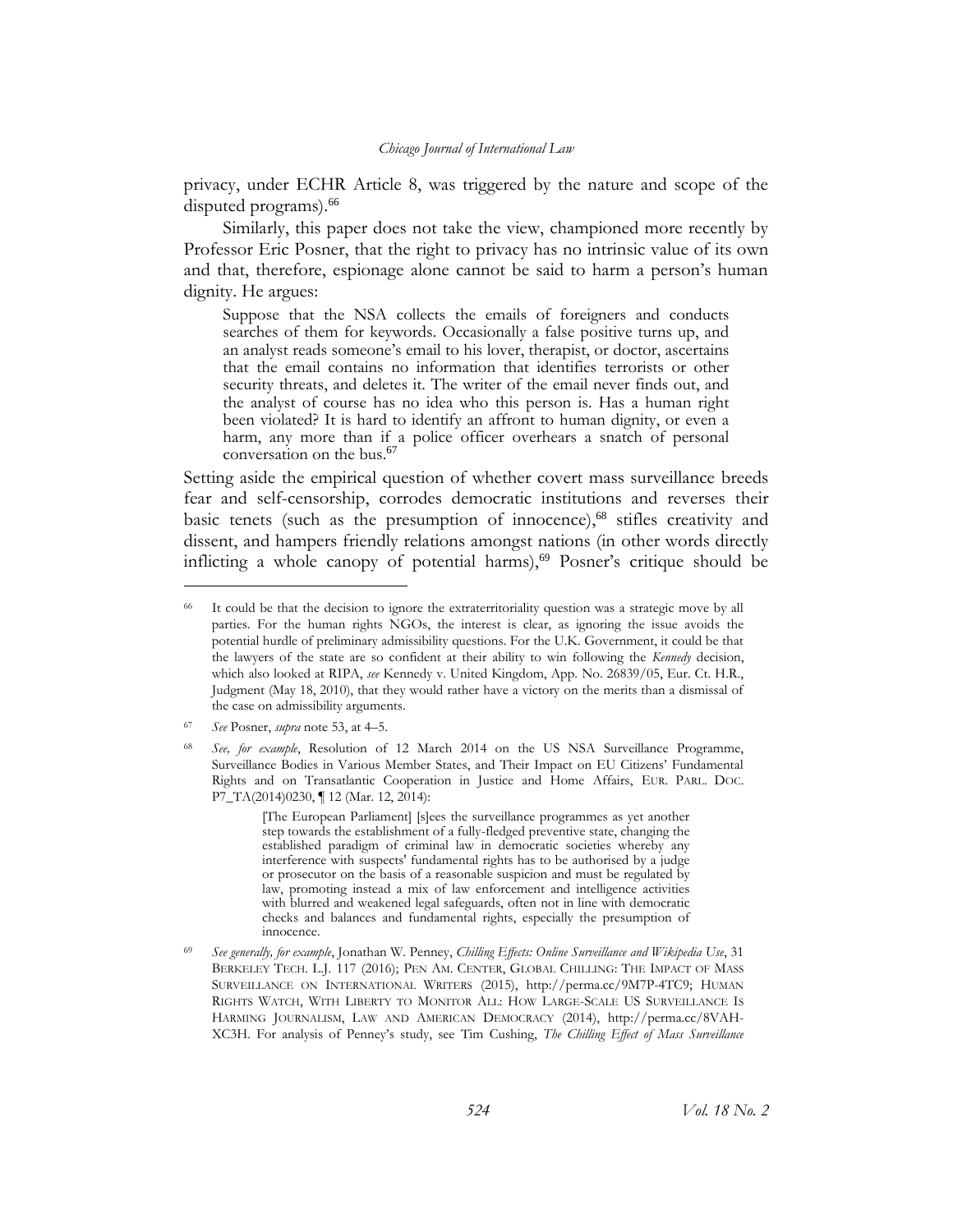dismissed solely on the grounds of his false analogy. To compare foreign mass surveillance to a police officer overhearing a snippet of a conversation on a bus misses the mark twice. First, the issue is not the anecdotal situation police officers may find themselves in, listening in to a private conversation while incidentally taking the bus. The crux of the concern with mass surveillance is the government's intention to metaphorically place a police officer on every single bus so that they can record every single conversation. Moreover, the concern is exacerbated in the context of foreign mass surveillance, as country A is purporting to place an infinite number of its own metaphorical police officers on the busses of Country B. The real question is, therefore, whether one state can decide clandestinely on a balance between liberty and security, and then impose that balance on the nationals of a foreign sovereign without their knowledge, let alone consent.

Additionally, Posner suggests that if a victim is unaware of the infringement of his privacy, and the particular snooper is unable to explicitly utilize the information against him, then there is no human rights violation. The argument echoes the statement made by former U.S. House Intelligence Committee Chairman Mike Rogers, who had contended, and has since retracted, that "you can't have your right to privacy violated, if you don't know your right to privacy has been violated."<sup>70</sup> This *circulus in probando* just doesn't hold true in reality. If you peek into the windows of the sorority house, and they don't notice you standing there, the police will still arrest you. Or, as Jon Stewart put it more humorously in one segment of the Daily Show, if you don't detect your testicular tumor, it doesn't mean that it can't nevertheless kill you.<sup>71</sup>

[S]ince the implementation in practice of measures of secret surveillance of communications is not open to scrutiny by the individuals concerned or the public at large, it would be contrary to the rule of law for the legal discretion granted to the executive or to a judge to be expressed in terms of an unfettered power. Consequently, the law must indicate the scope of any such discretion conferred to the competent authorities and the manner of its exercise with sufficient clarity to give the individual adequate protection against arbitrary interference.

*See also* Kim Zetter, *Personal Privacy is Only One of the Costs of NSA Surveillance*, WIRED (July 29, 2014), http://perma.cc/776J-E24A.

-

*Quantified*, TECHDIRT (May 2, 2016), http://perma.cc/NZM3-XVKA and Glenn Greenwald, *New Study Shows Mass Surveillance Breeds Meekness, Fear, and Self-Censorship*, INTERCEPT (Apr. 28, 2016), http://perma.cc/E4VQ-DDR7. This was further stressed in the Concurrent Opinion of Judge Pettiti in Malone v. United Kingdom, App. No. 8691/79, Eur. Ct. H.R., Judgment, at 41 (Aug. 2, 1984) (noting that the requirements of judicial control over covert surveillance activities is not solely a matter of the "philosophy of power and institutions"; it is about the necessities of democratic functioning and protecting private life); *see also Weber*, *supra* note [45,](#page-16-1) at 335–36:

<sup>70</sup> *Mike Rogers' View of Privacy* (C-Span 3 television broadcast Oct. 29, 2013), https://www.cspan.org/video/?c4470916/mike-rogers-view-privacy.

<sup>71</sup> Jon Stewart, *A Bugged Life—Plausible Deniability Scramble,* THE DAILY SHOW (Oct. 30, 2013),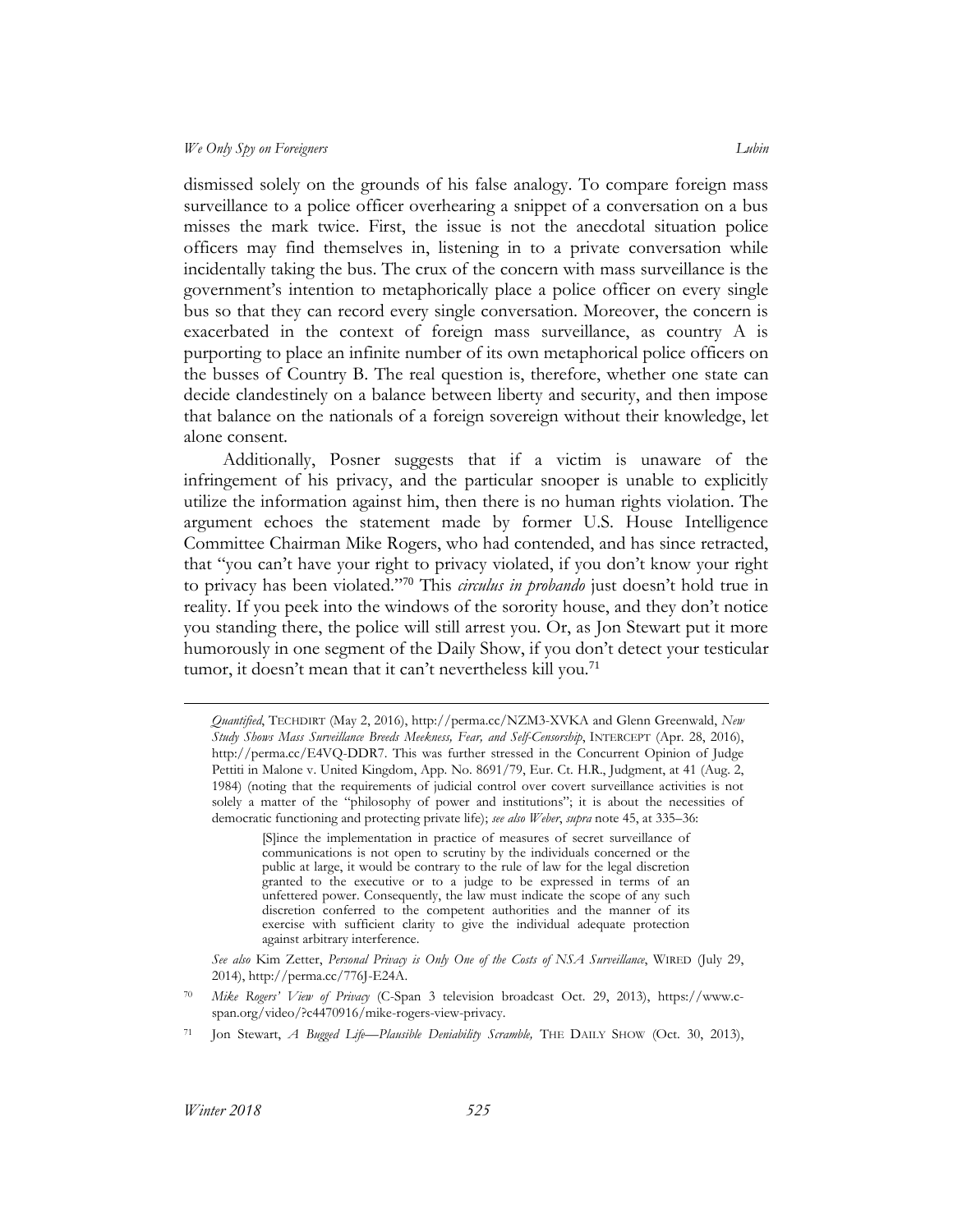But even were we to accept, and we shouldn't, the notion that privacy has no intrinsic value of its own,<sup>72</sup> then the fact that it serves as a lynchpin to other indispensable individual values (such as, inter alia, personal autonomy, freedom of expression, freedom of association, and freedom of choice), is sufficient for accepting the need to set certain limitations on foreign surveillance. As others have put it, privacy is indeed the "canary in our technological coal mine."<sup>73</sup> With its demise, other fundamental rights and values are sure to be asphyxiated by the invisible toxin of unfettered surveillance.

As John le Carré has taught us, capitulating to Big Brother's omnipresence is practically innate to our very nature as a dormant society, and from there it is but a short path to a "collective submission to wholesale surveillance of dubious legality."<sup>74</sup> This paper thus accepts, as a basic premise, the importance of the right to privacy, its applicability in extraterritorial mass surveillance cases, and the need to protect it from the negative effects of unfettered interception, access, and dissemination. The limited, albeit controversial, goal of this piece is merely to propose a different set of potential privacy protections for foreign surveillance compared to its domestic counterpart.

# <span id="page-24-0"></span>B. Rejecting the Liberal Account

-

While Article 26 of the ICCPR generally prohibits any discrimination on grounds such as national or social origin, birth, or other status, the Human Rights Committee has nonetheless recognized in General Comment 18 that "not every differentiation of treatment will constitute discrimination, if the criteria for such differentiation are reasonable and objective and if the aim is to achieve a purpose which is legitimate under the Covenant."<sup>75</sup> The ECtHR case law similarly adopted this position, noting that:

[P]rivacy is not merely a set of restraints on society's rules and norms. Instead, privacy constitutes a society's attempt to promote civility. Society protects privacy as a means of enforcing order in the community. Privacy isn't the trumpeting of the individual against society's interests but the protection of the individual based on society's own norms and values.

DANIEL J. SOLOVE, NOTHING TO HIDE: THE FALSE TRADEOFF BETWEEN PRIVACY AND SECURITY 50 (2011) (footnote omitted).

http://www.cc.com/video-clips/ufe497/the-daily-show-with-jon-stewart-a-bugged-life-- plausible-deniability-scramble.

<sup>72</sup> *Cf.* Robert C. Post, *The Social Foundations of Privacy: Community and Self in the Common Law Tort*, 77 CAL. L. REV. 957, 961–78 (1989). Professor Daniel Solove summarizes Post's theory the following way:

THERESA M. PAYTON & THEODORE CLAYPOOLE, PRIVACY IN THE AGE OF BIG DATA: RECOGNIZING THREATS, DEFENDING YOUR RIGHTS, AND PROTECTING YOUR FAMILY 1 (2014).

<sup>74</sup> JOHN LE CARRÉ, THE PIGEON TUNNEL: STORIES FROM MY LIFE 19 (2016).

<sup>75</sup> U.N. Hum. Rts. Comm., Thirty-Seventh Session, General Comment 18: Non-discrimination,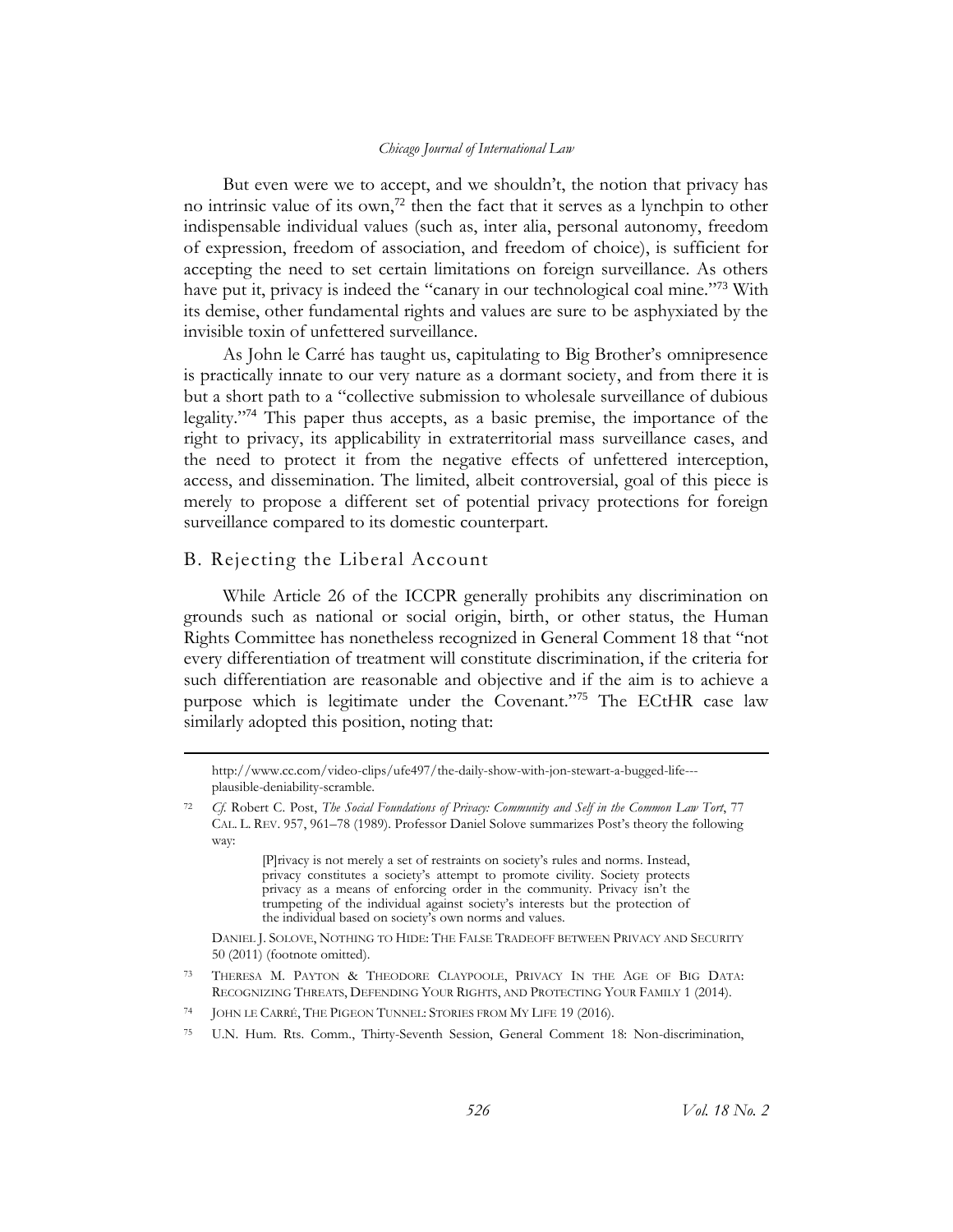<span id="page-25-0"></span>[A] difference in treatment is discriminatory if it lacks reasonable and objective justification, that is to say it does not pursue a legitimate aim or if there is no reasonable relationship of proportionality between the means employed and the aim pursued. There is a margin of appreciation for States in assessing whether and to what extent differences in otherwise similar situations justify a different treatment.<sup>76</sup>

To identify what might constitute such a "reasonable and objective justification" for statutory differentiation between domestic and foreign surveillance, the literature has so far focused on the wrong arguments. Korff, for example, has tried to identify the roots of the distinction in history, claiming that it is reflective of the origins of the intelligence agencies that were established as "frontline defenders," part of a broader "war effort against external military threats and foreign spies, *saboteurs* and infiltrators." Suspending certain protections afforded to aliens and foreigners therefore made more sense in that historical context, and during that period.<sup>77</sup>

Korff is of course correct; going all the way back to the sixteenth century, to the days of the father of modern intelligence agencies, Sir Francis Walsingham, spy networks were centered around surveilling aliens at home and foreign nationals abroad, who could pose a threat to the crown. <sup>78</sup> Dawson and Head go even further back in time:

Since ancient times foreigners have been regarded with suspicion, if not fear, either due to their nonconforming religious and social customs, their

It must be conceded that the aggregate common interest of territorially organized communities may upon occasion require some limitation of this preferred policy of the utmost individual freedom of choice in state membership and complete equality in the treatment of aliens and nationals. Insofar as the characterizations of "nationality" made by states bear some rational relation to group membership in fact, it may be expedient for states to make appropriate differentiations for the sake of internal and external security and the optimal functioning of all internal value processes.

Myres S. McDougal, Harold D. Lasswell, & Lung-chu Chen, *The Protection of Aliens from Discrimination and World Public Order: Responsibility of States Conjoined with Human Rights*, 70 AM. J. INT'L. L. 432, 438 (1976).

- Korff, *supra* note [39,](#page-15-1) at 25–26.
- <sup>78</sup> As I have written elsewhere: "Walsingham carefully devised and constructed a web of spy networks. He paid off travellers in the ports of Lyon and merchant adventurers in the bazaars of Hamburg. He contracted with Scottish exiles living in Italy and with English soldiers of fortune in the pay of the Dutch. He turned to low-level ships' captains from Prague and expatriate traders from Barbary, but also to Men of Letters, poets, scholars, and scientists right from the heart of London." Asaf Lubin, *Espionage as a Sovereign Right under International Law and its Limits*, 24 ILSA QUARTERLY No. 3 22, 24–25 (2016).

-

Compilation of General Recommendations Adopted by the Human Rights Treaty Bodies, ¶ 13, U.N. Doc. HRI/GEN/1/Rev.9 (Vol. I) (Nov. 10, 1989).

J.M. v. United Kingdom, App. No. 37060/06, Eur. Ct. H.R., Judgment, ¶ 54 (Sept. 28, 2010). This falls in line with the positions of Professors McDougal, Lasswell, and Chen as early as 1976 where they contended that: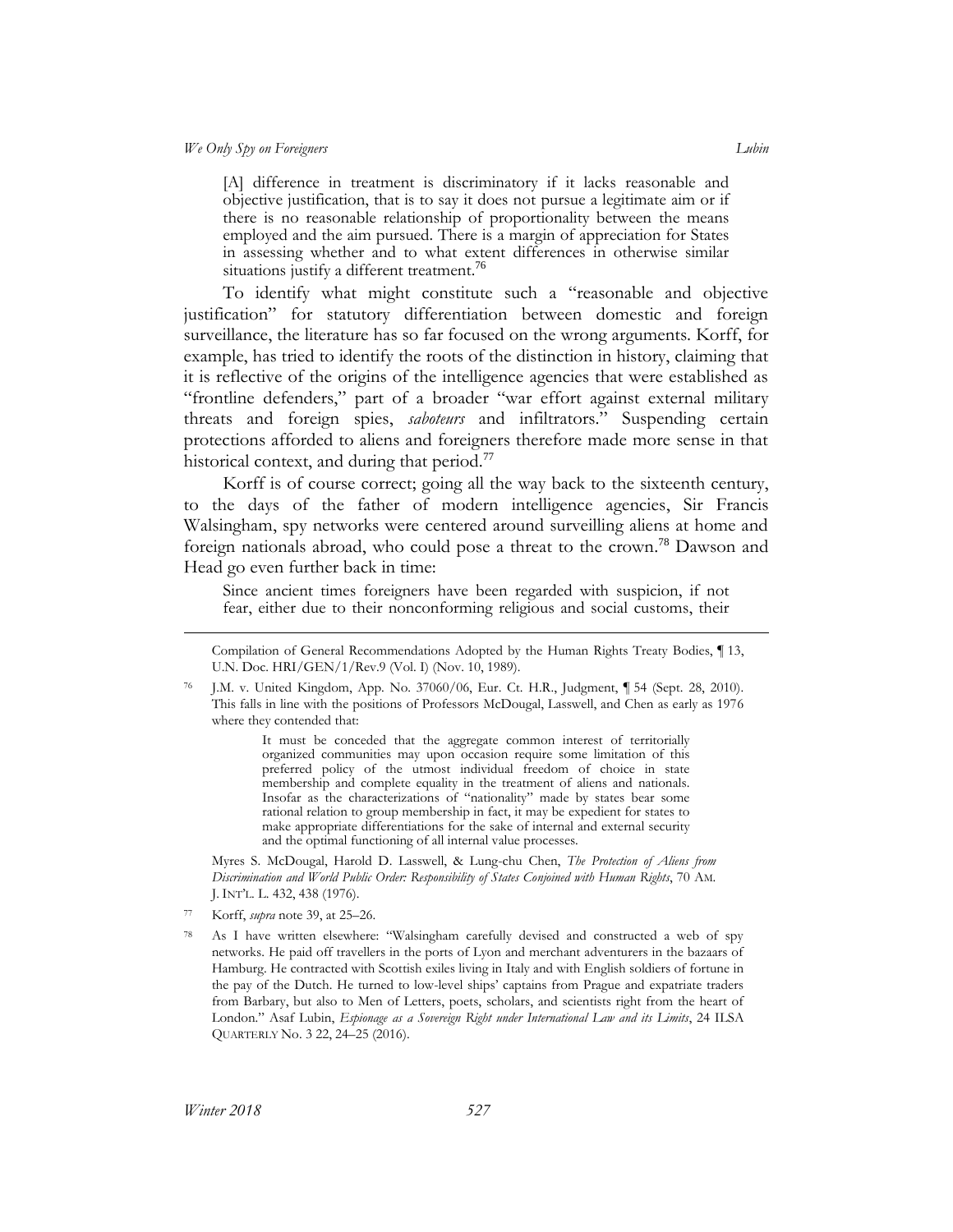assumed inferiority, or because they were considered potential spies and agents of other nations. Thus, the Romans refused aliens the benefits of the *jus civile*, thirteenth-century England limited their recourse to the ordinary courts of justice, and imperial Spain denied them trading rights in the New World.<sup>79</sup>

Korff is obviously also correct in suggesting that laws which base their distinctions solely on these historical fears, which have no evidential basis in modern political reality, must be "fundamentally rewritten."<sup>80</sup> A second, closely related argument found in the literature is that the justification for the distinction lies with the fact that aliens or foreigners, as a class of people, are "inherently more dangerous to the security of the State" than a state's own citizens. Yet the countless cases of homegrown terrorism suffice to pull the rug right out from under this argument.<sup>81</sup> Second-generation immigrants—Europeans who are often fluent in their home countries' languages—are behind the vast majority of ISIS-inspired terrorist attacks that have occurred on European soil over the course of the past few years. $82$  Nationals and non-nationals may pose an equal threat to a state's national security and public order, and making any distinctions between foreign and domestic surveillance solely on the basis of this claim would be unpersuasive.

Kerr on the other hand rests the reasons for the distinction on a contractarian conceptualization of human rights law. Kerr sees "governments as having legitimacy because of the consent of the governed, which triggers rights and obligations to and from its citizens and those in its territorial borders."<sup>83</sup> If the French Government decides to adopt an International Intelligence Act, and surveil foreigners with fewer restrictions, they are absolutely entitled to do so, claims Kerr, because foreigners "don't have any rights vis-à-vis the French government," they can't "give the French authority" to do anything or have any

FRANK GRIFFITH DAWSON & IVAN L. HEAD, INTERNATIONAL LAW, NATIONAL TRIBUNALS AND THE RIGHTS OF ALIENS xi (1971).

<sup>80</sup> Korff, *supra* note [39,](#page-15-1) at 26.

<sup>81</sup> Milanovic correctly does so. *See Human Rights Treaties*, *supra* note [32,](#page-12-0) at 99. This type of criticism also echoes recent arguments against President Trump's immigration ban as being based on unfounded fears of foreign terrorist threats. *See generally*, Scott Shane, *Immigration Ban is Unlikely to Reduce Terrorist Threat, Experts Say*, N.Y. TIMES (Jan. 28, 2017), https://www.nytimes.com/2017/01/28/us/politics/a-sweeping-order-unlikely-to-reduceterrorist-threat.html; Uri Friedman, *Where America's Terrorists Actually Come From*, THE ATLANTIC (Jan. 30, 2017), https://perma.cc/A2K2-7GDH.

<sup>82</sup> Olivier Roy, *Who are the New Jihadis?*, THE GUARDIAN (Apr. 13, 2017), https://perma.cc/2E7V-KQGN.

<sup>83</sup> Orin Kerr, *A Reply to David Cole on Rights of Foreigners Abroad*, LAWFARE (Nov. 2, 2013), https://perma.cc/EA9A-YFBQ.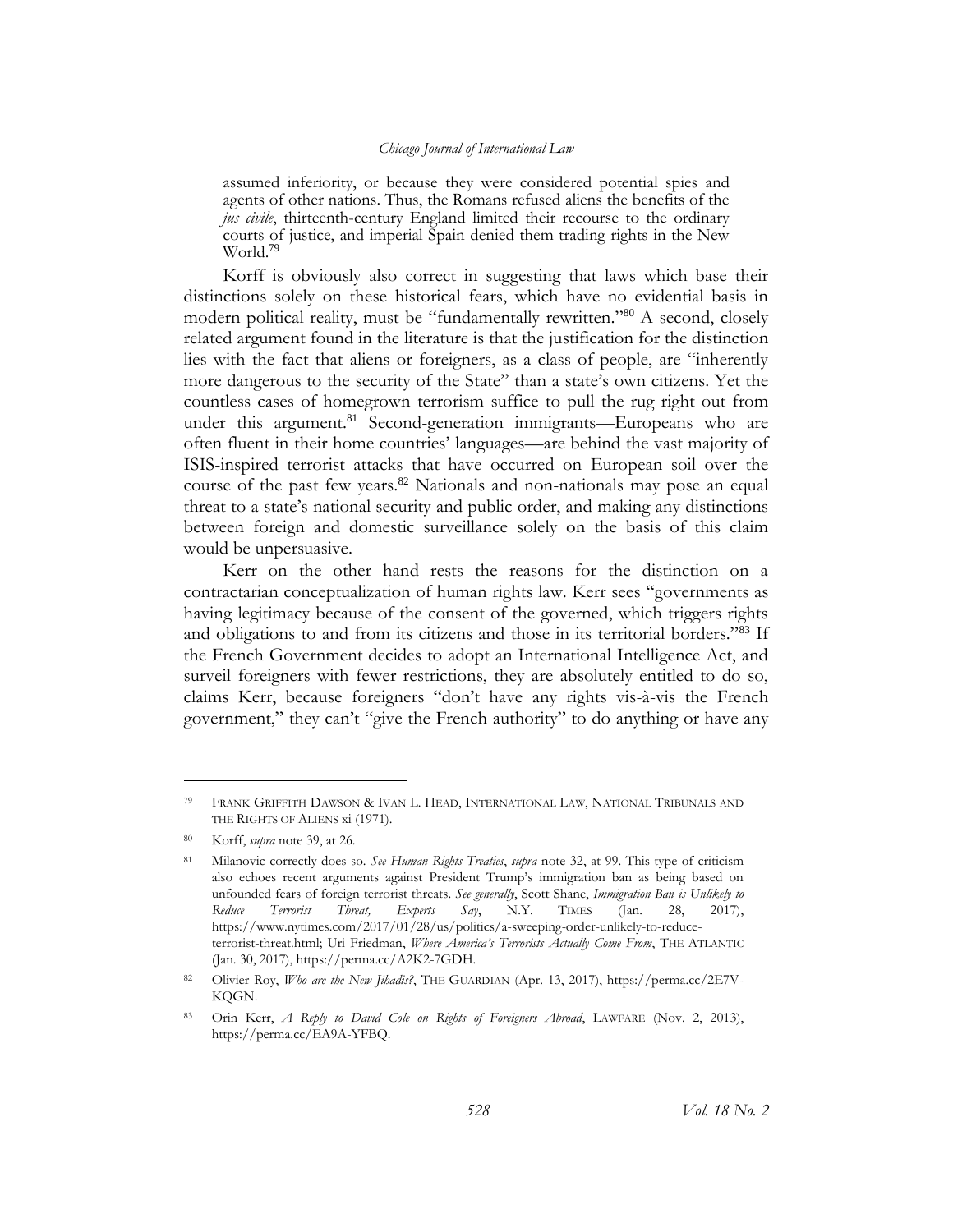valid claim to satisfy."<sup>84</sup> While Kerr's position might have a stronger basis in constitutional design, as far as international human rights law is concerned it is inconceivable. Accepting Kerr's logic for the distinction would throw the baby out with the bathwater, as it would entail a rejection of extraterritorial application altogether.<sup>85</sup> Given that I have already accepted, as a premise, the extraterritorial applicability of the right to privacy to foreign mass surveillance, I must reject Kerr's reasoning for the distinction as well.<sup>86</sup>

This is where the discussion often ends. Having discredited historical logic, social compact reasoning, and external threat arguments, human rights scholars and liberal thinkers are quick to conclude that there is no "reasonable and objective justification" for the distinction and that it therefore reflects nothing more than the xenophobic fears of constituencies and the political expediency of the legislators. Milanovic summarizes this point best:

It is a basic feature of human nature that it is easier for us to discount the interests, emotions, and rights of those who are distant, different, and depersonalized. While our squeamishness and moral intuitions will not so easily allow us to disregard the rights of a neighbour with whom we will empathize . . . . Such is also the case with surveillance—we will naturally care more if it happens to us, or to people like us, than if it happens to nameless outsiders.<sup>8</sup>

 $\overline{a}$ 

Orna Ben-Naftali & Yuval Shany, *Living in Denial: The Application of Human Rights Treaties in the Occupied Territories*. 37 ISR. L. REV. 17, 61 (2003).

<sup>84</sup> *Id*.

If we contend that the "consent of the governed" is what triggers international human rights obligations, then it would entail that when Israel occupies Gaza without the consent of those subject to its effective control, it has no human rights obligations and when the U.S. engages in targeted killings in Yemen, without the consent of those impacted by its policies, it has no human rights obligations. It is not surprising that those who reject the extraterritorial application of international human rights treaties cite back to social compact theories to prove that they are territorially bound. But as noted by Professors Shany and Ben-Naftali:

The broad application of human rights standards is mandated by the principle of universality, a central tenant of modern IHR law. The idea that all individuals are entitled to fundamental human rights protections derives from a belief in the intrinsic worthiness of the human person. This ideology has consciously moved away from the social contract theories advanced by Locke, Rousseau and others.

<sup>86</sup> Or as Milanovic eloquently put it: "The citizenship-based distinctions drawn in U.S. law, as well as in the laws of other states engaging in mass surveillance (or possible extraterritorial violations of individual rights more generally), thus cannot be justified merely by crying 'social contract.'" Milanovic, *Human Rights Treaties*, *supra* note [32,](#page-12-0) at 93.

<sup>87</sup> *Id*.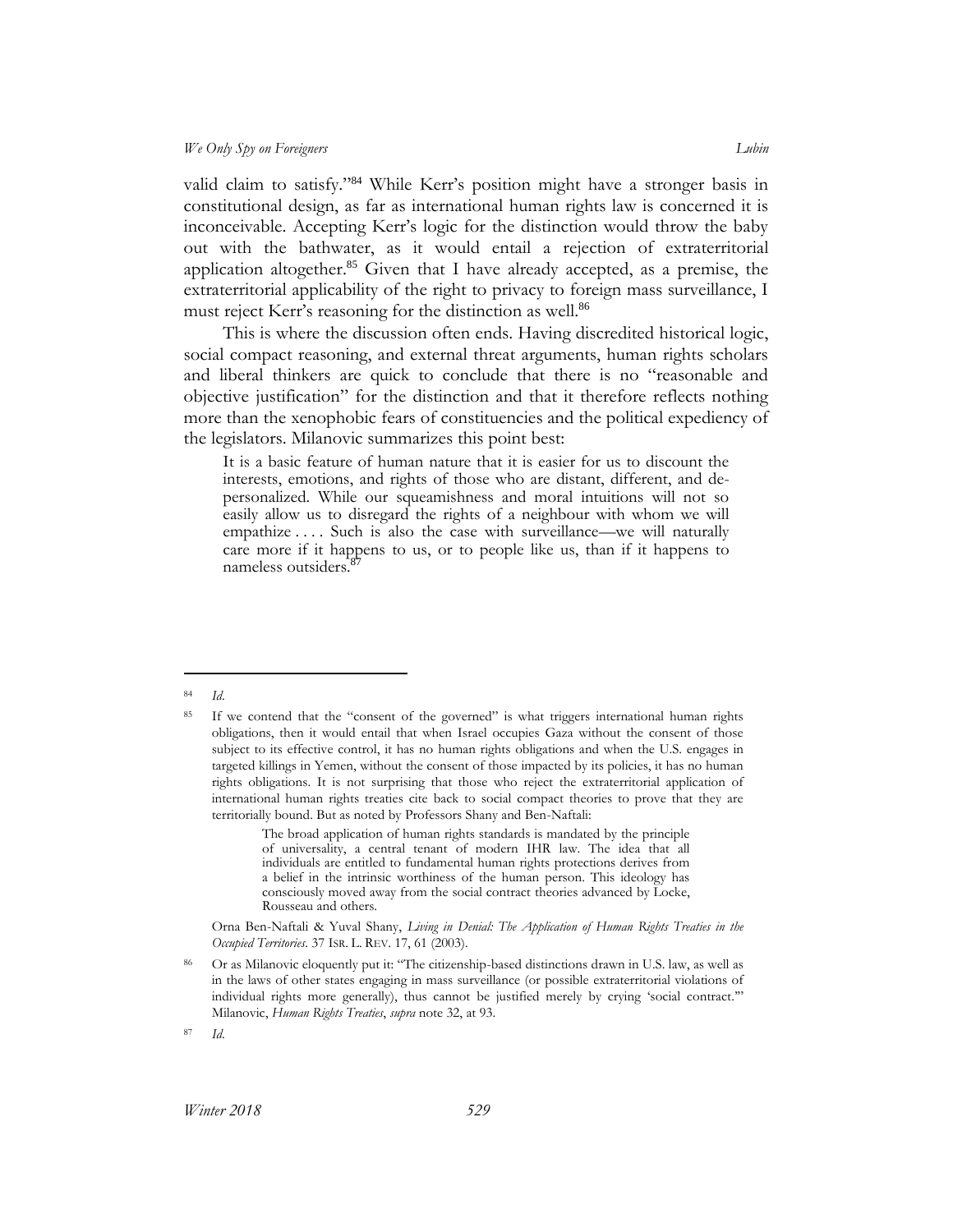## <span id="page-28-0"></span>C. Proposing a New Account for the Distinction

I do not reject the possibility that many who participated in the surveys conducted by Amnesty International and the Pew Research Center, mentioned above, exhibited some form of biased, "Some Other Bugger's Back Yard" (SOBBY) thinking that might have played a role in formulating their responses. Nonetheless, I argue that there are multiple objective justifications for the distinction, which have not been brought up and discussed in the literature. I will take up each of my three justifications in turn.

# <span id="page-28-2"></span>1. Political-Juridical Disparity

 $\overline{a}$ 

<span id="page-28-1"></span>States have two different toolboxes when conducting investigations domestically and abroad. As the U.K. Government had contended in its submissions in the *10 Human Rights Organizations Case,* "the Government has a panoply of powers to investigate a person in Birmingham, which it does not have to investigate a person in Cairo."<sup>88</sup> For instance, the Security Service can, amongst other things, examine a target's information against internal data sets, conduct certain inquires and issue certain subpoenas with a local police station, compel the disclosure of information from service providers (such as financial and medical institutions, telephone and internet companies, and service providers), interview witnesses and acquaintances, analyze the feeds from closed-circuit television (CCTV) cameras, deploy visual surveillance against the person's address or place of work, and if necessary issue warrants for the seizure of assets and property and the arrest of persons.

Given the myriad options available to a state in conducting domestic investigations, the need to rely on covert communications interception, let alone in bulk form, is innately reduced. There are simply less intrusive means available to the state to achieve the same legitimate aim. This is why turning to such measures domestically should be a rare occurrence, and the law must establish strict limitations on when such interceptions can, if ever, be justified. On the other hand, the abilities of a state abroad are far more restricted, as a country may not extend its police and criminal jurisdiction powers into the territory of a foreign state without the latter's consent.<sup>89</sup> The only tools available to the state

<sup>88 10</sup> Human Rights Organizations v. United Kingdom, U.K.'s Observations on the Merits, App. No. 58170/13, Eur. Ct. H.R. at ¶ 8.13 (Apr. 26, 2016), https://perma.cc/E2MR-XBA4 [hereinafter *10 Human Rights Organizations*].

See S.S. Lotus (Fr. v. Turk.), 1927 P.C.I.J. (ser. A) No. 10, at 9 ("Now the first and foremost restriction imposed by international law upon a State is that—failing the existence of a permissive rule to the contrary—it may not exercise its powers in any form in the territory of another State."); RESTATEMENT (THIRD) OF FOREIGN RELATIONS LAW IN THE UNITED STATES  $\S$  432(2) (1987) ("A state's law enforcement officers may exercise their functions in the territory of another state only with the consent of the other state, given by duly authorized officials of that state.");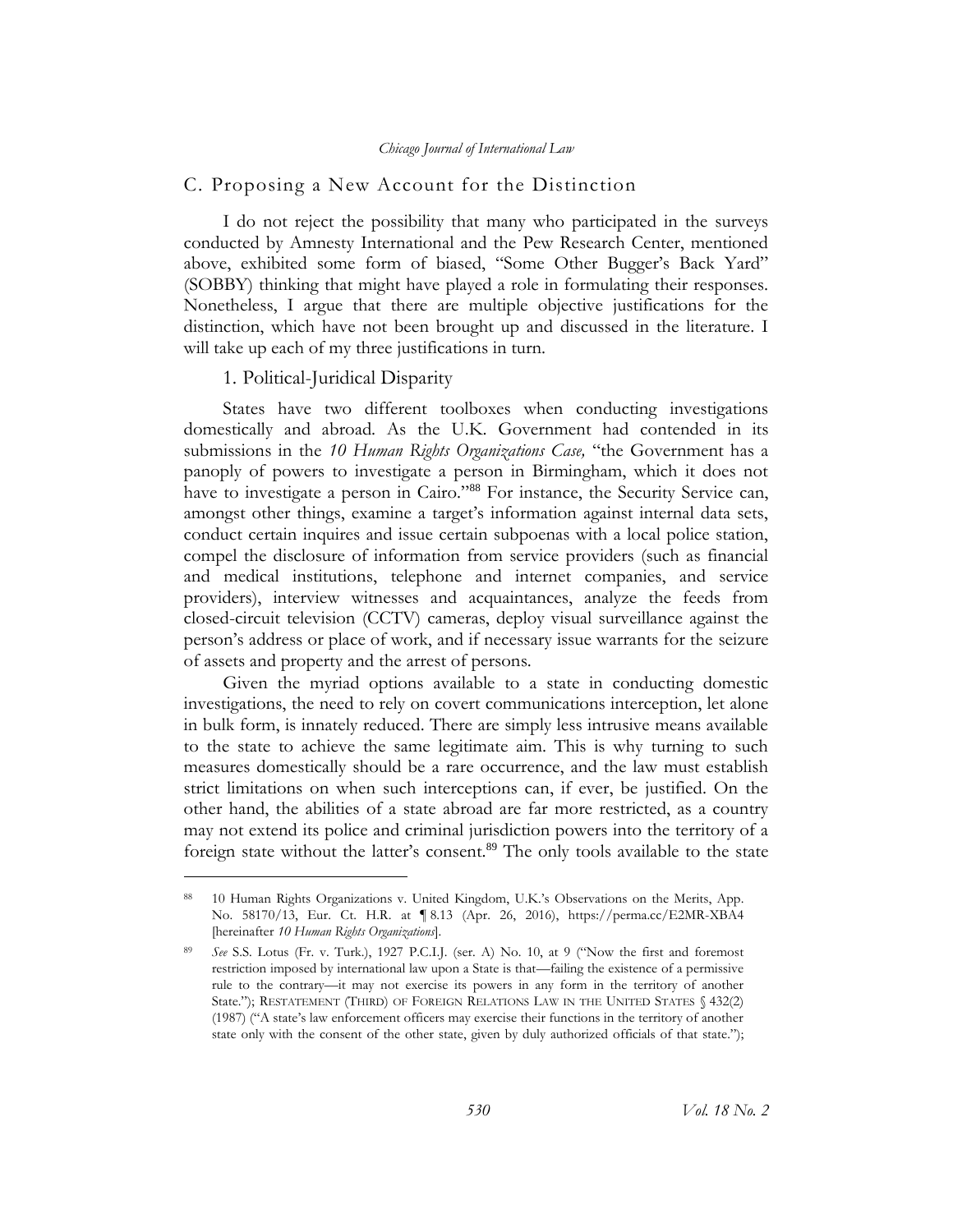-

<span id="page-29-0"></span>are mutual legal assistance schemes<sup>90</sup> and intelligence sharing arrangements (in the often unlikely scenario where the targeted state is willing and able to assist in the investigation), reliance on certain open source intelligence (OSINT) when available, and the gathering of information in the normal course of diplomatic relations.<sup>91</sup> The U.S. Second Circuit Court of Appeals' ruling in *Microsoft Corp. v. United States*<sup>92</sup> further exemplifies this limitation. In that case, the court found that an American search warrant stops at the border (in other words, the Government cannot turn to the courts to issue and enforce, against U.S.-based service providers, warrants for the seizure of a user's e-mail content that is stored exclusively on foreign servers).<sup>93</sup> The case is now pending before the U.S. Supreme Court.<sup>94</sup>

INTERNATIONAL BAR ASSOCIATION, REPORT OF THE TASK FORCE ON EXTRATERRITORIAL JURISDICTION 10 (2009) (noting that a "state cannot investigate a crime, arrest a suspect, or enforce its judgment or judicial process in another state's territory without the latter state's permission").

Diplomacy and intelligence gathering have always gone hand in hand. The emergence of modern diplomacy in Renaissance Italy underscored the importance of having agents to serve as negotiators with foreign powers, and a chief function of the resident ambassador soon became to ensure that "a continuous stream of foreign political news flow[ed] to his home government."

Simon Chesterman, *The Spy Who Came in From the Cold War: Intelligence and International Law*, 27 MICH. J. INT'L. L. 1071, 1087 (2006) (citing GARRET MATTINGLY, RENAISSANCE DIPLOMACY 67 (1955)). Today the Vienna Convention on Diplomatic Relations, 23 U.S.T. 3227, 500 U.N.T.S. 95 (1961), establishes in Article 3 that one of "the functions of a diplomatic mission" consists of "ascertaining by all lawful means conditions and developments in the receiving State, and reporting thereon to the Government of the sending State . . . ." Chesterman, *supra*, at 1087 (quoting Vienna Convention on Diplomatic Relations, *supra*, at art. 3(d)).

In this context, it might be worth noting the well-recognized need for a significant reform in the MLAT process as it relates to cross-border data transfers of digital evidence. S*ee, for example*, Drew Mitnick, *The Urgent Need for MLAT Reform*, ACCESS NOW (Sept. 12, 2014), https://perma.cc/Y7WE-7F3Y; Jennifer Daskal & Andrew Keane Woods, *Cross-Border Data Requests: A Proposed Framework*, LAWFARE (Nov. 24, 2015), https://perma.cc/M7YE-PNXN; Albert Gidari, *MLAT Reform and the 80 Percent Solution*, JUST SECURITY (February 11, 2016) https://perma.cc/82U7-CF93.

<sup>91</sup> As noted by Professor Chesterman:

<sup>92</sup> 829 F.3d 197 (2d Cir. 2016), *cert. granted*, 2017 WL 2869958 (Oct. 16, 2017).

<sup>93</sup> *See Microsoft Corp.*, *supra* note [92](#page-29-0). As explained by Microsoft's Chief Legal Officer, Brad Smith, Microsoft directly challenged the ability of the Government to "go around the world and hoover up emails pursuant to a search warrant. . . . It's in effect saying to the people of Ireland, their law doesn't matter." Andrew Orlowski, *Microsoft Wins Landmark Irish Data Slurp Warrant Case Against the US*, REG. (July 14, 2016), https://perma.cc/L8HV-35PS. *Cf.* Jennifer Daskal, *A Microsoft Ireland Fix: Time to Act is Now!*, JUST SECURITY (Apr. 14, 2017), https://perma.cc/M7YE-PNXN (referencing three magistrate cases—from the Eastern District of Pennsylvania, Eastern District of Wisconsin, and Middle District of Florida—where the Second Circuit's approach was rejected; further noting that "an eventual Circuit split seems like, [sic] leading to possible Supreme Court review"; and suggesting a legislative alternative by Congress).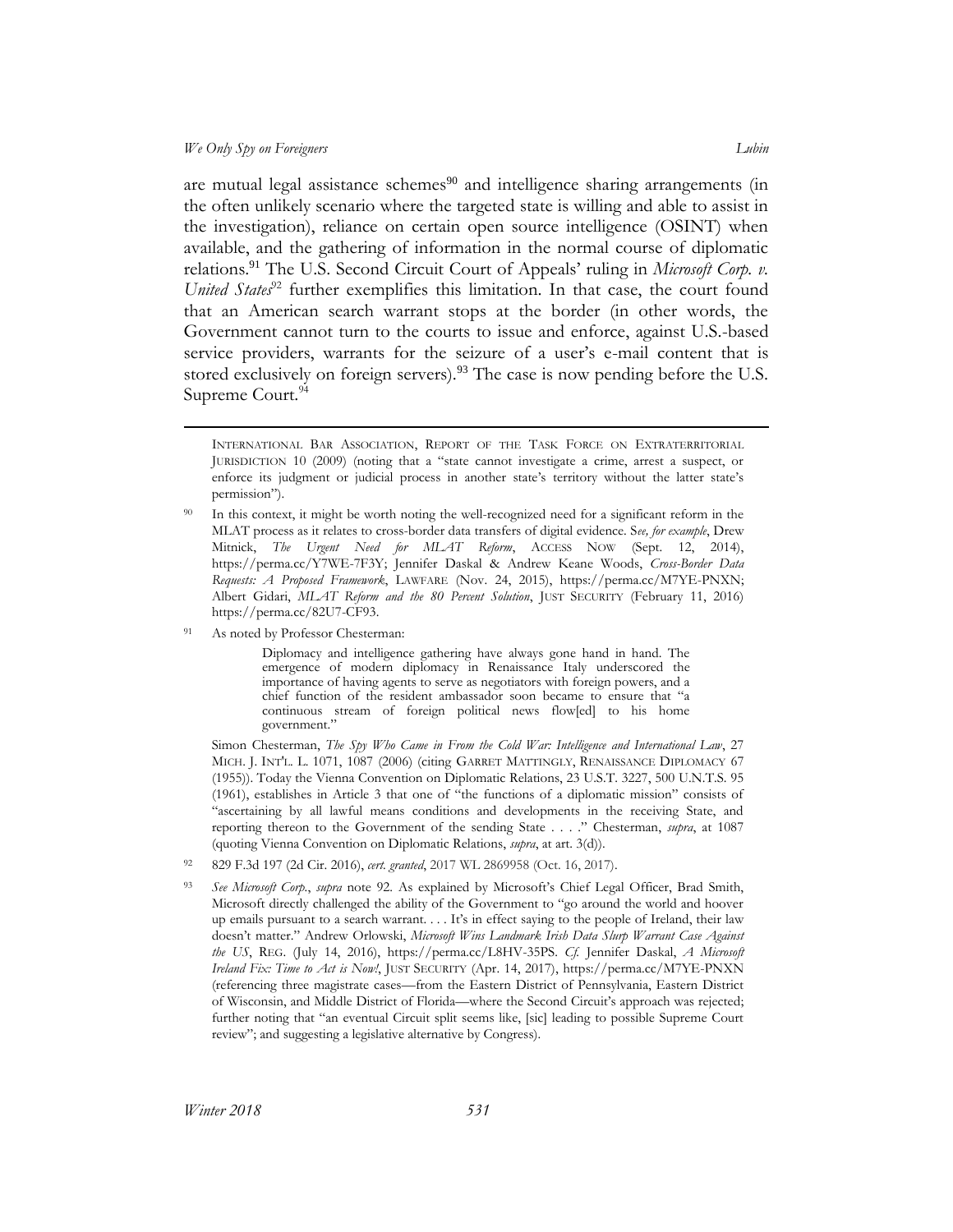Espionage in its broadest sense, and electronic communications interception more specifically, therefore become an important additional element available to the state in protecting its national security and public order, and in achieving foreign policy interests.<sup>95</sup> Surely, these tools pose significant risks and must be used in moderation, but greater leniency should also be provided given the limited investigative resources at the states' disposal. To this, we might add that adversaries are continuously at work trying to circumvent foreign governments' surveillance activities. Counter-intelligence operations thus further complicate the ability of states to engage in these sorts of investigations abroad.

# <span id="page-30-1"></span>2. Technological Disparity

<u>.</u>

<span id="page-30-0"></span>Directly linked to the first justification, states' technological capacities to engage in electronic communications surveillance domestically are far greater than they are abroad. This is owed in part to the sheer volume of communications and potential targets,  $96$  but also to the available means for interception.<sup>97</sup> In other words, whereas a country has full understanding, and

More important is an August 2017 decision from the Northern District of California, also rejecting the Second Circuit's analysis, concerning a similar application from Google. *See* In the Matter of the Search of Content Stored at Premises Controlled by Google Inc. and as Further Described in Attachment A, No. 16-mc-80263-RS, 2017 WL 347889 (N.D. Cal. Aug. 14, 2017) (order denying Google's motion for de novo determination of dispositive matter referred to magistrate judge). This decision is noteworthy given the fact that most tech companies are located within the jurisdiction of the Northern District of California. On June 23, 2017, the U.S. Government filed a petition for a writ of certiorari with the Supreme Court. On August 2, 2017 the Attorney Generals of 33 States plus Puerto Rico filed a bipartisan amicus brief urging the Court to grant cert. The Supreme Court has granted the DOJ's petition on October 16, 2017. For further reading see Andrew Keane Woods, *A Primer on Microsoft Ireland, the Supreme Court's Extraterritorial Warrant Case*, LAWFARE (Oct. 16, 2017), https://perma.cc/CU98-VGDE.

<sup>94</sup> *See* Amy Howe, *Court Adds Four New Cases to Merits Docket*, SCOTUS BLOG (Oct. 16, 2017), https://perma.cc/4W4E-TND5 (noting the Supreme Court's grant of certiori for *United States v. Microsoft Corp*.).

<sup>95</sup> In fact, as I have written elsewhere, it is the sovereign right of a nation, recognized under international law, to engage in interstate espionage in order to protect its national security, defend against any potential threats of uses of force against the state, and indeed ensure its very survival. *See* Asaf Lubin, *A Principled Defence of the International Human Right to Privacy: A Response to Frédéric Sourgens*, 42 YALE J. INT'L. L. ONLINE, no. 2, 2017, https://perma.cc/9L6B-YJAP.

<sup>96</sup> *See generally* Bhaskar Chakravorti, *More Data, More Problems: Surveillance and the Information Economy*, FOREIGN AFF. (July 7, 2015), https://perma.cc/4X2Z-VCV5.

In referencing interception, extraction, filtering, storage, analysis, and dissemination, I refer to the terminology as defined by Privacy International in preparation for the *10 Human Rights Organizations Case*. Interception involves the capturing of a signal, a stream of communications from the cable; extraction involves the copying of the stream, directing it into a storage space and reassembling the packets; filtering involves separating out information using algorithms which comb the data based on specific "selectors," for example an IP address or logging into a particular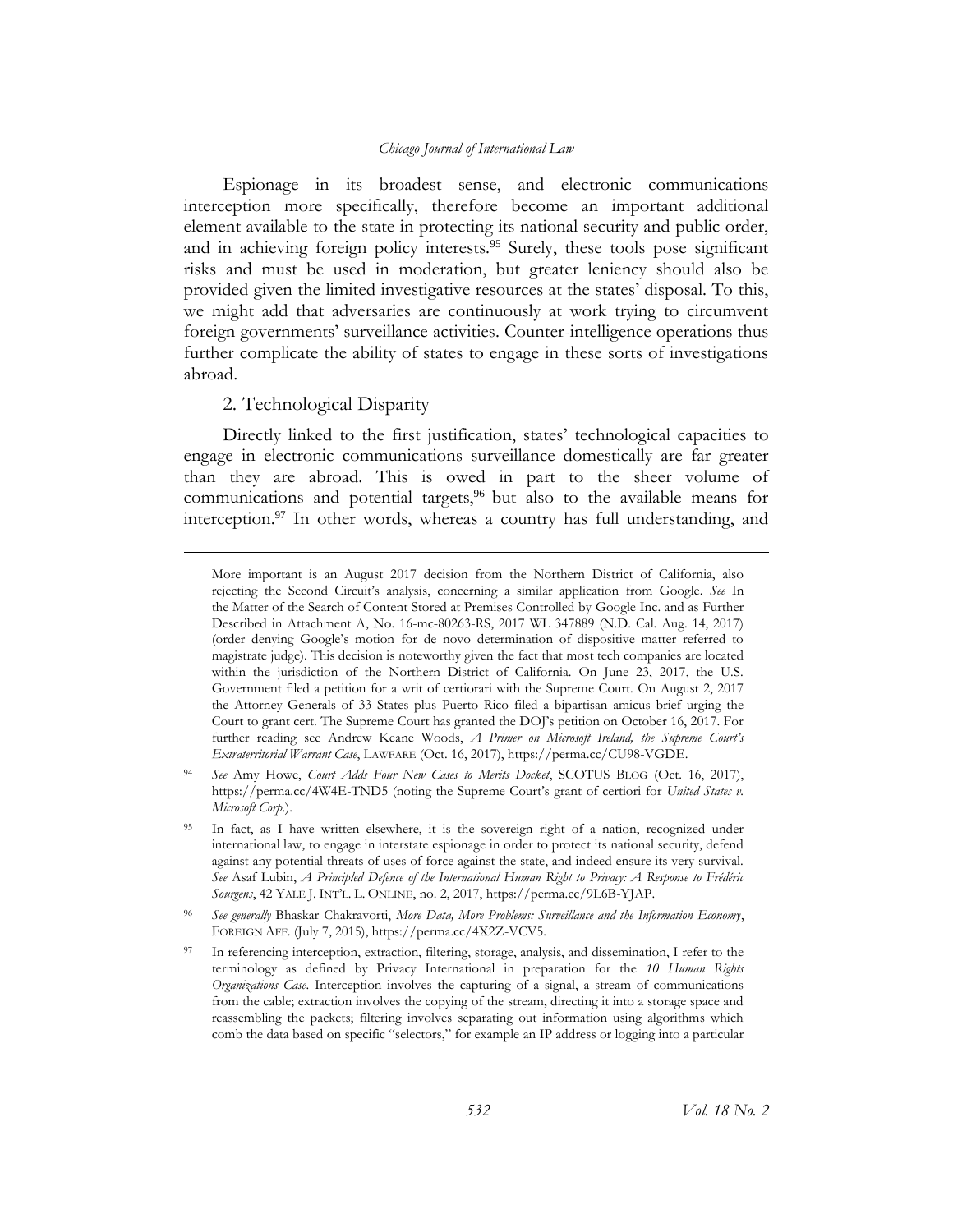-

oftentimes statutory access to, its internal communications grid for conducting warranted interceptions, and where it is capable of compelling telecommunication companies at home to provide it with additional access to their networks or to disclose certain user information from their databases,<sup>98</sup> these abilities simply do not transfer to the foreign surveillance plane. To develop an adequate signal intelligence surveillance program, and to ensure its continued effectiveness, from a technical perspective, requires years of planning and work, mapping out networks and systems, and formulating interception and extraction techniques. It involves significant investments in money and human hours, and routine maintenance and monitoring.

Certain countries because of their unique geographical location (like Germany) or their competitive advantage in the internet service market (like the U.S.) might benefit from significant portions of the world's online communications naturally passing through their territory, thus making it technologically easier to engage in bulk foreign surveillance. Nonetheless, as a general rule, and certainly in the context of the most effective foreign

[A]s regards the substantive conditions which must be satisfied by national legislation that authorises, in the context of fighting crime, the retention, as a preventive measure, of traffic and location data, if it is to be ensured that data retention is limited to what is strictly necessary, it must be observed that, while those conditions may vary according to the nature of the measures taken for the purposes of prevention, investigation, detection and prosecution of serious crime, the retention of data must continue nonetheless to meet objective criteria, that establish a connection between the data to be retained and the objective pursued. In particular, such conditions must be shown to be such as actually to circumscribe, in practice, the extent of that measure and, thus, the public affected.

As regards the setting of limits on such a measure with respect to the public and the situations that may potentially be affected, the national legislation must be based on objective evidence which makes it possible to identify a public whose data is likely to reveal a link, at least an indirect one, with serious criminal offences, and to contribute in one way or another to fighting serious crime or to preventing a serious risk to public security. Such limits may be set by using a geographical criterion where the competent national authorities consider, on the basis of objective evidence, that there exists, in one or more geographical areas, a high risk of preparation for or commission of such offences.

website; storage involves retaining information in databases for analysis; analysis involves querying, reading, examining, collating and data-mining information stored in the databases; finally, dissemination involves the distribution of the results of the analysis to other organizations, agencies, or policy makers. Chakravorti, *supra* note [96](#page-30-1)*.* For further reading see Scarlet Kim, *How Bulk Interception Works*, MEDIUM (Sept. 30, 2016), https://perma.cc/3YFU-HEEM.

<sup>98</sup> *Cf.* Joined Cases C-293/12 & C-594/12, Digital Rts. Ireland Ltd. v. Minister for Commc'ns, 2014 E.C.R. I-238 (Apr. 8, 2014) (concluding that EU regulators had exceeded the limits of the principles of necessity and proportionality by demanding, through the EU Data Retention Directive, the retention of all traffic data of all users of all means of electronic communications). *See also*, Joined Cases C-203/15 and C-698/15, Tele2 Sverige AB v. Post-Och Telestyrelsen, and Sec'y of State for the Home Dep't v. Tom Watson, Judgment, 2016 E.C.R. 970,  $\P$  110–11: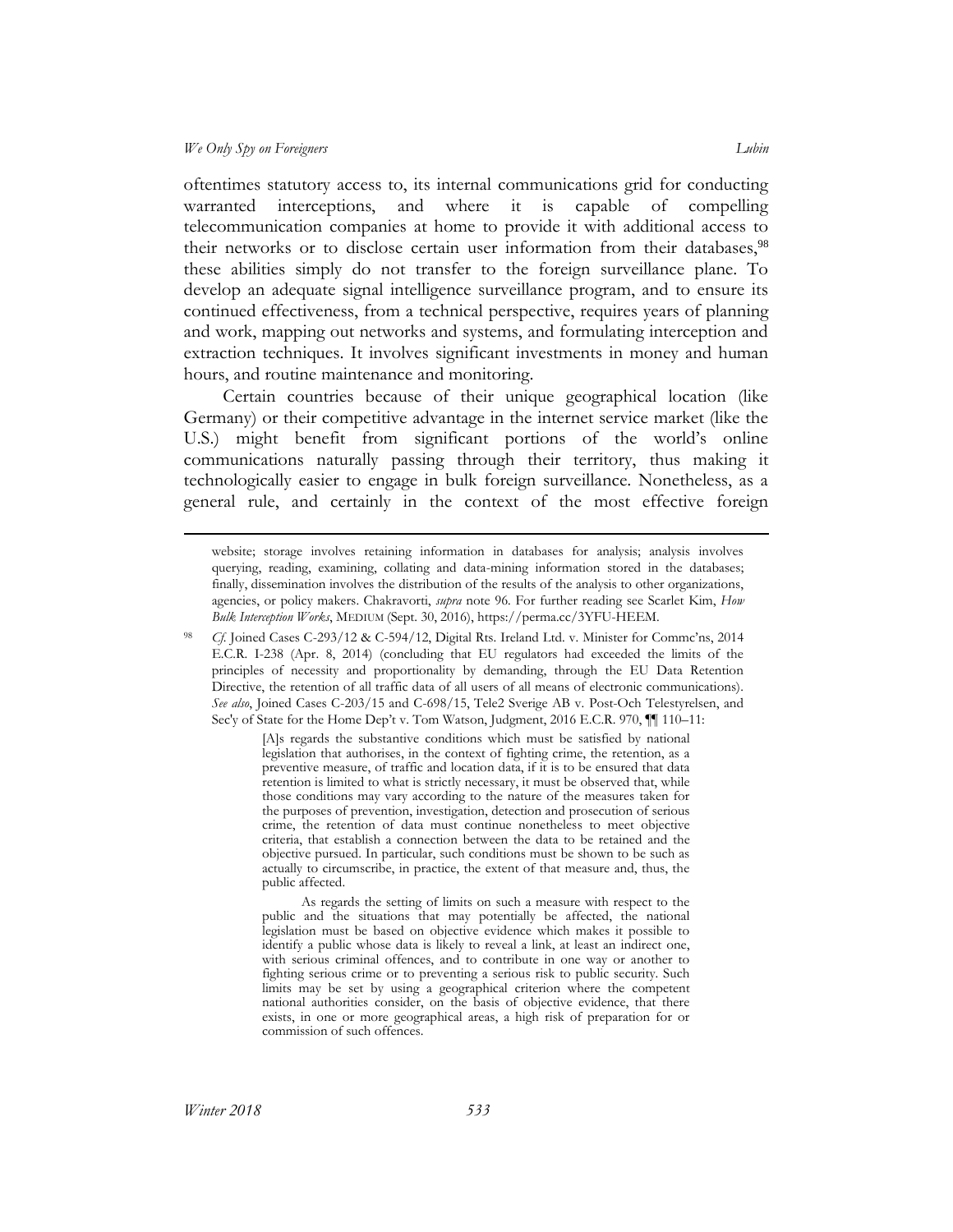surveillance programs, there involves significant planning and complex execution. These programs simply cannot be turned on and off on an *ad hoc*  basis, as would be expected in a traditional warrant-like setting. Given that the means of interception, extraction, and filtering are different and far more complex, there is, once more, a need for greater leniency in statutory authorization.<sup>99</sup>

### 3. Disparity in Harms from Potential Abuse

<span id="page-32-0"></span>While I have already contested some of Posner's claims above, let me nonetheless recognize one important aspect of his argument. In case a potential abuse of surveillance powers occurs, the victim is indeed likely to endure greater immediate harm at home than he is abroad. It is correct to suggest that foreigners are provided some form of (very) minimal protection "by national boundaries." That is because domestically gathered information against someone within the territory can quickly turn into uses of legal and physical force, from harassment to detention to deportation, whereas in the foreign context, "Chinese, French, and Russian intelligence agents do not have the time or inclination to harass random Americans, nor the capability as long as Americans remain in the United States." Unchecked domestic surveillance, in this regard, poses a more urgent danger to fundamental civil liberties.<sup>100</sup>

[C]ommunications sent over the internet are broken down into small pieces, known as "packets," which are then transmitted separately, often through different routes, to the recipient, where the message is reassembled. It follows that in order to intercept a given communication that is travelling over the internet (say, an email), any intercepting agency will need to obtain all the packets associated with that communication, and reassemble them.

*10 Human Rights Organizations*, *supra* note [88,](#page-28-2) at ¶¶ 1.29–1.30.

The technological limitations are further explained in the U.K. Government's observations to the *10 Human Rights Organizations* case, though they are used as a rationale for the utility of mass surveillance more broadly:

<sup>[</sup>The intelligence service's] ability to understand what communications bearers those targets will use is limited, and their ability to access those bearers is not guaranteed . . . electronic communications do not traverse the internet by routes that can necessarily be predicted. Communications will not take the geographically shortest route between sender and recipient, but the route that is most efficient, as determined by factors such as the cost of transmission, and the volume of traffic passing over particular parts of the internet at particular times of day. So in order to obtain even a small proportion of the communications of known targets overseas, it is necessary for the Services to intercept a selection of bearers, and to scan the contents of all those bearers for the wanted communications . . . .

<sup>100</sup> *See generally* Eric Posner, *Keep Spying on Foreigners*, *NSA*, SLATE (Nov. 14, 2013), https://perma.cc/8JS7-DAJH; *see also*, Charles C. W. Cooke, *An Overreach for the NSA's Critics*, NAT'L REV. (Jan. 13, 2014), https://perma.cc/SDG8-WP5E ("It should be self-evident that a foreign power's violating your privacy and your own government's doing so are by no means the same thing. For the vast majority of people, the practical importance of one's secrets being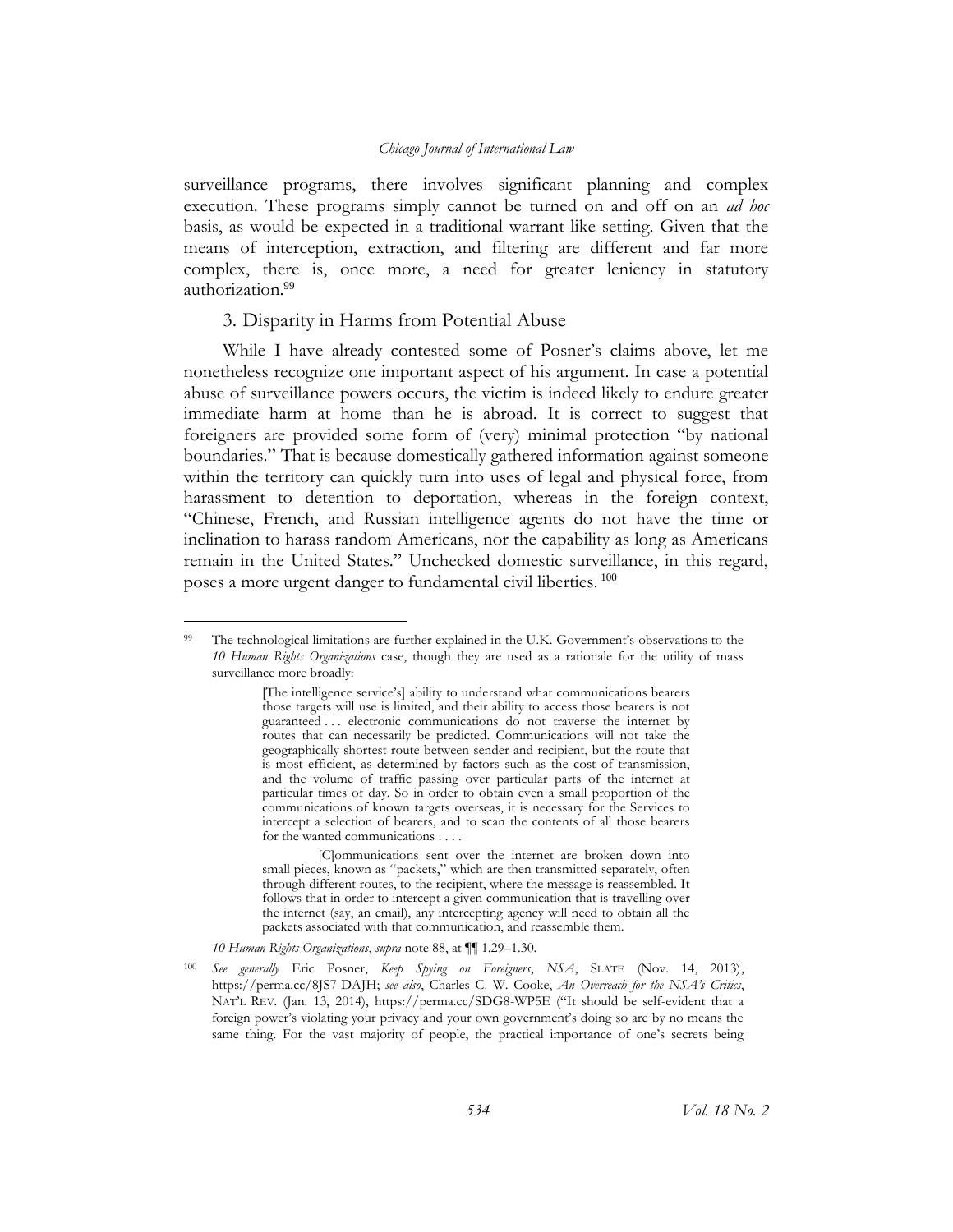#### *We Only Spy on Foreigners Lubin*

One needs to be careful with this line of argument, though. In a globalized world, individuals do step outside the bounds of their state, thus willingly entering themselves into the spheres of control and influence of foreign countries. This does not have to be done only by means of travel. Having economic interests or romantic entanglements overseas could easily expose an individual to the potential powers of those foreign governments in question. Moreover, in an age of intelligence sharing, the information collected by one agency can easily find its way in the hands of another, thus furthering the level of exposure. In addition, it is crucial to note that different countries' "national boundaries" offer different levels of protection, depending on the country's international gravitas and political, economic, and military power. Finally, as I have already alluded to, mass foreign surveillance and privacy infringements do in fact inflict direct harms in their own right.<sup>101</sup> This is why this reason for the distinction between domestic and foreign surveillance cannot simply justify unfettered spying on foreigners, as Posner has argued. Nonetheless, it can form a further justification for a *degree* of differentiation in legal treatment between the two regimes.

In conclusion, the combination of political and jurisdictional limitations, technological disparities, and a divergence in potential risk and harm, all seem to denote a "reasonable and objective justification" for differentiation. This is why the ECtHR should reject the ten human rights NGOs' claim of a violation of Article 14 and recognize the logic behind the legal differentiation in treatment that formed part of RIPA (and indeed of most, if not all, foreign surveillance laws). It might be the inclination of the ECtHR to follow a universalist model, and simply equate the standards of domestic and foreign surveillance, as it alluded to in obiter dictum in the *Liberty* judgment.<sup>102</sup> Nonetheless, it would be

\*\*\*

<u>.</u>

obtained by one's own government considerably outweigh the importance of their being obtained by a foreign power. The American federal government can and might do all sorts of immediate harm to me; the government of China, on the other hand, cannot. If a rogue official in the United States take exception to my politics, he can make my life hell: inviting the government to track my whereabouts, ordering frivolous arrests, tying me up in endless audits and frivolous bureaucracy, and even sending a SWAT team to my house. If the Chinese politburo finds me objectionable (and I certainly hope it does), it can do very little of practical importance. Moreover, and this I think is the key point, if China tries to actually hurt me, I have distance, borders, and the American government's considerable arsenal standing in the way. If someone at home tries to hurt me, I have little individual recourse.").

<sup>101</sup> *See supra* note [69.](#page-22-0)

<sup>102</sup> *See* Liberty and Others v. United Kingdom, App. No. 58243/00, Eur. Ct. H.R. at ¶ 63 (2008). Citing to the *Weber* decision, its first ever foreign surveillance case, the Court noted:

It is true that the above requirements were first developed by the Court in connection with measures of surveillance targeted at specific individuals or addresses . . . . However, the *Weber and Saravia* case was itself concerned with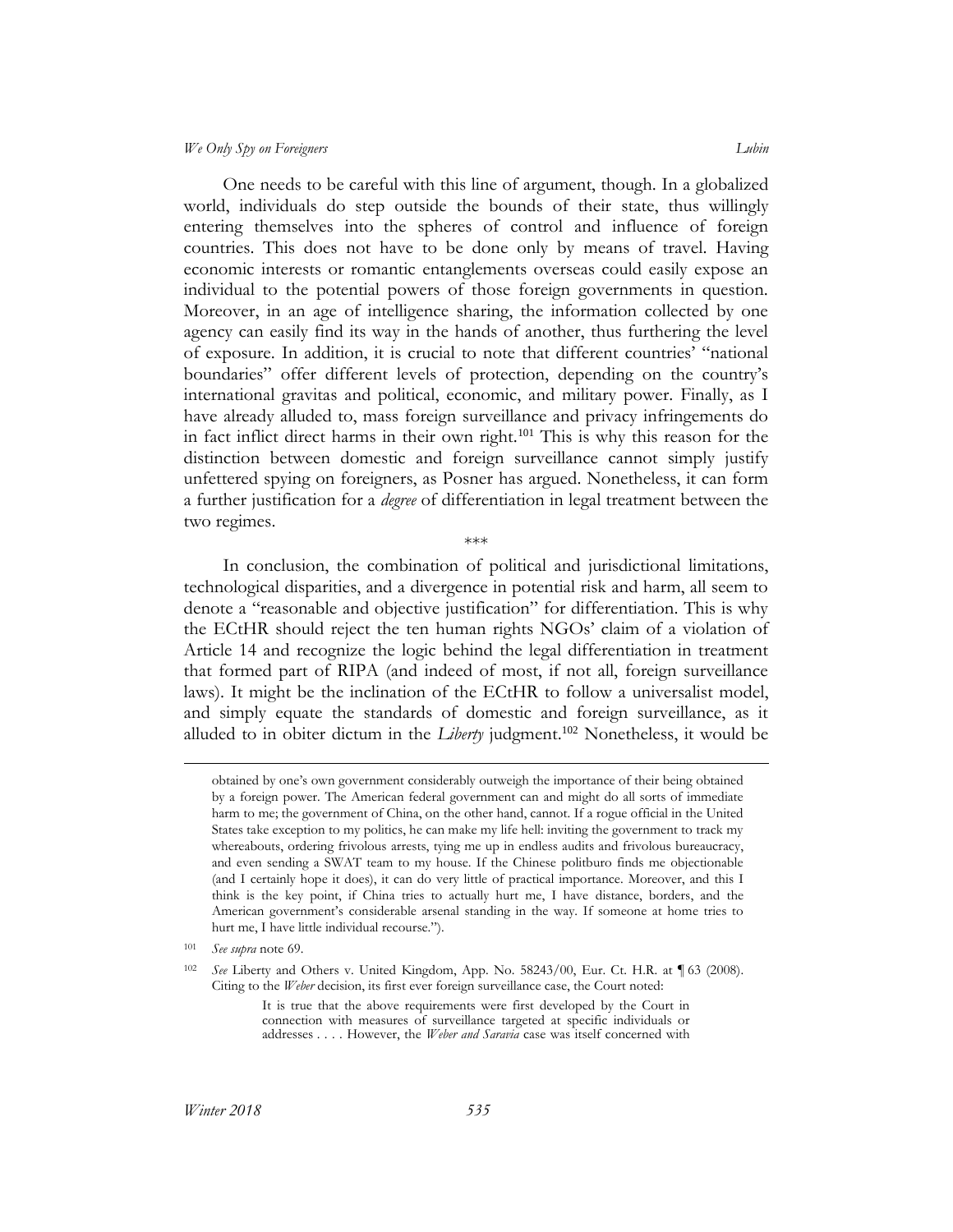far more in line with the practicalities of the topic at hand for the court to follow its precedent in the *Uzun v. Germany* case, where in the context of GPS monitoring, the court was willing to step away from its "rather strict standards" on domestic surveillance and apply "more general principles on adequate protection against arbitrary interference with Article 8 rights."<sup>103</sup> This suggests that the court is tolerant of an argument that different forms of surveillance activities might justify different frameworks of privacy regulations. This is precisely what the above account attempts to suggest in the context of domestic versus foreign surveillance.

The court should further use this opportunity to discuss how a foreign surveillance regime might meet the standards of necessity and proportionality in line with both Articles 8 (Right to Privacy) and 14 (Non-Discrimination) of the ECHR. In this regard, the court is well positioned to introduce a more tailored human rights framework for foreign bulk surveillance, distinct from its previous surveillance jurisprudence. The next section will attempt to begin a preliminary conversation about what such a framework might look like.

# <span id="page-34-0"></span>IV. A TAILORED HUMAN RIGHTS FRAMEWORK FOR GLOBAL SURVEILLANCE

Three primary considerations should guide us in devising any human rights driven framework for foreign surveillance. First, we should always bear in mind the above justifications for the differentiation in legal treatment (politicaljurisprudential limitations, technological disparities, and divergence in potential harm). Second, we must recall the thinking of Hugo Grotius who had considered it "essential to make the status of the foreigner coincide as far as possible with that of the subject of the particular State."<sup>104</sup> Protecting, to the

> generalised "strategic monitoring," rather than the monitoring of individuals . . . . The Court does not consider that there is any ground to apply different principles concerning the accessibility and clarity of the rules governing the interception of communications, on the one hand, and more general programmes of surveillance, on the other.

*Id.*

-

<sup>103</sup> Uzun v. Germany, App. No. 35623/05, Eur. Ct. H.R. at ¶ 66 (2010):

While the Court is not barred from gaining inspiration from these principles, it finds that these rather strict standards, set up and applied in the specific context of surveillance of telecommunications . . . are not applicable as such to cases such as the present one, concerning surveillance via GPS of movements in public places and thus a measure which must be considered to interfere less with the private life of the person concerned than the interception of his or her telephone conversations . . . It will therefore apply the more general principles on adequate protection against arbitrary interference with Article 8 rights.

<sup>104</sup> *Reprinted in* McDougal, Lasswell & Chen, *supra* note [76,](#page-25-0) at 440 (citing A. ROTH, THE MINIMUM STANDARD OF INTERNATIONAL LAW APPLIED TO ALIENS 28 (1949)).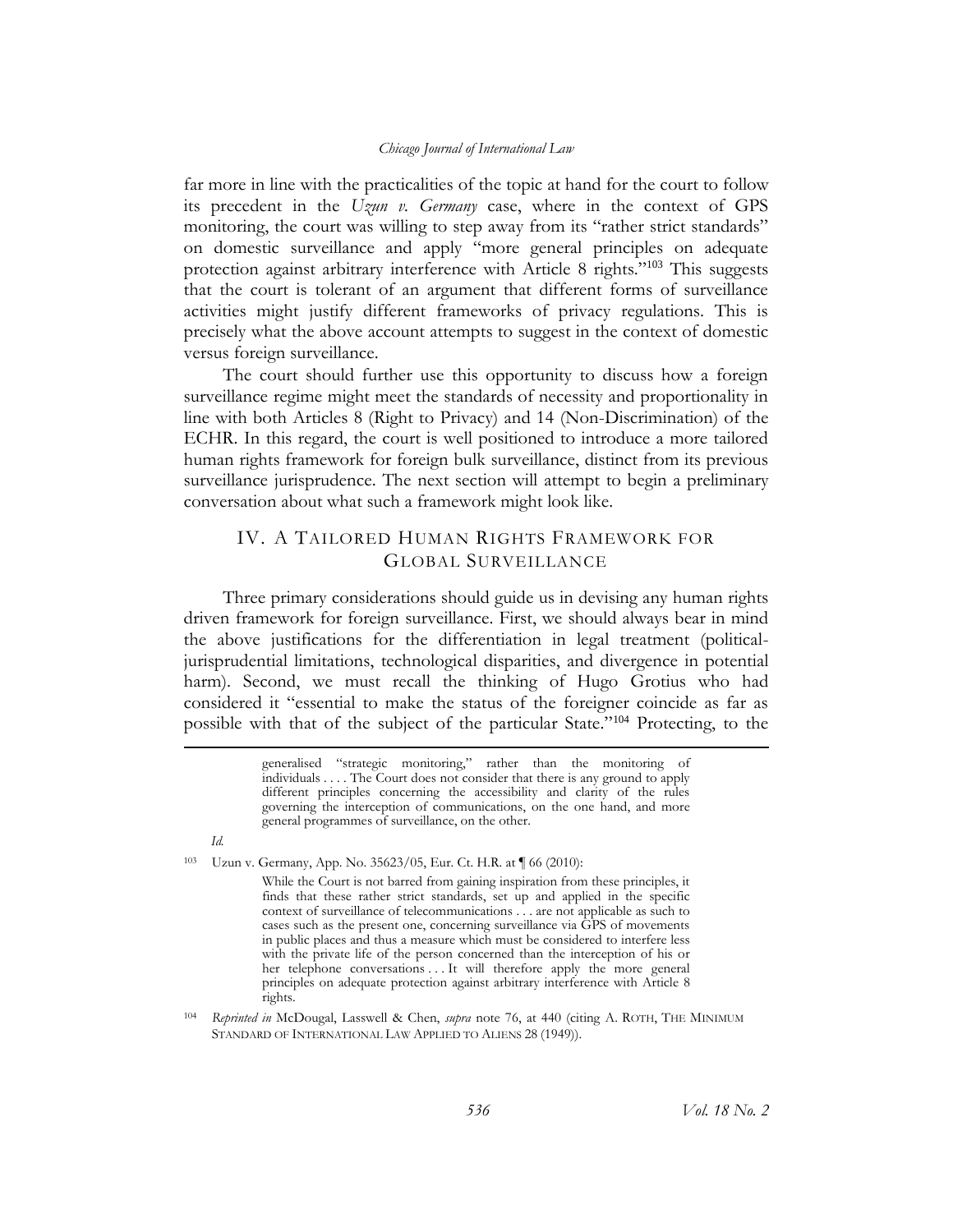extent we can, the sanctity of the universal nature of human rights, we should aspire, to the best of our abilities, to ensure as few discrepancies between domestic and foreign surveillance legislation as is prudent and necessary in light of the above justifications. We have to avoid a scenario where we allow for rights to be "violated abroad in the name of preserving them at home,"<sup>105</sup> and so must scrutinize every decision to step away from the general jurisprudence on surveillance. I note in this regard, that while most concerning would be scenarios where we might ask to lower the level of protection or the degree of restriction for foreign surveillance purposes, we should also be mindful of cases where we might wish to increase the level of control beyond what is required in the domestic surveillance context. Either an increase or decrease in protection, indeed any move from the baseline, should be individually justified.

Finally, we should take into account the fact that any easing of control over foreign surveillance might incentivize states to engage in practices to circumvent the greater restrictions imposed on them in the context of domestic surveillance. For example, spying abroad in the hopes of sweeping in the communications of one's nationals, or allowing a foreign agency to spy on one's nationals (with lesser restrictions), and then sharing the information through an intelligence sharing arrangement.<sup>106</sup> This is the "revolving door" or "circular exchange" risk

<span id="page-35-0"></span><sup>105</sup> Craig Forcese, *A Distinction with a Legal Difference: The Consequences of Non-Citizenship in the 'War on Terror'*, *in* HUMAN SECURITY AND NON-CITIZENS: LAW, POLICY, AND INTERNATIONAL AFFAIRS 421 (Alice Edwards & Carla Ferstman eds., 2010).

<sup>106</sup> *See* HANS BORN ET AL., MAKING INTERNATIONAL INTELLIGENCE COOPERATION ACCOUNTABLE 48 (2015):

Information sharing is the main area of international intelligence cooperation that risks bypassing national laws and safeguards on the collection of information—some intelligence services may engage in what has been labelled "collusion for circumvention." Consequently, there have long been suggestions that some services have used their relationships with foreign partners to access information that they either could not lawfully obtain themselves or would be difficult from [sic] them to obtain lawfully. This may be the case for a variety of reasons, including a would-be target's status as a citizen of the state concerned (in circumstances where a service is not permitted to gather information on its state's own citizens); the fact that the actions of a person of interest have not met a requisite threshold of suspicion; the activities in which a would-be target is involved cannot be investigated by the service under the relevant legislation governing the service; a would-be target's membership of a profession that is protected (e.g. a member of parliament); or legal restrictions on using particular methods to collect information. Faced with these difficulties, some intelligence services may turn to foreign partners to acquire the information sought.

*See also* OHCHR Report, *supra* note [32,](#page-12-0) at ¶ 30 (noting that there is "credible information to suggest that some Governments systematically have routed data collection and analytical tasks through jurisdictions with weaker safeguards for privacy. Reportedly, some Governments have operated a transnational network of intelligence agencies through interlocking legal loopholes, involving the coordination of surveillance practice to outflank the protections provided by domestic legal regimes.").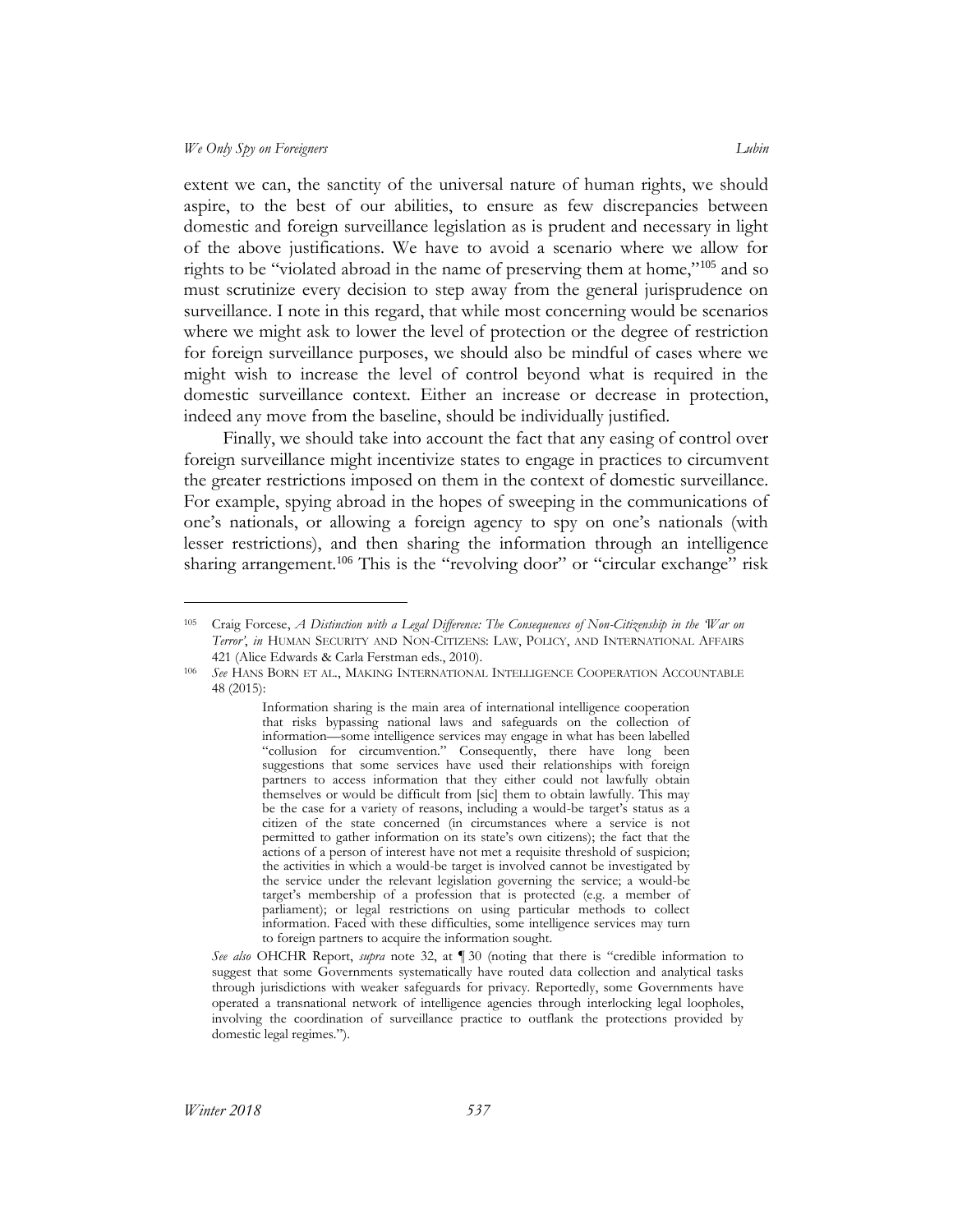caused by the introduction of greater allowances in the foreign surveillance context. Any development of rules for foreign surveillance under human rights law must address the revolving door problem head on.

Below, I propose eight suggestions for an initial mapping of a potential new human rights framework, which follows the three considerations above. This is by no means an exhaustive list, and indeed is merely an opening for a broader conversation aiming at more tailored human rights standards for foreign surveillance operations.

## <span id="page-36-0"></span>A. Legitimate Grounds for the Distinction

As noted above, the only basis for distinction is that surveillance legislation must be rooted in political-jurisprudential and technological limitations on the power of intelligence agencies. A number of countries, however, have based their standard for distinction on the nationality of the targeted individual, not his or her physical location. Such citizenship-based differentiation criteria cannot be rationalized. Aliens situated in the territory of a country, regardless of their legal status, should be provided exactly the same privacy protections as the nationals of that country. Otherwise, we are likely to revert back to the kind historical fears Korff warned us of.<sup>107</sup> Therefore, any foreign surveillance regulation that is based on the nationality of the target, as opposed to his or her location should, to use Korff's words, be fundamentally rewritten.

# <span id="page-36-1"></span>B. The Territoriality Presumption

A significant hurdle in establishing territorial bounds as the basis for any distinction criteria is the non-territoriality of data. As noted by the U.S. President's Review Group on Intelligence and Communications Technologies: "traditional distinctions between 'foreign' and 'domestic' are far less clear today than in the past, now that the same communications devices, software, and networks are used globally by friends and foes alike."<sup>108</sup> In other words, we are

<sup>107</sup> Korff, *supra* note [39.](#page-15-1)

<sup>108</sup> Richard A. Clarke et. al, *Preface to* THE NSA REPORT: LIBERTY AND SECURITY IN A CHANGING WORLD (2014). This conceptual understanding of data was best described by Professor Jennifer Daskal:

<span id="page-36-2"></span>After all, territorial-based dividing lines are premised on two key assumptions: that objects have an identifiable and stable location, either within the territory or without; and that location matters—that it is, and should be, determinative of the statutory and constitutional rules that apply. Data challenges both of these premises. First, the ease, speed, and unpredictability with which data flows across borders make its location an unstable and often arbitrary determinant of the rules that apply. Second, the physical disconnect between the location of data and the location of its user—with the user often having no idea where his or her data is stored at any given moment—undercuts the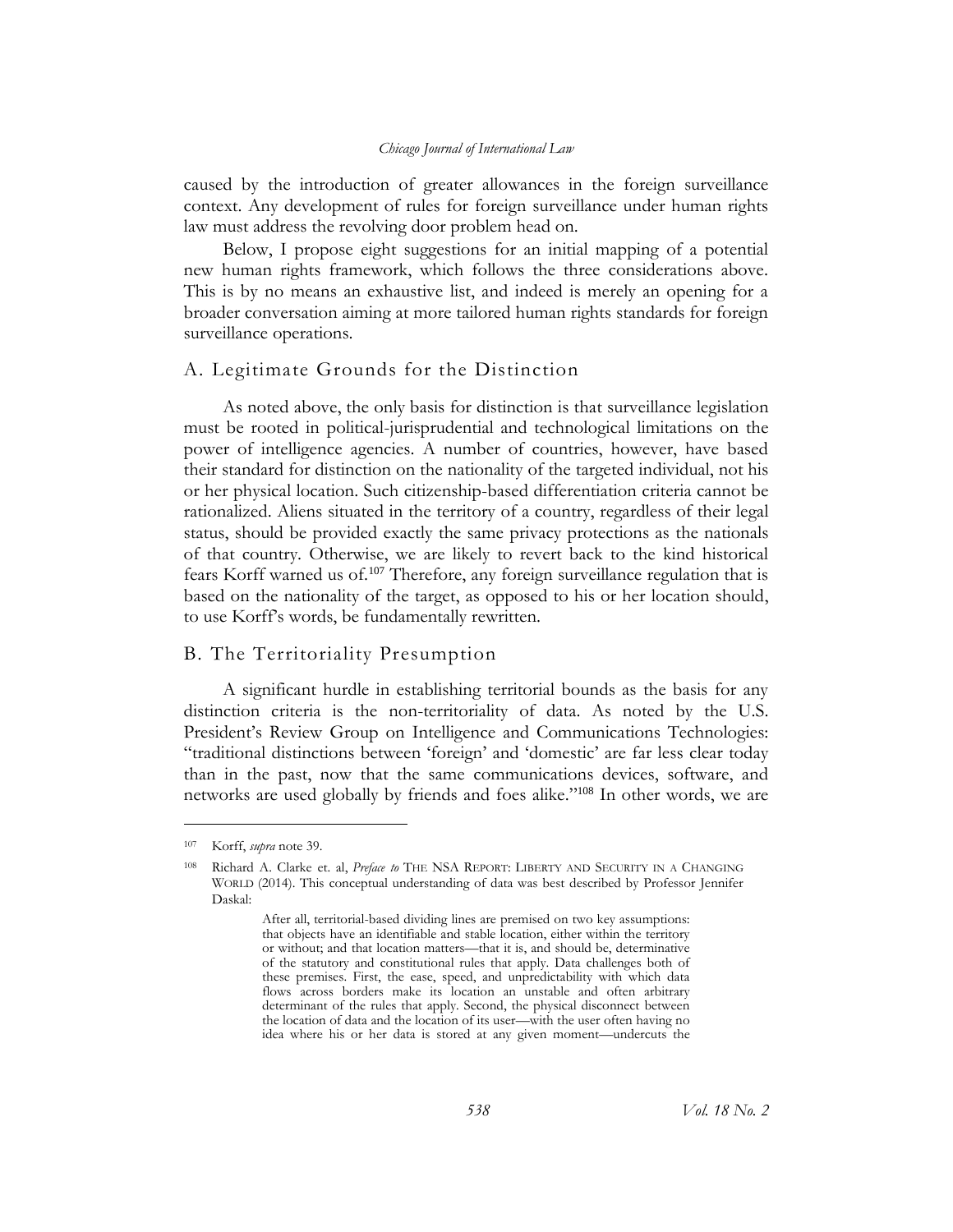#### *We Only Spy on Foreigners Lubin*

-

all foreigners in cyberspace, not only in the limited sense that we are all foreigners to another nation,<sup>109</sup> but in the broader sense that technology is incapable of distinguishing us. A random email address or IP address is insufficient in determining the exact location of a particular target, whether it is within or outside of the territory and jurisdictional reach of a state.

The only way to address this problem is to place the burden of proof on the intelligence agencies and revert their existing hypothesis from an assumption of foreignness to a presumption of territoriality. As was noted above, the U.N. Office of the High Commissioner for Human Rights criticized the practice whereby "intelligence agencies will often treat the data as foreign" whenever there is uncertainty as to whether data are foreign or domestic.<sup>110</sup>

Instead we should adopt a presumption of territoriality standard, whereby the agency should treat all communications as domestic communications, unless proven otherwise. This approach mimics Daskal's *Presumptive Fourth Amendment*,

> normative significance of data's location . . . . [T]he movement of data from place to place often happens in a seemingly arbitrary way, generally without the conscious choice—or even knowledge—of the data "user" (by which I mean the person with a reasonable expectation of privacy in the data, such as the user associated with a particular e-mail account). An e-mail sent from Germany, for example, may transit multiple nations, including the United States, before appearing on the recipient's device in neighbouring France. Contact books created and managed in New York may be stored in data centers in the Netherlands. A document saved to the cloud and accessed from Washington, D.C., may be temporarily stored in a data storage center in Ireland, and possibly even copied and held in multiple places at once. These unique features of data raise important questions about which "here" and "there" matter; they call into question the normative significance of longstanding distinctions between what is territorial and what is extraterritorial. Put bluntly, data is destabilizing territoriality doctrine.

Jennifer Daskal, *The Un-Territoriality of Data*, 125 YALE L. J. 326, 329–30 (2015).

<sup>109</sup> *See* ELLIOT D. COHEN, TECHNOLOGY OF OPPRESSION: PRESERVING FREEDOM AND DIGNITY IN AN AGE OF MASS WARRANTLESS SURVEILLANCE 78 (2014) ("This is why the world community needs to supplement the laws of their nations with other international constraints on surveillance in cyberspace that protect 'foreigners'—realizing that we are all foreigners to another nation."); Cole, *supra* note [40:](#page-15-2)

> It is understandable that Americans care more about their own rights than those of others. But we should not be so quick to dismiss the rights of the foreigner. First, the reality is that we are all foreigners from the standpoint of every other nation. And while at the moment the NSA may be at the forefront of technological surveillance capacity, other nations are not likely to be far behind. How would we feel if we had recently learned that France—or China—was collecting data on millions of Americans' communications, or directly monitoring President Obama's cell phone? If we extend no protection to other countries' nationals, why should we expect them to respect our privacy rights? Thus, it's in our own interest to identify some reciprocal principles to preserve privacy in the digital age.

<sup>110</sup> OHCHR Report, *supra* not[e 32,](#page-12-0) at ¶ 23.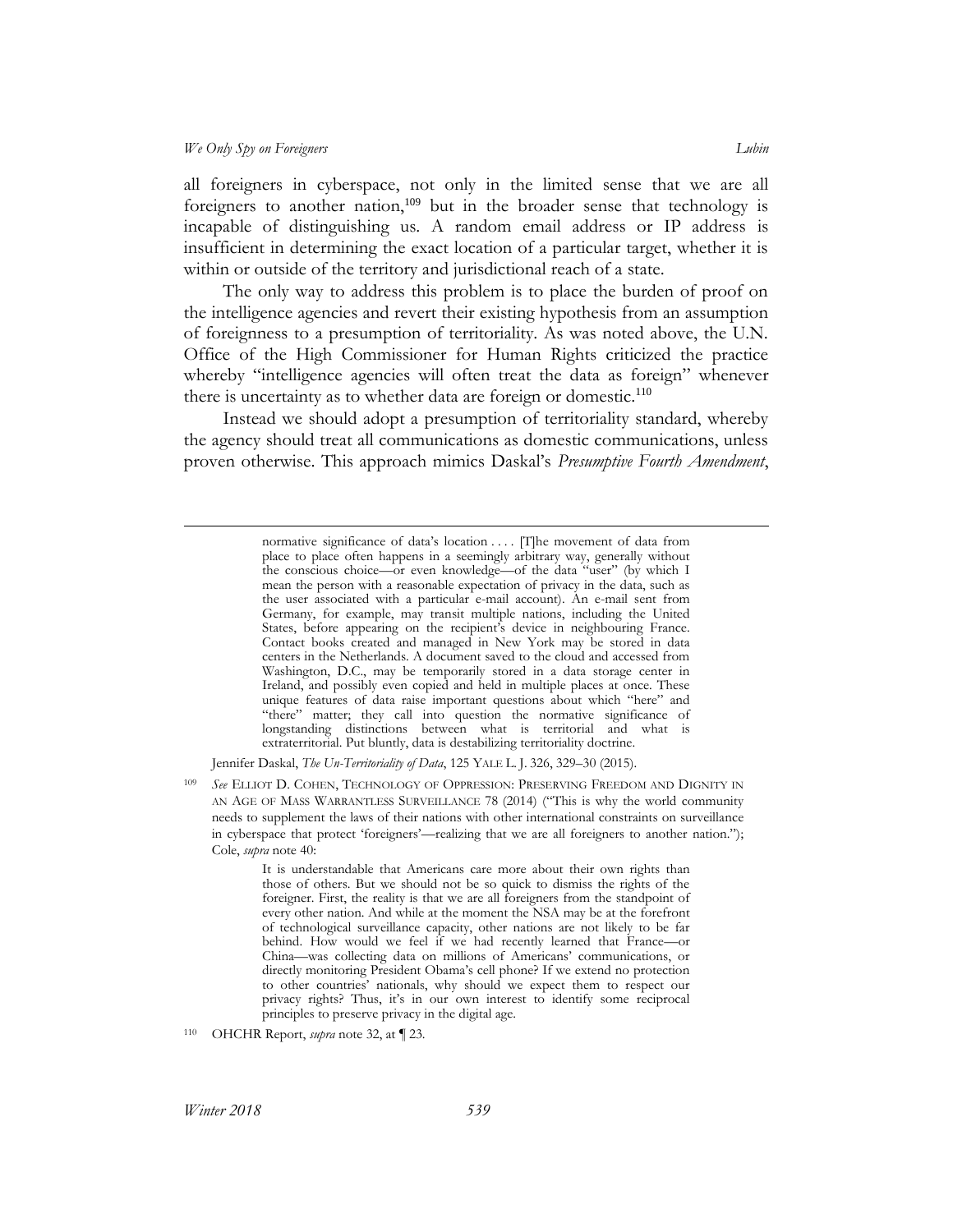and applies it more broadly.<sup>111</sup> It entails that agencies will have to show, prior to launching a particular program of intelligence interception and collection, and even more rigorously prior to accessing and reviewing communications intercepted by that program, that such intelligence gathering does not and will not involve "wholly domestic" communications. In other words, every foreign surveillance operation by the state must be necessary considering the three justifications above. In any case of doubt, the government must apply the higher standards of protection.

In the *10 Human Rights Organizations Case*, the Applicants raised a critique surrounding this very issue. The Applicants had suggested that it would be arbitrary for the government to "require a certificate whilst someone is in Britain" but not require it "once they are on holiday abroad."<sup>112</sup> I disagree. This approach clearly adopts a territoriality-based criterion and is in line with the above premises. On the other hand, I agree that the government should not be allowed to circumvent its statutory requirements for domestic surveillance, just because, for example, a citizen had travelled abroad, or because a lawful alien emailed her mother who is abroad, or because an unlawful immigrant phoned her husband who is abroad.<sup>113</sup> Under a presumption of territoriality, each of

 $\overline{a}$ 

To be clear, this is not the same as saying that a warrant is required every time the government searches or seizes electronic communications for foreign intelligence purposes, or that all surveillance necessarily implicates the Fourth Amendment. There is, I believe, a legitimate foreign intelligence exception to the warrant requirement in some circumstances. Rather, my argument is that Fourth Amendment protections, however defined, ought to apply to U.S. person targets and non-U.S. person targets alike, absent clear and convincing evidence that collection does not encompass communications to or from a U.S. person or include other data (such as stored documents) that have been generated in whole or in part by a U.S. person.

<sup>111</sup> *See* Daskal, *supra* note [108,](#page-36-2) at 383:

A much more robust response—and the one I prefer—*presumes* that the Fourth Amendment applies regardless of whether the collection takes place inside or outside the United States, and regardless of whether the target is a U.S. person or not. The presumption can be rebutted if, and only if, the government establishes that *none* of the parties to the communication is a U.S. person. The presumption also applies regardless of whether the communication is in transit or not. In practice, this means that bulk collection, wherever it takes place, will fall within the Fourth Amendment's ambit; crossborder communications will be covered by the Fourth Amendment, irrespective of the identity of the particular target; and most foreign intelligence surveillance will also trigger a Fourth Amendment inquiry, as it will not be feasible in most cases to show that none of the parties to communication is a U.S. person. By contrast, the surveillance of North Korean diplomats in North Korea or the targeted collection on Al-Nusra Front leaders in Syria is unlikely to trigger the Fourth Amendment—although there may be policy reasons to expand protection to these circumstances.

<sup>112</sup> *See* Applicants' Reply, *supra* note [41,](#page-15-0) at ¶ 271(7).

<sup>113</sup> I stress once more that the issue is not the nationality of the target, but the target's location. The citizen, the lawful alien, and the unlawful immigrant are all located within the country, and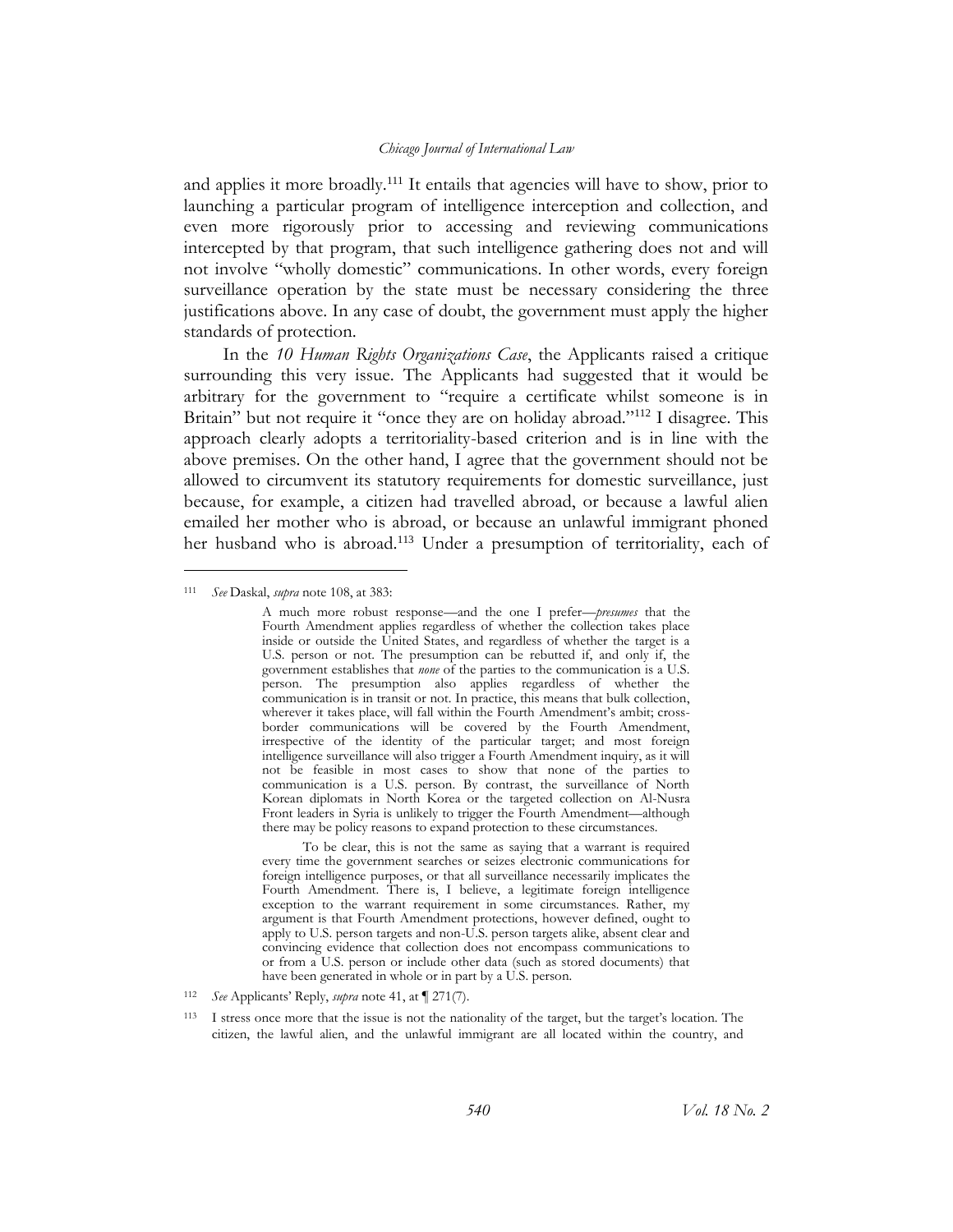these half-domestic, half-foreign communications would be treated as wholly domestic, for the purposes of our international human rights law analysis. This would entail, however, that certain operations, when sufficient evidence is provided, will be treated as wholly foreign and thus subject to more relaxed restrictions. This will help bridge the existing gap between the myth of universality under international human rights law and the practice of foreign surveillance under domestic authorizations and will help further harmonize privacy regulations and protections.<sup>114</sup>

# <span id="page-39-0"></span>C. Locations with "Quasi Territorial Qualities"

Given that the basis for the differentiation is one directly linked to *ratione loci* jurisdiction, it should be evident that countries cannot treat the surveillance of individuals situated in "quasi-territorial" locations<sup>115</sup> as subject to foreign surveillance laws. In this regard, individuals who are located within a country's embassies abroad, who are on board a country's registered vessels or aircrafts abroad, who are detained in a country's detention facilities abroad, who are tried by military courts abroad, or who are living within territories occupied by a country abroad, should all be treated as being within the state's territory for the purposes of protections and safeguards in the case of surveillance. If the country can exercise jurisdiction politically, and has the means to engage in the surveillance technologically, there is no justification for the distinction. In other words, under my analysis, there is no reason not to apply the same domestic surveillance standards in each of the above-listed scenarios.

<u>.</u>

therefore should be covered under domestic surveillance regulations.

<sup>114</sup> In this regard, I believe I diverge from the position of David Cole, in the sense that I do not encourage a reform of American "domestic laws and transnational agreements." I only limit my analysis to the interpretation of the specific international human rights law treaty provisions so far discussed and ask that certain aspects of their interpretation be brought closer to the best practices of intelligence agencies engaged in foreign surveillance. *Cf.* Cole, *supra* note [40.](#page-15-2)

<sup>115</sup> The phrase "a location with a 'quasi-territorial quality'" is taken from the judgment of the U.K. Divisional Court in Al-Skeini v. Sec'y of State for Def., [2004] EWHC (Admin) 2911 ¶ 270, [2004] WLR 1401 [270] (Eng.), which was brought up in the context of the extraterritorial application of international human rights law:

Such instances [of extraterritorial human rights applicability] are ones where, albeit the alleged violation of Convention standards takes place outside the home territory of the respondent state, it occurs by reason of the exercise of state authority in or from a location which has a form of discrete quasiterritorial quality, or where the state agent's presence in a foreign state is consented to by that state and protected by international law: such as diplomatic and consular premises, or vessels or aircraft registered in the respondent state. Such a rationalisation could also encompass courts located in a foreign state but, by international treaty, manned by the respondent state's judges acting as such.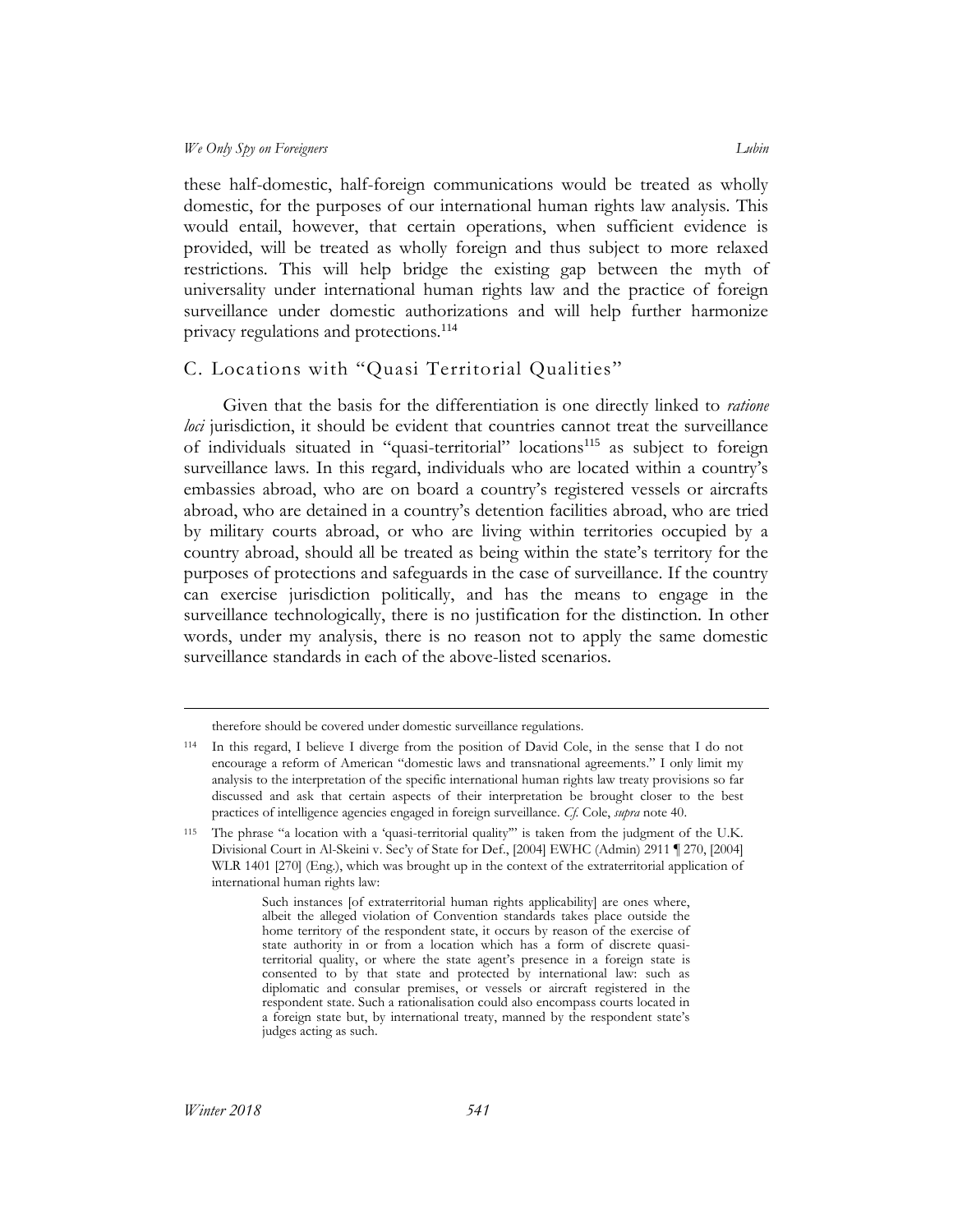# <span id="page-40-0"></span>D. The Principle of Legality

Any limitations to the right to privacy "must be provided for by law, and the law must be sufficiently accessible, clear, and precise so that an individual may look to the law and ascertain who is authorized to conduct data surveillance and under what circumstances."<sup>116</sup> There is no question that there are far fewer countries that have actually regulated their foreign surveillance activities through primary legislation, as opposed to regulation by means of secret executive orders. This ought to be altered.<sup>117</sup> It should be part and parcel of any human rights framework for foreign surveillance to insist on primary regulation, which is subjected to the scrutiny of political debate in parliament.

While the basic principle of legality must apply to all surveillance legislation, it might produce different effects in the context of a foreign surveillance framework. For example, "accessibility" might mean something entirely different when spying on foreigners. This is because the targets are not to be expected to know where to find the surveillance legislation of a foreign country purporting to spy on them, nor should they be assumed to be able to read the language in which that legislation is likely to have been written. If the usual standard for "accessibility" in the domestic surveillance context is merely the dissemination of the law "in a generally accessibly official publication" of the state,<sup>118</sup> that might prove insufficient in the context of foreign surveillance. We

<span id="page-40-1"></span> $\overline{a}$ 

<sup>118</sup> *See* Rotaru v. Romania, App. No. 28341/95, Eur. Ct. H.R., Judgment, ¶ 54 (2000) ("As to the accessibility of the law, the Court regards that requirement as having been satisfied, seeing that Law no. 14/1992 was published in Romania's Official Gazette on March 3, 1992."); Roman Zakharov v. Russia, App. No. 47143/06, Eur. Ct. H.R., Judgment, ¶ 239–42 (2015):

> The publication of the Order in the Ministry of Communications' official magazine SvyazInform, distributed through subscription, made it available only to communications specialists rather than to the public at large. At the same time, the Court notes that the text of the Order, with the addendums, can be accessed through a privately-maintained internet legal database, which reproduced it from the publication in SvyazInform . . . . The Court finds the lack of a generally accessible official publication of Order no. 70 regrettable. However, taking into account the fact that it has been published in an official

<sup>116</sup> *See* OHCHR Report, *supra* not[e 32,](#page-12-0) at ¶ 23.

<sup>117</sup> *Id.* at  $\P$  29:

<sup>[</sup>S]ecret rules and secret interpretations—even secret judicial interpretations of law do not have the necessary qualities of "law." Neither do laws or rules that give the executive authorities, such as security and intelligence services, excessive discretion . . . The secret nature of specific surveillance powers brings with it a greater risk of arbitrary exercise of discretion which, in turn, demands greater precision in the rule governing the exercise of discretion, and additional oversight. Several States also require that the legal framework be established through primary legislation debated in parliament rather than simply subsidiary regulations enacted by the executive—a requirement that helps to ensure that the legal framework is not only accessible to the public concerned after its adoption, but also during its development, in accordance with article 25 of the International Covenant on Civil and Political Rights.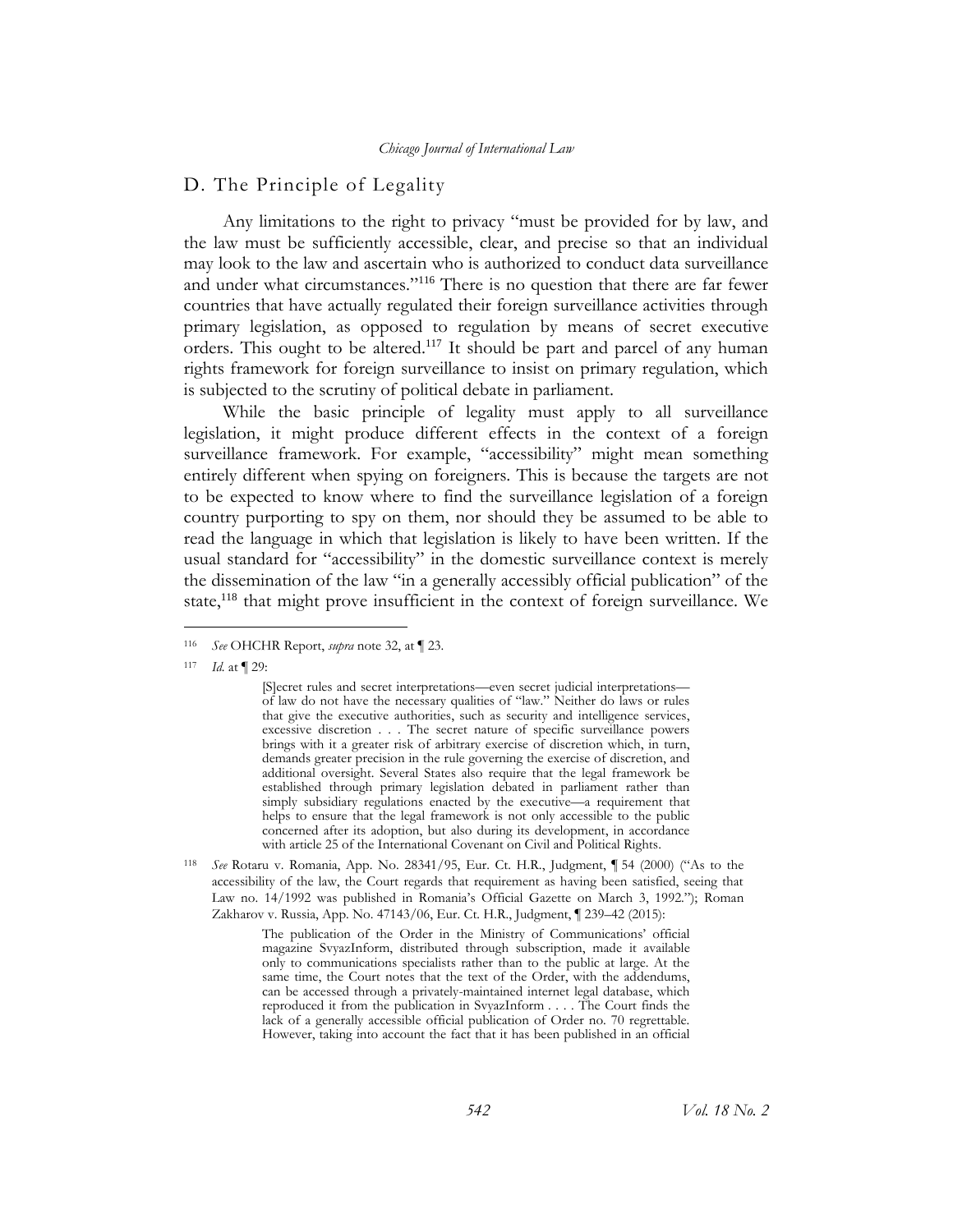might require states to translate their laws to multiple languages, advertise their legislation in particularly vulnerable countries and to particularly vulnerable groups, and make it accessible to specialized advocacy groups (such as digital rights NGOs who can further scrutinize and challenge the country's foreign surveillance practices). In this regard a human rights tailored framework for foreign surveillance might set a higher, not a lower, standard for "accessibility" than its domestic counterpart.

### <span id="page-41-0"></span>E. The *Weber* Six

In its case law on surveillance measures, most notably in *Weber and Saravia v. Germany*, <sup>119</sup> the ECtHR had developed six minimum safeguards that should be introduced into statutory legislation in order to avoid abuses of power. Each piece of surveillance legislation must thus enumerate the following:

[1] the nature of the offences which may give rise to an interception order; [2] a definition of the categories of people liable to have their telephones tapped; [3] a limit on the duration of telephone tapping; [4] the procedure to be followed for examining, using and storing the data obtained; [5] the precautions to be taken when communicating the data to other parties; [6] and the circumstances in which recordings may or must be erased or the tapes destroyed.<sup>120</sup>

The *Weber* Six should certainly be part of any foreign surveillance framework. Nonetheless, one can easily imagine a number of different ways by which domestic and foreign surveillance legislation might diverge on the particularities of any of these general principles. In the context of the French International Intelligence Act, we in fact already witnessed how differentiation in storing requirements and other safeguards might be introduced by parliament.<sup>121</sup> Similarly, differentiations between lists of purposes, which may give rise to an interception order in the domestic and the foreign surveillance context, could be potentially envisioned.<sup>122</sup>

<u>.</u>

(a) in the interest of national security, (b) for the purpose of preventing or detecting crime or of preventing disorder, (c) in the interest of the economic well-being of the United Kingdom so far as those interests are also relevant to the interests of national security, (d) in the interests of public safety, (e) for the

ministerial magazine, combined with the fact that it can be accessed by the general public through an internet legal database, the Court does not find it necessary to pursue further the issue of the accessibility of domestic law.

<sup>119</sup> *Weber*, *supra* not[e 45.](#page-16-1)

<sup>120</sup> *Id.* at ¶ 95.

<sup>121</sup> *See*, *supra* notes [23](#page-10-1)–[30.](#page-11-1)

<sup>122</sup> Currently the tendency of most States is to establish one all-encompassing list of categories that could potentially justify interception, and then apply it equally in both the domestic and the foreign surveillance context. The U.K.'s hotly debated Investigatory Powers Act contains the following list of "purposes" for which communications data might be obtained: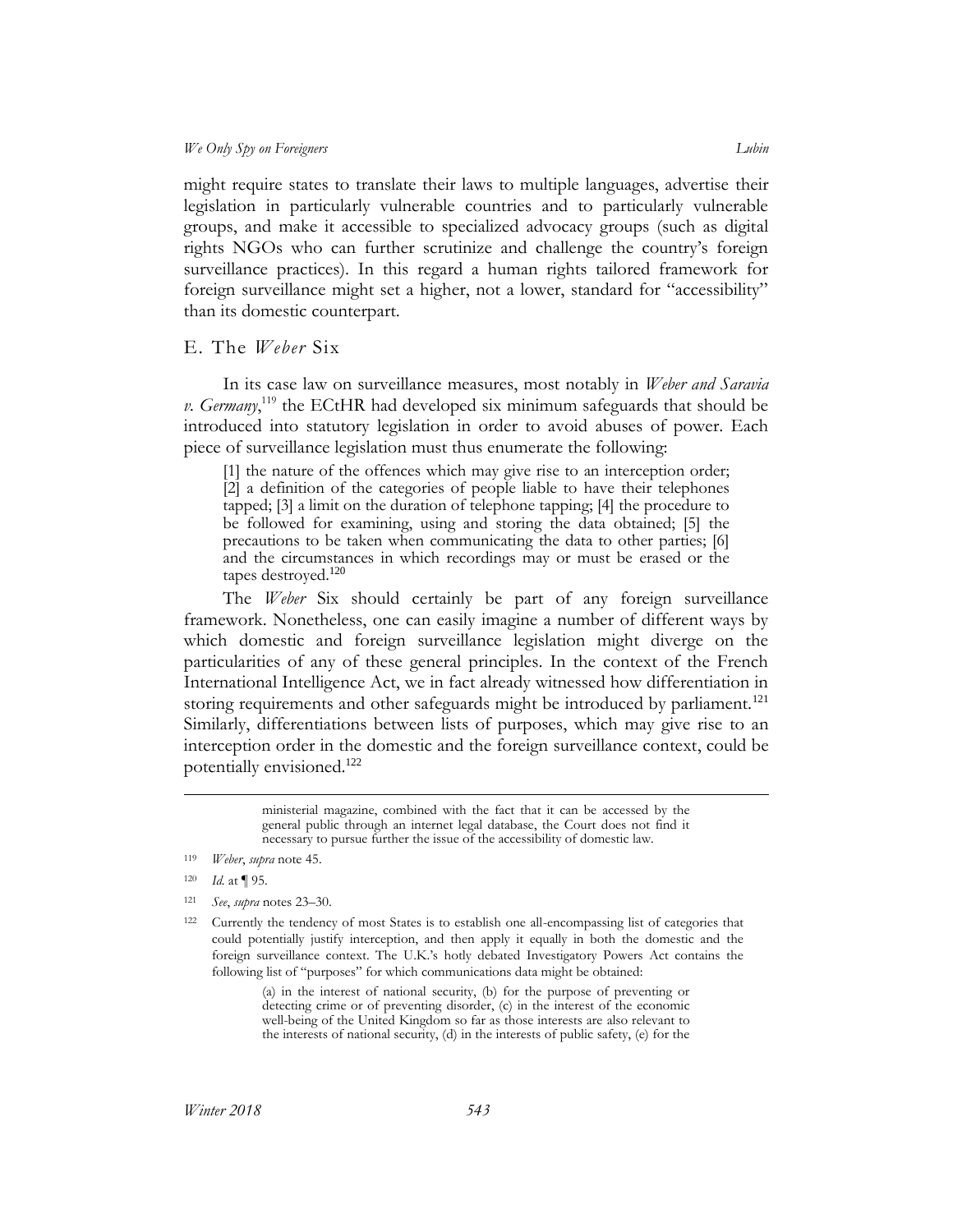One particular issue I wish to tackle at greater length pertains to the need for specific warrants for foreign surveillance. In their submissions in the *10 Human Rights Organizations* case, the Applicants contended that there was no rational basis in suggesting that GCHQ would need a warrant or certificate to target "an NGO's London office" but they would not need it to target "the same NGO's German office."<sup>123</sup> Once again let me begin by stressing that the objective reason for the differentiation in treatment should be the location of the target and not its nature, and that subject to the territoriality presumption, the scenario described does not seem irrational or unreasonable.<sup>124</sup> More importantly, however, there is room to discuss what kind of prior authorizations might be required for launching foreign surveillance operations.

As was explained by Commissioner Pillay, an interference with the right to privacy already occurs at the point of interception.<sup>125</sup> The general standard is therefore that a judicial warrant must be obtained before interception occurs and that such a warrant should include an explanation of why the specific method of interception is necessary, proportionate and the least intrusive means to identify

> purposes of protecting public health, (f) for the purpose of assessing or collecting any tax, duty, levy or other imposition, contribution or charge payable to a government department, (g) for the purpose of preventing death or injury or any damage to a person's physical or mental health, or of mitigating any injury or damage to a person's physical or mental health, (h) to assist investigations into alleged miscarriages of justice.

Investigatory Powers Bill, as Amended in Committee, HL Bill [62], cl. 53(7) (Eng). Similarly, the French legislation allows for interception for the purposes of "national security, safeguarding the essential elements [of] scientific and economic potential of France, or the prevention of terrorism, crime and organized crime." *Supra* not[e 23,](#page-10-1) at Art. L241-2. Both countries respectively apply their broad lists of purposes equally to their domestic and foreign surveillance operations. Questions relating to foreign espionage for the purposes of economic advancements or the promotion of foreign affairs, which is common to certain countries, could now be scrutinized further by the ECtHR, to determine their unique compatibility with ECHR as a category justifying interception. For further reading, see Lubin, *A New Era of Mass Surveillance*, *supra* note [30.](#page-11-1)

<sup>123</sup> *See* Applicants' Reply, *supra* note [41,](#page-15-0) at ¶ 271(6).

<u>.</u>

- <sup>124</sup> Insofar as the NGO is registered in the U.K., and conducts most of its operations in the U.K., then it takes away many of the political and technical limitations that stood at the heart of the original differentiation in treatment. In such a case, under the presumption of territoriality, the German branch of the NGO should be treated in the same manner that we treat the London branch, unless the Government is able to furnish evidence to suggest that the differentiation in treatment is called for.
- <sup>125</sup> *See*, OHCHR Report, *supra* not[e 32,](#page-12-0) at ¶ 20:

[A]ny capture of communications data is potentially an interference with privacy and, further, that the collection and retention of communications data amounts to an interference with privacy whether or not those data are subsequently consulted or used. Even the mere possibility of communications information being captured creates an interference with privacy, with a potential chilling effect on rights, including those to free expression and association.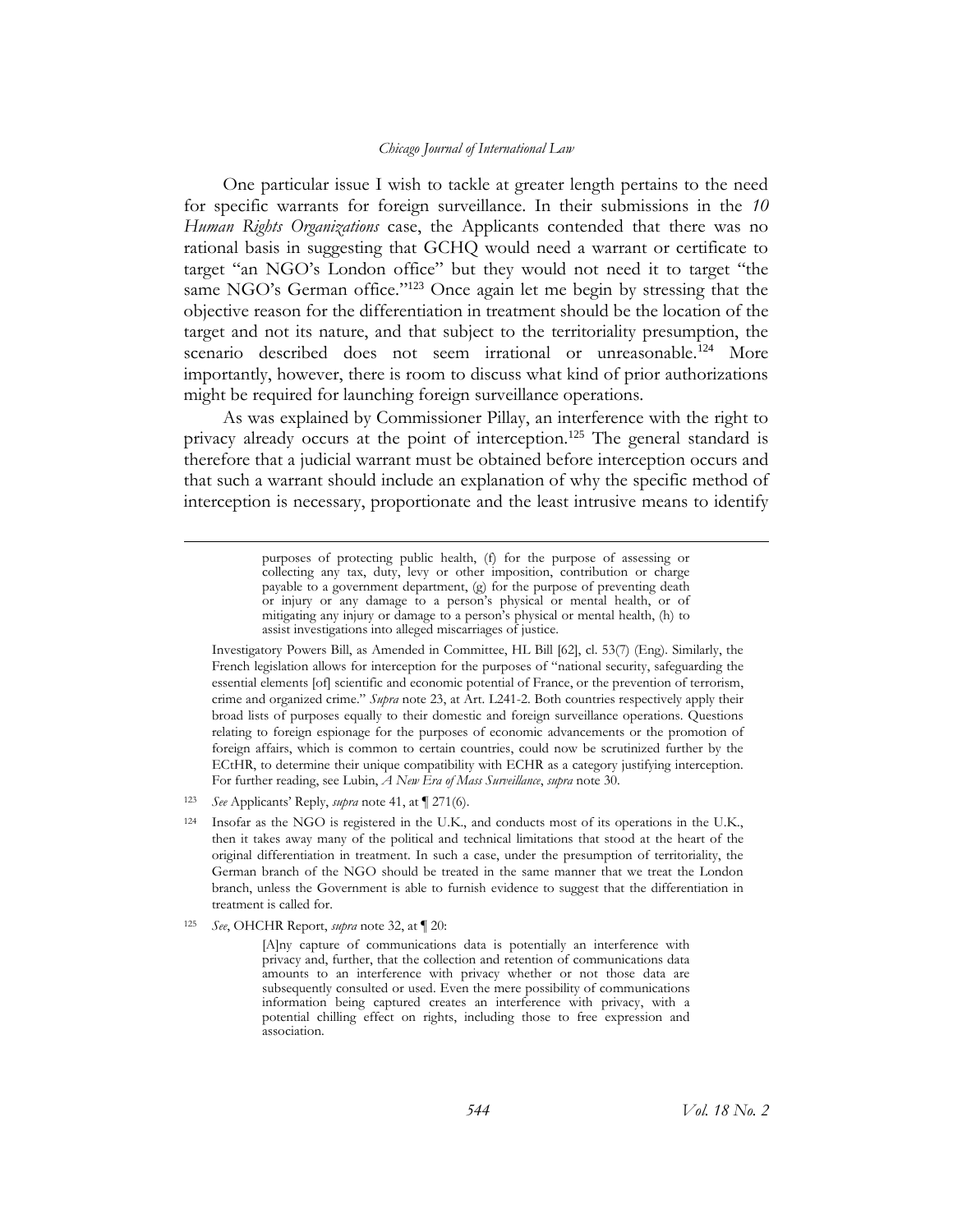#### *We Only Spy on Foreigners Lubin*

the target's likely communication lines. In particular, the warrant should provide an assessment of all collateral intrusion that may occur as a result of the interception, and how such intrusions will be minimized.

However, we must recognize the unique technical limitations, above discussed, pertaining to the evolution of an effective foreign SIGINT collection apparatus. We should therefore be willing to accept, solely for the purposes of testing towards eventual collection (but never for access), certain forms of "bulk warrants" as opposed to specific warrants.<sup>126</sup> For example, we might allow for the temporary interception of and extraction from a limitedly broader scope of bearers (communication trunks) and against a limitedly broader category of targets, than we would usually require in a domestic context.<sup>127</sup>

<span id="page-43-0"></span>Of course, once the route by which communications are sent and received from the target is identified, all other extractions under the warrant should immediately cease and any information gathered on the basis of such warrant that is not necessary for the particular investigation for which it was authorized should be discarded. Similarly, other obligations, for example a requirement for an individualized showing of a prior reasonable suspicion prior to accessing the information, or the minimization of the extraction and storing of collateral information, would have to be adapted accordingly.

These points must be stressed, as the formulation of a tailored human rights framework for foreign surveillance should not be seen as a façade for legalizing mass surveillance. Indeed mass surveillance, in the sense of unwarranted and indiscriminate collection and/or access to unnecessary and disproportionate volumes of personal communications and metadata is, and

<sup>126</sup> In *Zakharov v. Russia*, *supra* note [118,](#page-40-1) the ECtHR was specifically critical of Russian courts which "sometimes grant interception authorizations which do not mention a specific person or telephone number to be tapped, but authorize interception of all telephone communications in the area where a criminal offence has been committed . . . The Court considers that such authorizations . . . grant a very wide discretion to the law-enforcement authorities as to which communications to intercept, and for how long." *Id.* at ¶ 265. This is precisely the kind of area where I contend that we should be stricter in the context of domestic surveillance when compared with foreign surveillance.

<sup>127</sup> I recognize that justifying, in a limited sense, certain forms of "bulk warrants" might be perceived as too expansive. It opens the door for the kind of criticism raised by Judge Pinto de Albuquerque in Szabò & Vissy v. Hungary, App. No. 37138/14, Eur. Ct. H.R. (2016), where the Judge challenged those who believe that the only way to fight terrorism efficiently is through a "net widening, all inclusive" pool of information that is based on a "minimalist suspicion threshold." *Id.* at  $\P$  20 (Albuquerque, J. concurring). Albuquerque notes that such an approach reflects "an illusory conviction that global surveillance is the *deus ex machine* capable of combatting the scourge of global terrorism." *Id*. Let me be clear, I do not endorse mass surveillance or the retention of enormous haystacks of data. I merely propose that in the process of testing and developing new capabilities and sources relating to the interception of communications (and only for that purpose), some limited leniency must be given.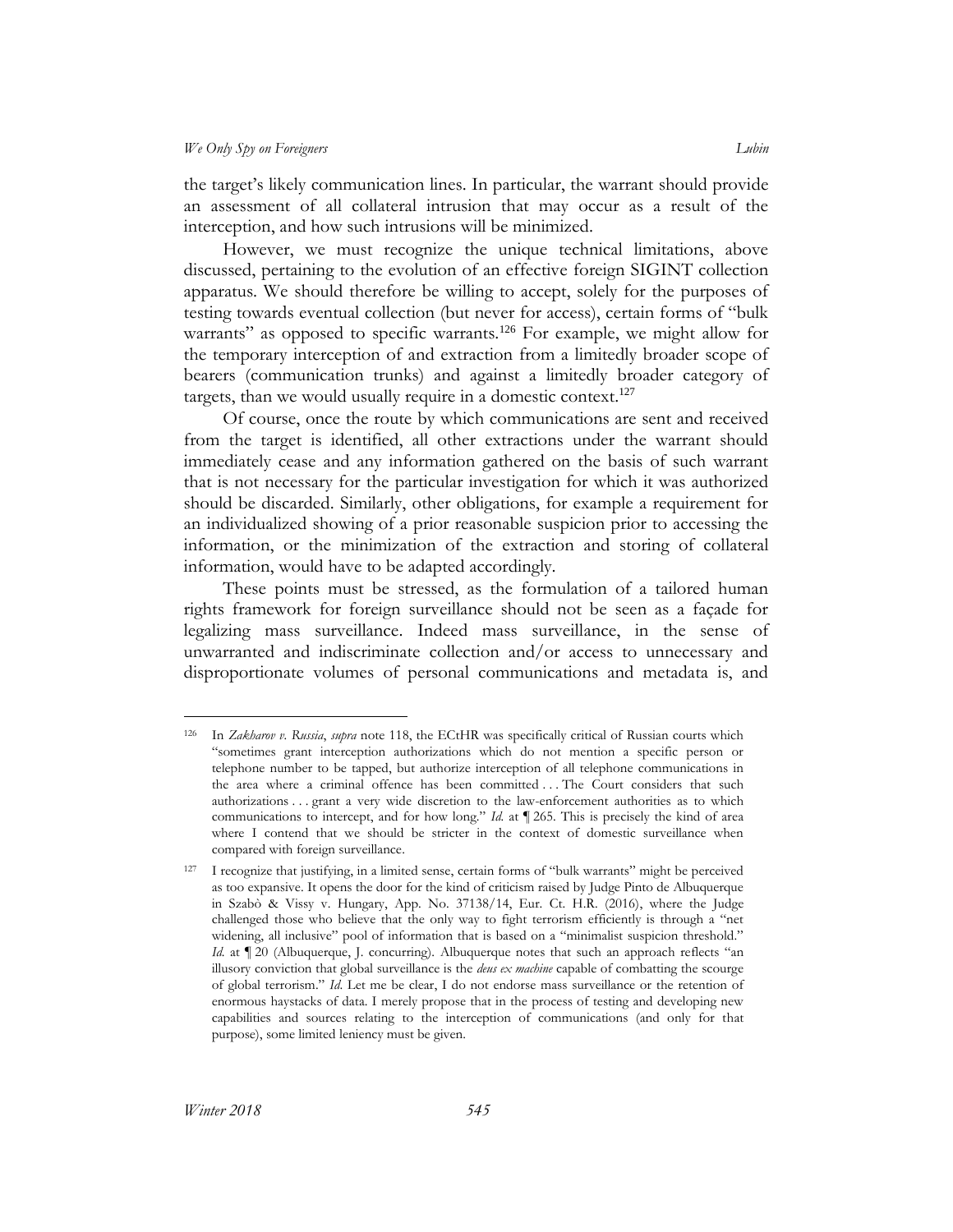should continue to be, regarded as a violation of international human rights law.<sup>128</sup> A system of issuing well-defined bulk warrants for the purposes of identifying relevant bearers and relevant targets, then engaging in targeted collection from those identified bearers and against those identified targets, by reliance on specifically tailored identifiers, will not constitute a program of unlawful mass surveillance. Of course, the devil is in the details and each individual program would have to be scrutinized to ensure these standards are complied with. This is where effective oversight and transparency become crucial.

# <span id="page-44-0"></span>F. Oversight and Transparency

<span id="page-44-1"></span> $\overline{a}$ 

There is absolutely no reason not to establish the same institutional oversight structures for both domestic and foreign surveillance. Going back to the French example, there is no objective and rational reason not to establish the same mandatory consultative process with the CNCIS prior to the surveillance of both domestic and foreign members of parliament or journalists. In fact, given the greater leniency already provided under this framework, the need for effective and independent review is specifically necessary to minimize potential harms and abuses.<sup>129</sup> But the CNCIS, as it is currently structured, is likely not

See, for example, G.A. Res. 68/167, The Right to Privacy in the Digital Age, 3, U.N. Doc. A/RES/69/166 (Dec. 18, 2014) (noting that the U.N. is "*[d]eeply concerned* at the negative impact that surveillance and/or interception of communications, including extraterritorial surveillance and/or interception of communications, as well as the collection of personal data, in particular when carried out on a mass scale, may have on the exercise and enjoyment of human rights.") (emphasis in original); U.N. Hum. Rts. Comm., Concluding Observations on the Initial Report of South Africa, ¶ 43, U.N. Doc. CCPR/C/ZAF/CO/1 (2016) ("The State party should refrain from engaging in mass surveillance of private communications without prior judicial authorization."); OHCHR Report, *supra* note [32](#page-12-0), at ¶ 25 ("Where there is a legitimate aim and appropriate safeguards are in place, a State might be allowed to engage in quite intrusive surveillance; however, the onus is on the Government to demonstrate that interference is both necessary and proportionate to the specific risk being addressed. Mass or 'bulk' surveillance programmes may thus be deemed to be arbitrary, even if they serve a legitimate aim and have been adopted on the basis of an accessible legal regime. In other words, it will not be enough that the measures are targeted to find certain needles in a haystack; the proper measure is the impact of the measures on the haystack, relative to the harm threatened; namely, whether the measure is necessary and proportionate"); Special Rapporteur on the Promotion and Protection of Human Rights, *supra* note [36,](#page-14-1) at ¶ 18; *Szabó*, *supra* not[e 127,](#page-43-0) at ¶¶ 68–69.

<sup>129</sup> *See, for example*, Martin Scheinin (Special Rapporteur on the Promotion and Protection of Human Rights and Fundamental Freedoms while Countering Terrorism), *Rep. on the Promotion and Protection of Human Rights and Fundamental Freedoms while Countering Terrorism*, ¶¶ 51–53, U.N. Doc. A/HRC/13/37 (Dec. 28, 2009).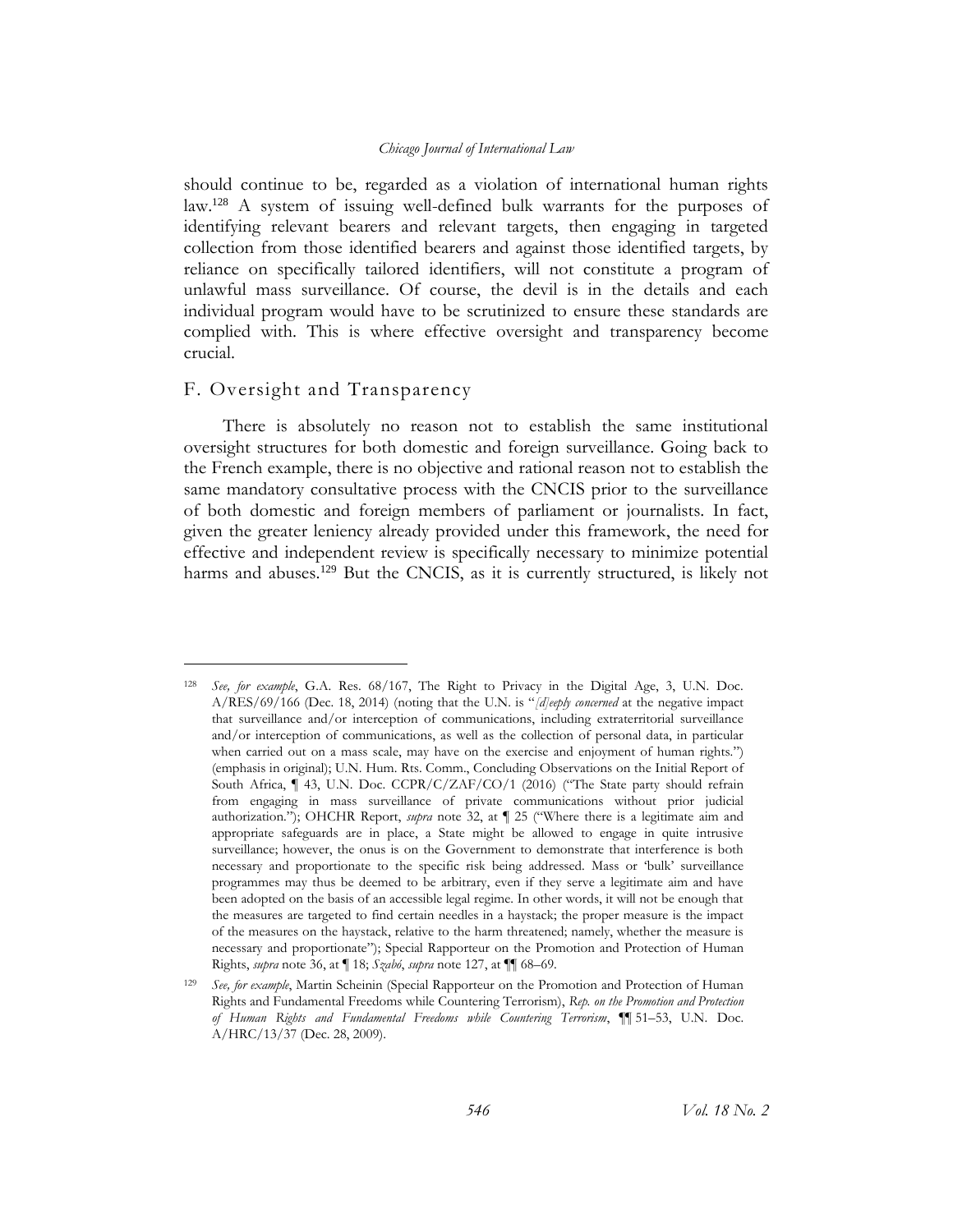sufficient.<sup>130</sup> Oversight of both domestic and foreign surveillance must be independent, effective, adequately resourced, and impartial.<sup>131</sup>

In his concurring opinion in *Escher et al. v. Brazil,*<sup>132</sup> Judge Sergio García Ramírez of the Inter-American Court of Human Rights described in strong terms the importance of transparency in surveillance operations:

We reject the furtiveness with which the tyrant hides his intolerable arbitrariness. We condemn the secrecy that shrouds the symbols of authoritarianism. We censure opacity in the exercise of public authority. We demand—and we are achieving, step by step, based on the argument of human rights—transparency in the acts of Government and in the conduct of those who govern us.<sup>133</sup>

It is specifically crucial to insist on greater transparency on the part of the government in the context of foreign surveillance operations. Bringing these programs into the light is the only practical way of developing professional best practices and increasing the pace of norm internalization across intelligence agencies. In this context, particular importance should be given to the governments disclosing more information on their use of selectors, which as described above become the gatekeepers for data collection and access to data. In this context it is important to note a recent judgment of the German Constitutional Court which found that a list of keywords and search parameters (which the BND used to track millions of surveillance targets worldwide, and which were allegedly shared with the NSA) should not be disclosed to the German Parliament's Special Parliamentary Fact-Finding Commission (established following the Snowden revelations). The court's ruling was based on the conclusion that the confidentiality of the selectors list outweighed the public's right to know and the parliament's duty of oversight.<sup>134</sup> This is an unfortunate ruling in this regard.

<sup>130</sup> For further reading, see Lubin, *supra* note [30.](#page-11-1)

<sup>131</sup> *See, for example*, G.A. Res. 69/166, at ¶ 4 (Dec. 18, 2014); Rep. on the Promotion and Protection of Human Rights and Fundamental Freedoms, *supra* note [129,](#page-44-1) at ¶¶ 51–53; U.N. Hum. Rts. Comm., Concluding Observations on the Sixth Periodic Rep. of Canada, U.N. Doc CCPR/C/CAN/CO/6, ¶ 10 (2015); Klass v. Germany, App. No. 5029/71, Eur. Ct. H.R, Judgment, ¶¶ 54–56 (Sept. 6, 1978).

<sup>132</sup> Escher et al. v. Brazil, Preliminary Objections, Merits, Reparations, and Costs Judgment*,* Inter-Amer, Ct. of H.R., (ser. C) No. 200 (July 6, 2009) (Garcia Ramirez, J. concurring).

<sup>133</sup> *Id.* at ¶ 6.

<sup>134</sup> *See* Manasi Gopalakrishnan, *German Court's Ruling on Mass Spying is a Victory for the BND and NSA*, DW (Nov. 15, 2016), https://perma.cc/VCT8-55VJ. To begin with, oversight bodies, including parliamentary committees and commissions of inquiry, should be provided sufficient security clearances to gain access to all necessary confidential material to conduct their investigation. Moreover, the Government should find more creative ways to provide generalized and redacted information relating to these selector lists to the general public.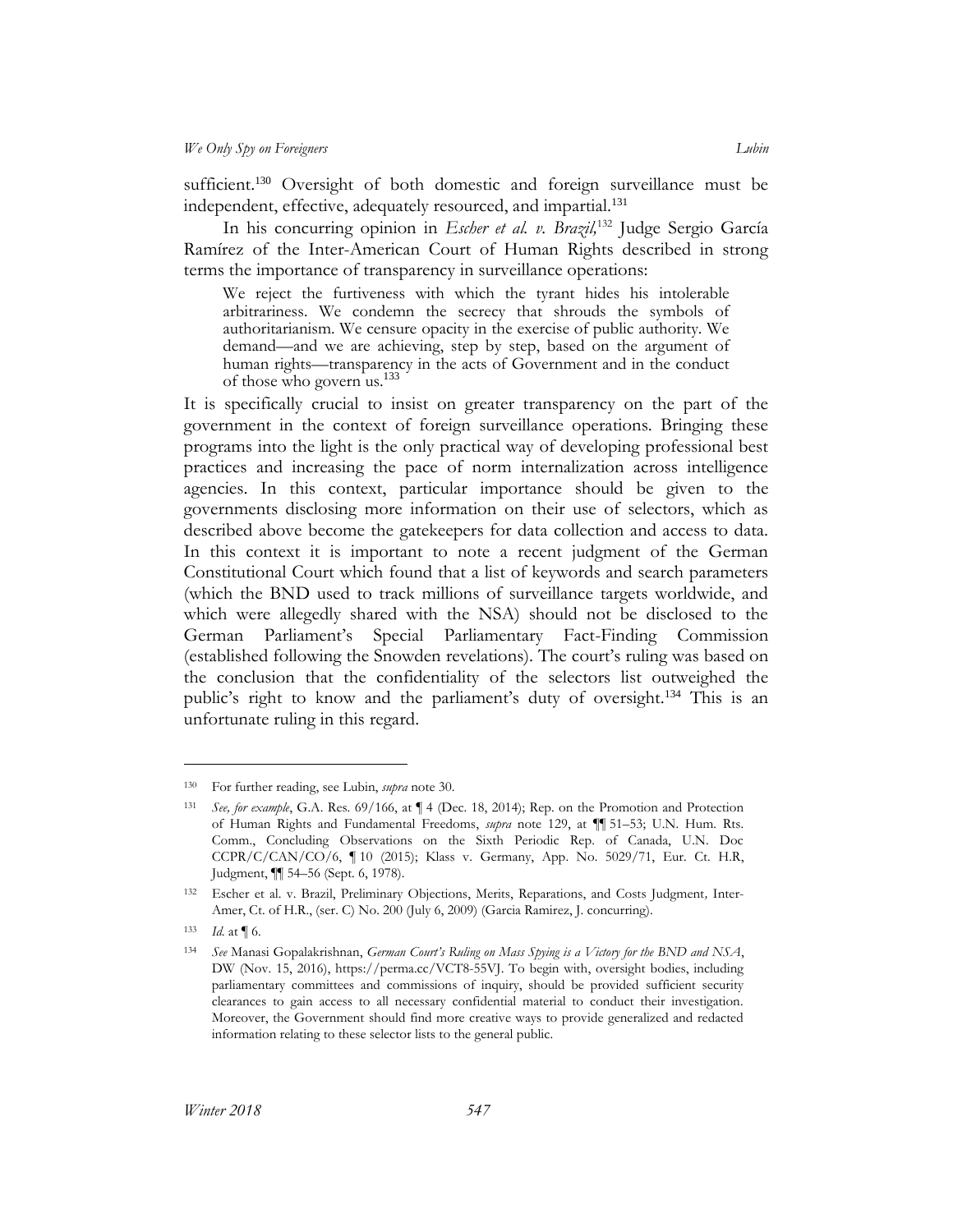### <span id="page-46-0"></span>G. Notification and Remedies

As a whole, the state enjoys a wide margin of appreciation in choosing which form of effective remedies (judicial, legislative, administrative, or a combination thereof) it wishes to offer for violations of privacy through digital surveillance. As Commissioner Pillay had noted, notice and standing become "critical issues in determining access to effective remedy."<sup>135</sup> These issues are even further intensified in the context of foreign surveillance, where both notification processes are hard to establish and where in many countries standing of foreign nationals is significantly limited. It could therefore be justified to limit states' margin of appreciation on issues of notification and remedy in the context of foreign surveillance. This would once again be an area where a tailored human rights framework could set higher, and not lower, standards of protection for the right to privacy.

# <span id="page-46-1"></span>H. Intelligence Sharing

Incidentally, the *10 Human Rights Organizations* case was also the first case in which the ECtHR was called to explicitly address whether intelligence sharing arrangements (in this case, GCHQ-NSA cooperation within the broader Five Eyes arrangement) must be prescribed by law that is both clear and precise, and must conform to tests of strict necessity and proportionality. In the field of monitoring bilateral and multilateral intelligence sharing arrangements, there has been particular inadequacy of oversight. These arrangements are most often confidential and not subject to public scrutiny, taking the form of secret memoranda of understanding directly between the agencies or the relevant ministries. Such "gentleman's gentlemen's agreements" often expressly state that they are not constructed to be legally binding instruments according to international law.<sup>136</sup> As such, the agreements avoid any need to be ratified under the constitutional procedures and domestic laws of each partner state, and are not required to be registered with the Secretariat of the United Nations in accordance with Article 102 of the U.N. Charter. The U.N. Special Rapporteur on Counter-Terrorism and Human Rights has stated in this regard that:

The absence of laws to regulate information-sharing agreements between States has left the way open for intelligence agencies to enter into classified bilateral and multilateral arrangements that are beyond the supervision of any independent authority. Information concerning an individual's

<sup>135</sup> *See* OHCHR Report, *supra* not[e 32,](#page-12-0) at ¶¶ 40–41.

<sup>136</sup> *See, for example*, Memorandum of Understanding Pertaining to Protection of U.S. Persons, U.S.- Isr.,  $\int I(d)$ , https://perma.cc/KN9N-7D3V (noting that "[t]his agreement is not intended to create any legally enforceable rights and shall not be construed to be either an international agreement or a legally binding instrument according to international law").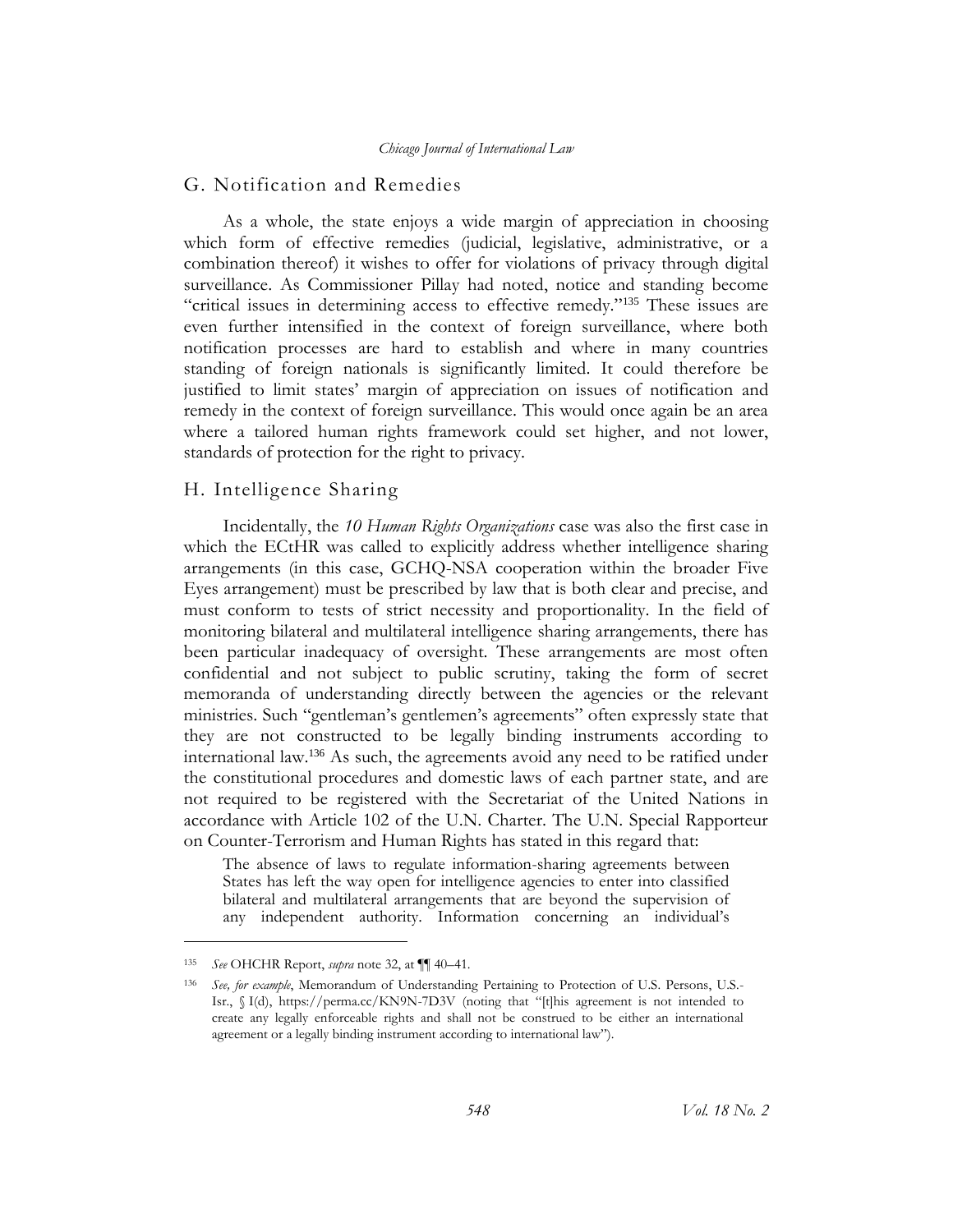#### *We Only Spy on Foreigners Lubin*

communications may be shared with foreign intelligence agencies without the protection of any publicly accessible legal framework and without adequate (or any) safeguards . . . . Such practices make the operation of the surveillance regime unforeseeable for those affected by it and are therefore incompatible with article 17 of the Covenant.<sup>137</sup>

Intelligence Sharing arrangements cover an array of potential engagements between partnering agencies including, *inter alia*, information sharing, operational cooperation, the hosting and administrating of facilities and equipment, joint training and capacity building, and the provision of technical and financial support.<sup>138</sup> Within each of these categories the spectrum of potential involvement is also significantly wide. In the context of information sharing, for example, you may find minimal arrangements for the *ad hoc* sharing of minimized intelligence briefs subject to specific request and approval, as well as far more robust partnerships for the automated dissemination of raw intercepted communications as well as the joint management of databases.<sup>139</sup>

Beyond the revolving door concern, above discussed, sharing intelligence with regimes that are known for disrespecting international legal standards, including international human rights law, puts the populations of those countries at particular risk. Such regimes could, for example, use the intelligence received to engage in the persecution and interrogation of minority groups, immigrant populations, human rights defenders, and journalists.<sup>140</sup>

Moreover, intelligence sharing reduces accountability as agencies fail to scrutinize the source of the raw intelligence they receive in order to ensure "plausible deniability." If such information was collected illegally, through means of torture or mass surveillance, or was based on partial or inaccurate information, the receiving agency is incentivized not to inquire as to the source and the means by which the information was obtained.<sup>141</sup> What more, most intelligence sharing regimes adopt the "originator rule," which provides that the

<sup>137</sup> Special Rapporteur on the Promotion and Protection of Human Rights, *supra* note [36,](#page-14-1) at ¶ 44.

<sup>138</sup> For further reading, see BORN, *supra* note [106,](#page-35-0) at 18–25.

<sup>139</sup> For a review of intelligence sharing practices, particularly in the context of the highly-integrated relationship between the U.S. and the U.K. intelligence services, see Privacy Int'l v. Sec'y of State for Foreign and Commonwealth Aff. and the Gov't Commc'n Headquarters, Investigatory Powers Tribunal, Witness Statement of Eric King, IPT/13/92/CH, ¶¶ 70–90 (2014).

<sup>140</sup> *See* David Kaye (Special Rapporteur on the Promotion and Protection of the Right to Freedom of Opinion and Expression), *Rep. on the Promotion and Protection of the Right to Freedom of Opinion and Expression*, ¶ 59, U.N. Doc. A/HRC/29/32 (May 22, 2015); Inter-American Comm'n on Human Rights, Annual Rep. of the Office of the Special Rapporteur for Freedom of Expression, ¶ 150, U.N. Doc. OEA/Ser.L/V/II.149 (Dec. 31, 2013).

<sup>141</sup> For further reading, see European Commission For Democracy Through Law (Venice Comm'n), Rep*.* on the Democratic Oversight of the Security Services, Study No. 388/2006 CDL-AD(2007)016, ¶¶ 115-21 (June 11, 2007).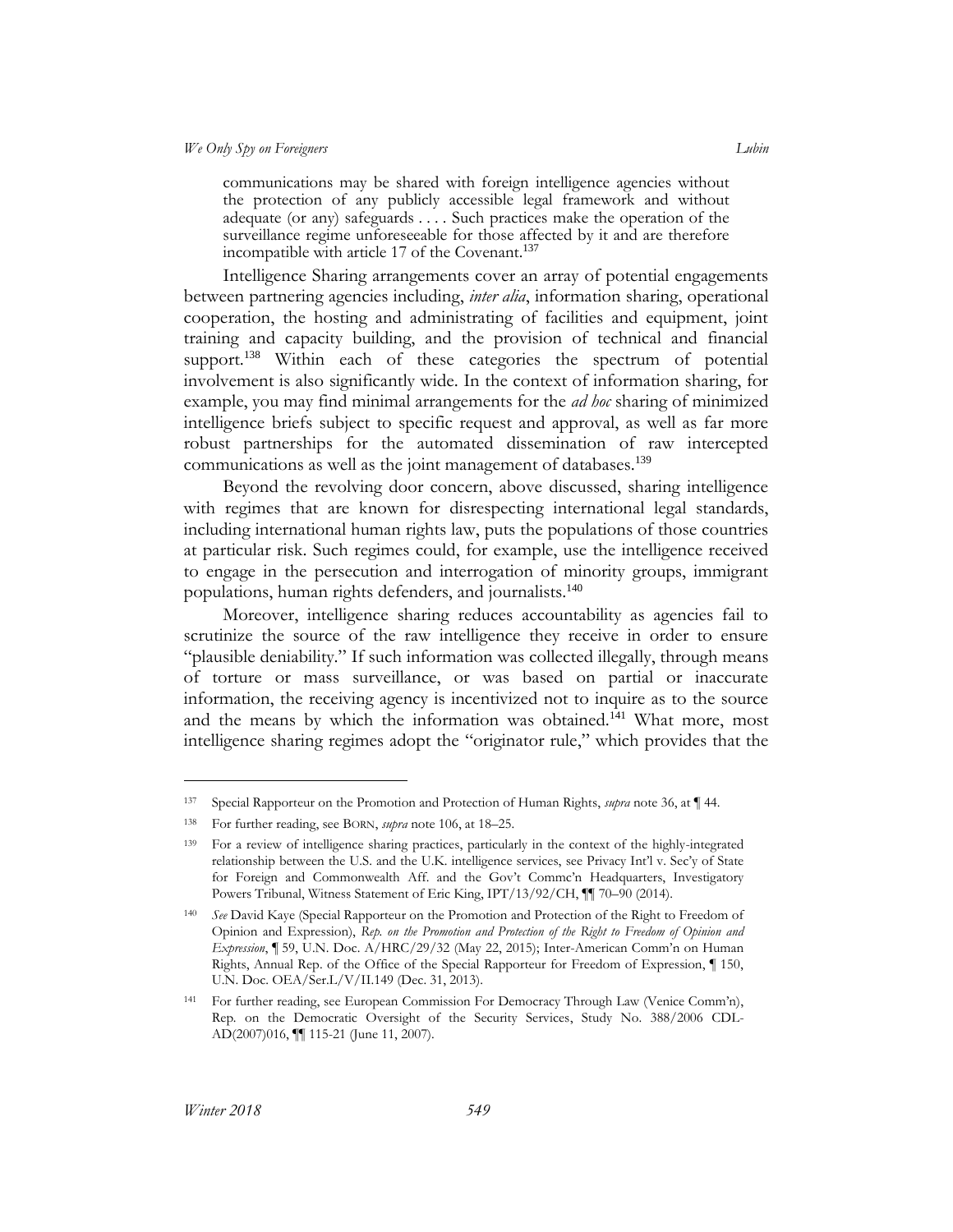consent of the originator of the information is a prerequisite to any further disclosure of the intelligence beyond its immediate receiver, setting a further obstacle on the ability to engage meaningful due diligence and oversight.<sup>142</sup>

For all these reasons, it is quite important to stress that any allowances provided in the foreign surveillance context must only be examined in the context of stronger regulation on intelligence sharing both between agencies within the state<sup>143</sup> and between foreign surveillance agencies more broadly.<sup>144</sup>

# <span id="page-48-0"></span>V. CONCLUSION: LOSING THE BATTLE BUT WINNING THE WAR

In conclusion it might be worthwhile to compare two prosaic quotes, one from ICJ Judge Antônio Augusto Cançado Trindade, and the other from ICJ Judge ad hoc Ian Callinan, both producing contradictory opinions in the *Timor-Leste v. Australia<sup>145</sup>* case. Judge Trindade wrote:

Six and a half decades ago (in 1949), in his last book, *Nineteen Eighty‐Four*, George Orwell repeatedly warned: "Big Brother Is Watching You." Modern history is permeated with examples of the undue exercise of search and seizure, by those who felt powerful enough to exercise unreasonable surveillance of others. Modern history has also plenty of examples of the proper reaction of those who felt victimized by such exercise of search and seizure. In so reacting, the latter felt that, though lacking in factual power, they had law on their side, as all are equal before the law. If Orwell could rise from his tomb today, I imagine he would probably contemplate writing *Two Thousand Eighty‐Four*, updating his perennial and topical warning, so as to encompass surveillance not only at *intra‐State* level, but also at *inter‐State* level; nowadays, "Big Brother Is Watching You" on a much wider geographical scale, and also in the relations across nations.<sup>146</sup>

Judge Callinan writes in his opinion, as if responding to Judge Trindade:

<sup>142</sup> *See* European Commission For Democracy Through Law (Venice Comm'n), Update on the 2007 Rep*.* on the Democratic Oversight of the Security Services and Rep. on the Democratic Oversight of Signals Intelligence Agencies, Study No. 719/2013 CDL-AD(2015)006, ¶ 88 (April 7, 2015).

<sup>143</sup> *See, generally*, Charlie Savage, *N.S.A Gets More Latitude to Share Intercepted Communications*, N.Y. TIMES (Jan. 12, 2017), https://perma.cc/689W-3AVT.

<sup>144</sup> Privacy International had recently published a briefing mapping out a suggested human rights legal framework for trans-boundary intelligence sharing which offers a possible starting point for potential discussion on future regulation of the practice. *See Privacy International's preliminary views on cross-border* access to *data for intelligence/law enforcement purposes* (June 16, 2017) https://privacyinternational.org/sites/default/files/2017.06.16%20UN%20Counter-Terrorism%20Questionnaire%20-%20PI\_0.pdf.

<sup>145</sup> Questions Relating to the Seizure and Detention of Certain Documents and Data, Timor-Leste v. Austl., Provisional Measure, 2014 I.C.J. Rep. 167 (Mar. 3).

<sup>146</sup> *Id*. at ¶ 51 (separate opinion by Judge Trindade, C.).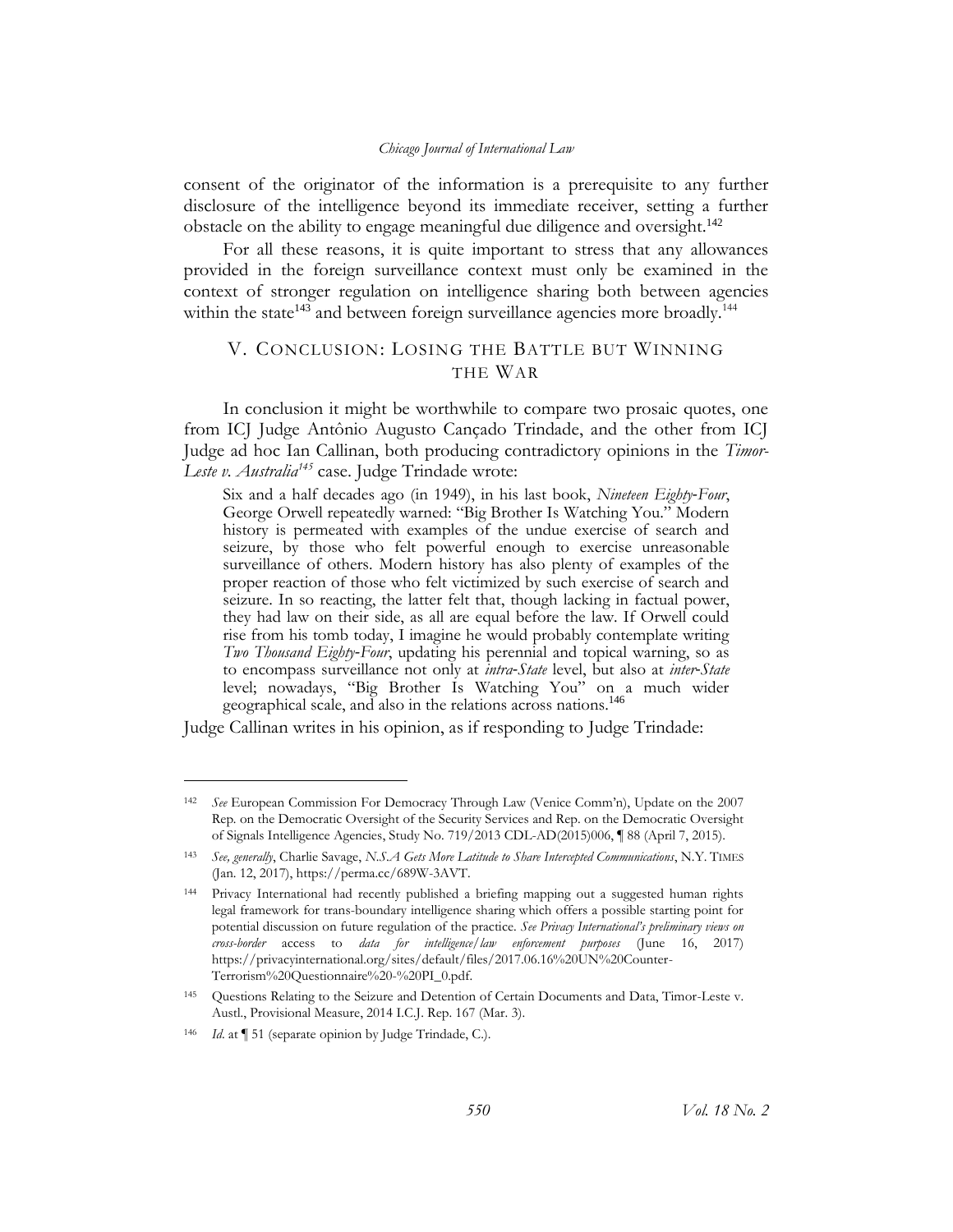All or most nations have, as Australia's pleadings show, intelligence organizations. They have them because they need them. Terrorists now operate within communities which shelter and have succoured them. International law must take cognizance of the painful realities of the vulnerabilities of the people in free nations. Any law or principle of it which does not do that may fail to command obedience as well as respect. It is difficult for those not the possessor of all the relevant information to know which piece of new, or further, or seemingly slight piece of information, will indicate an escalation of risk. Algorithms designed to process such pieces of information to identify risk and its heightening are now universally and ceaselessly employed. And a risk which can arise suddenly and dangerously is to the safety of a particular officer of [sic] officers of an intelligence organization, as well as to the security of the nation itself.<sup>147</sup>

The above exchange, in some respects, tells the story of the kind of binary split that characterizes the debates surrounding foreign mass surveillance. In paraphrasing the old saying, it would seem that intelligence agencies are from Mars and privacy experts are from Venus, and the two could never meet.

In this piece, I tried to argue that in fighting this absolutist war for a universal and unified standard of privacy, equally applicable to both domestic and foreign surveillance, the human rights community is losing the far bigger war. A new operational code has emerged, whereby few if any human rights protections are provided to foreigners' right to privacy. In this regard I completely concur with Professor Margo Schlanger who had noted that the relentless focus on a purist human rights discourse tends to "sweep under the rug" the messiness of civil liberties protection.<sup>148</sup>

This piece proposes recognizing the legitimacy behind certain limited legal differentiations in treatment for domestic and foreign surveillance. Such recognition, quite a concession on the part of the "Geneva echo chamber,"

*Id.* at 192. *See also* Morton J. Horwitz, *Rights*, 23 HARV. C.R.-C.L. L. REV. 393, 403–04 (1988).

<sup>147</sup> *Id.* at ¶ 33 (dissenting opinion by Judge ad hoc Callinan, I.).

<sup>148</sup> Margo Schlanger*, Intelligence Legalism and the National Security Agency's Civil Liberties Gap*, 6. HARV. NAT'L. SEC. J. 112, 192 (2015); *id.* at 185 ("[R]ights talk hides the necessity of policy judgments and, by its purity, diverts attention from that messier field."). Elsewhere she writes:

<span id="page-49-0"></span>I have suggested that rights discourse tends to sweep under the rug the messiness of civil liberties protections—the policy issues that lie at the core of civil liberties interests. That messiness will be apparent in what follows; there are no magic bullets here. But a measure can be useful even if messy or compromised.

<sup>[</sup>A] troubling aspect of rights discourse is that its focus on fundamental, inherent, inalienable or natural rights is a way of obscuring or distorting the reality of the social construction of rights and duties. It shifts discussion away from the always disputable issue of what is or is not socially desirable. Rights discourse . . . wishes us to believe instead that the recognition of rights is not a question of social choice at all, as if in the normative and constitutional realm rights have the same force as the law of gravity.